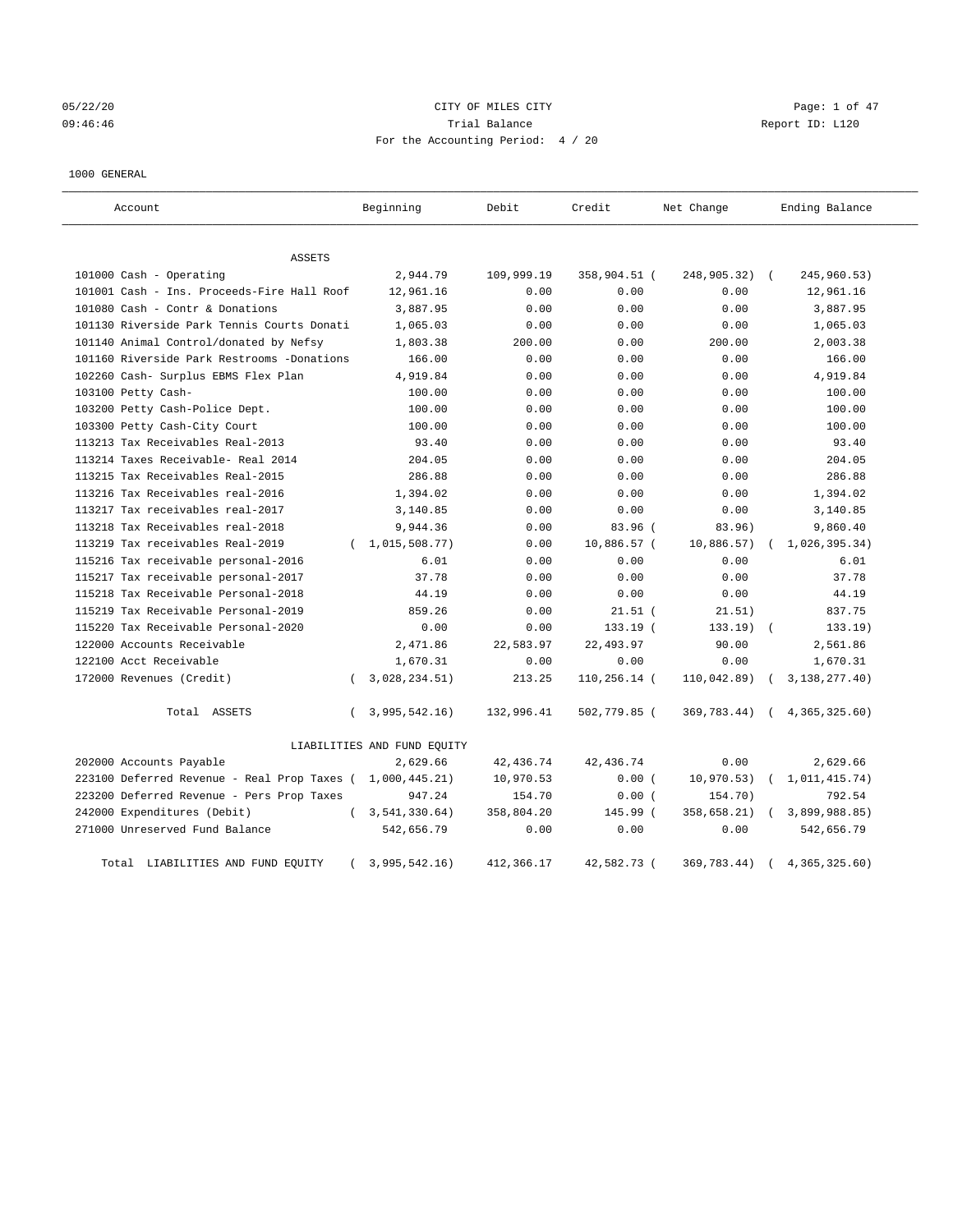# 05/22/20 **CITY OF MILES CITY** CONTROL CONTROL Page: 2 of 47 09:46:46 Report ID: L120 For the Accounting Period: 4 / 20

#### 2220 LIBRARY

| Account                                    | Beginning                   | Debit      | Credit          | Net Change     | Ending Balance |
|--------------------------------------------|-----------------------------|------------|-----------------|----------------|----------------|
| ASSETS                                     |                             |            |                 |                |                |
| 101000 Cash - Operating                    | 46,521.39                   | 25,445.00  | $33, 253, 95$ ( | 7,808.95)      | 38,712.44      |
| 101032 Cash- Library Board of Trustees Mul | 6,323.64                    | 0.00       | 0.00            | 0.00           | 6,323.64       |
| 103000 Petty Cash                          | 75.00                       | 0.00       | 0.00            | 0.00           | 75.00          |
| 172000 Revenues (Credit)                   | 236,766.25)                 | 0.00       | $25,445.00$ (   | 25,445.00) (   | 262, 211.25)   |
| Total ASSETS                               | 183,846.22)                 | 25,445.00  | 58,698.95 (     | $33, 253.95$ ( | 217,100.17)    |
|                                            | LIABILITIES AND FUND EQUITY |            |                 |                |                |
| 202000 Accounts Payable                    | 0.00                        | 6,925.53   | 6,925.53        | 0.00           | 0.00           |
| 242000 Expenditures (Debit)                | 225, 417.83)<br>$\sqrt{2}$  | 33, 253.95 | 0.00(           | 33,253.95) (   | 258,671.78)    |
| 271000 Unreserved Fund Balance             | 41,571.61                   | 0.00       | 0.00            | 0.00           | 41,571.61      |
| Total LIABILITIES AND FUND EQUITY          | 183,846.22)<br>$\epsilon$   | 40,179.48  | $6,925.53$ (    | 33,253.95) (   | 217,100.17)    |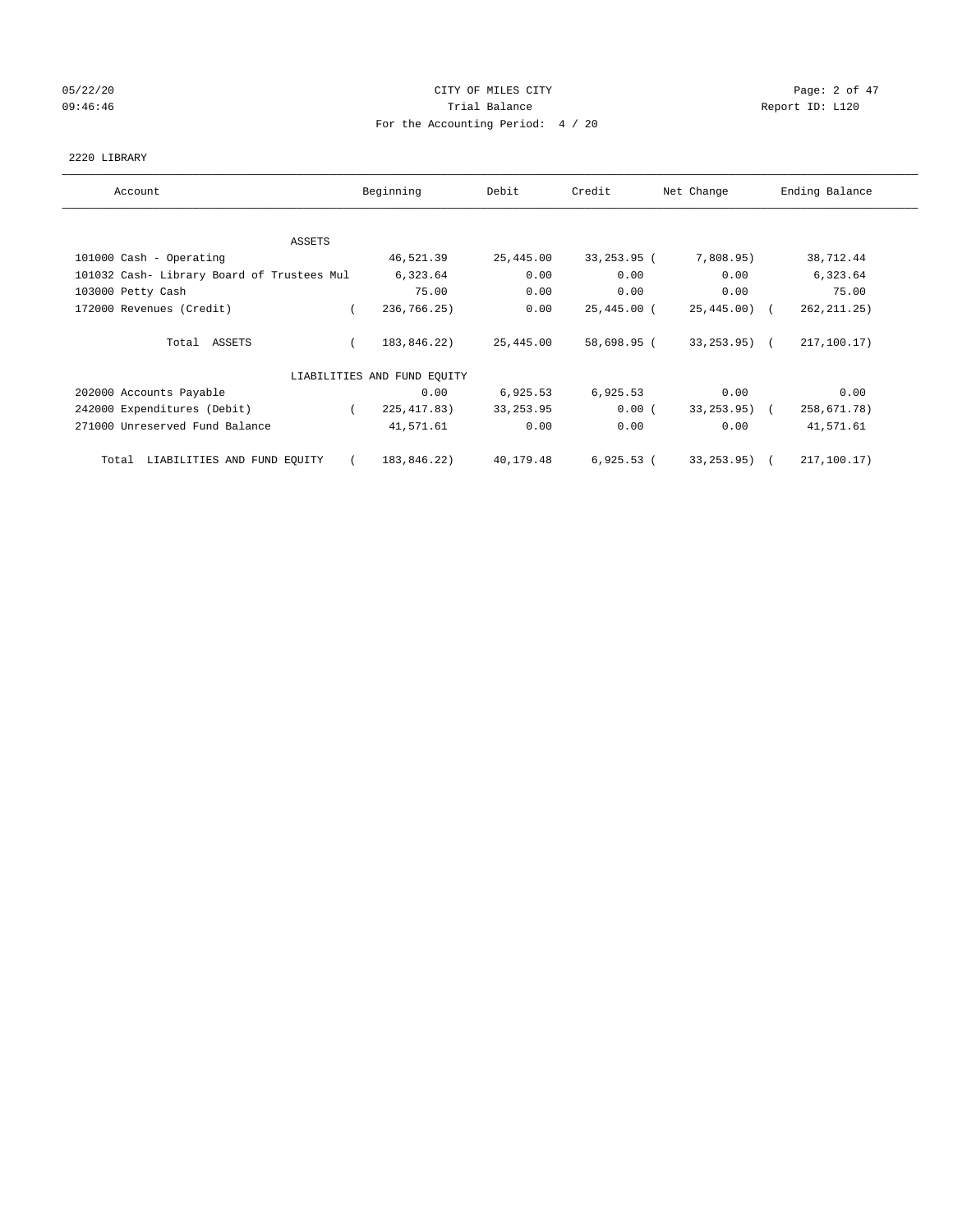# 05/22/20 **CITY OF MILES CITY CONSTRUES CONSTRUES CONSTRUES CONSTRUES AND RESPONSI** 09:46:46 Report ID: L120 For the Accounting Period: 4 / 20

#### 2260 EMERGENCY DISASTER

| Account                                     | Beginning                   | Debit | Credit   | Net Change |            | Ending Balance |
|---------------------------------------------|-----------------------------|-------|----------|------------|------------|----------------|
| <b>ASSETS</b>                               |                             |       |          |            |            |                |
| 101000 Cash - Operating                     | 241.87                      | 1.61  | 0.00     | 1.61       |            | 243.48         |
| 113218 Tax Receivables real-2018            | 176.76)                     | 0.00  | $0.88$ ( | 0.88)      | $\sqrt{2}$ | 177.64)        |
| 115219 Tax Receivable Personal-2019         | 39.78)                      | 0.00  | 0.23(    | 0.23)      |            | 40.01)         |
| 172000 Revenues (Credit)                    | 242.46)                     | 0.00  | $1.61$ ( | 1.61)      | $\sqrt{2}$ | 244.07)        |
| Total ASSETS                                | 217.13)                     | 1.61  | $2.72$ ( | $1.11)$ (  |            | 218.24)        |
|                                             | LIABILITIES AND FUND EQUITY |       |          |            |            |                |
| 223100 Deferred Revenue - Real Prop Taxes ( | 176.76)                     | 0.88  | 0.00(    | $0.88$ (   |            | 177.64)        |
| 223200 Deferred Revenue - Pers Prop Taxes ( | 39.78)                      | 0.23  | 0.00(    | $0.23)$ (  |            | 40.01)         |
| 271000 Unreserved Fund Balance              | 0.59)                       | 0.00  | 0.00     | 0.00       |            | 0.59)          |
| LIABILITIES AND FUND EQUITY<br>Total        | 217.13)                     | 1.11  | 0.00(    | 1.11)      |            | 218.24)        |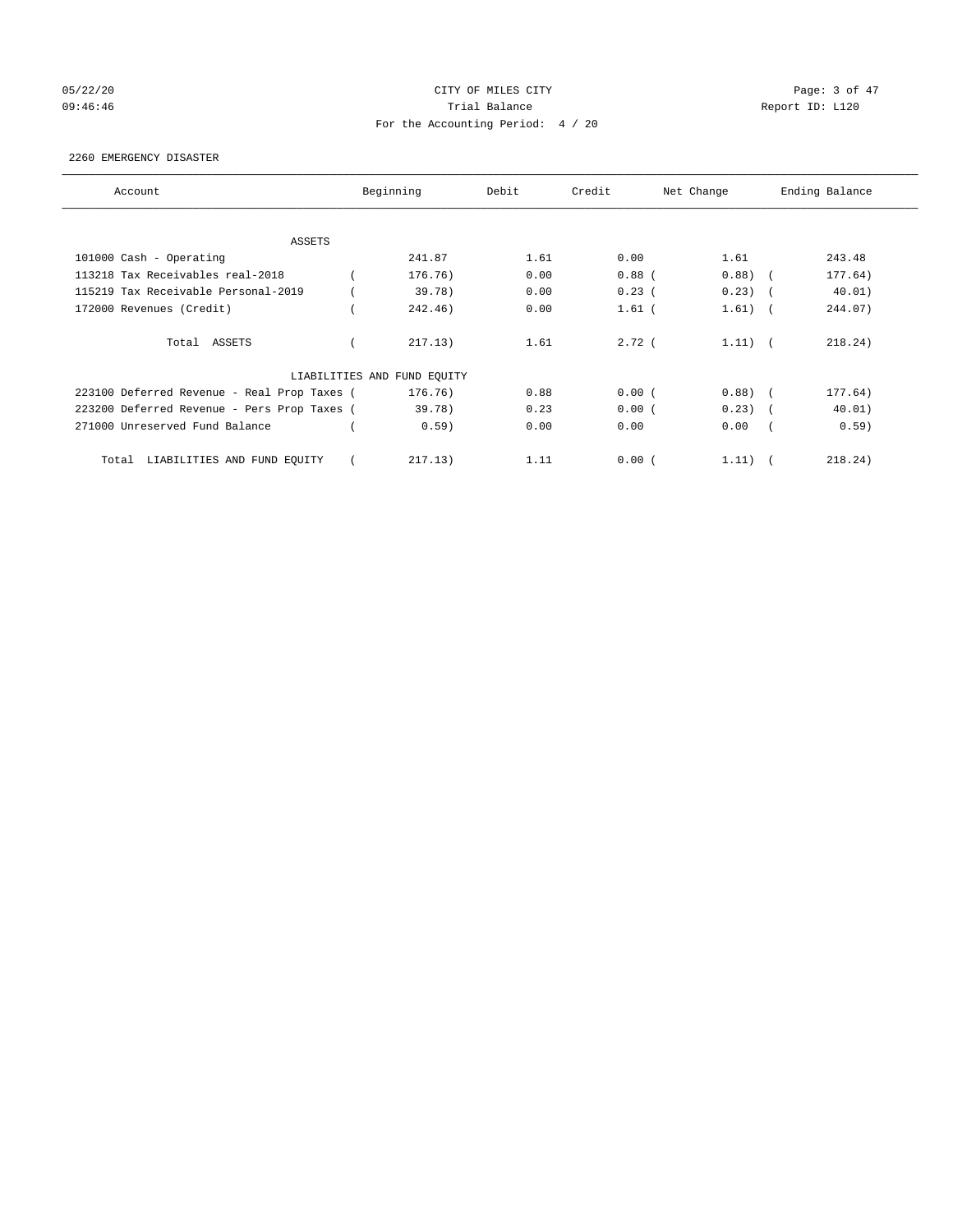## 05/22/20 CITY OF MILES CITY Page: 4 of 47 09:46:47 <br>Trial Balance Report ID: L120 For the Accounting Period: 4 / 20

#### 2270 Health

| Account                              | Beginning                   | Debit | Credit | Net Change | Ending Balance |
|--------------------------------------|-----------------------------|-------|--------|------------|----------------|
|                                      |                             |       |        |            |                |
| ASSETS                               |                             |       |        |            |                |
| 101000 Cash - Operating              | 20,671.88                   | 0.00  | 0.00   | 0.00       | 20,671.88      |
| 172000 Revenues (Credit)             | 11,500.00)                  | 0.00  | 0.00   | 0.00       | 11,500.00)     |
| Total ASSETS                         | 9,171.88                    | 0.00  | 0.00   | 0.00       | 9,171.88       |
|                                      | LIABILITIES AND FUND EQUITY |       |        |            |                |
| 271000 Unreserved Fund Balance       | 9,171.88                    | 0.00  | 0.00   | 0.00       | 9,171.88       |
| LIABILITIES AND FUND EQUITY<br>Total | 9,171.88                    | 0.00  | 0.00   | 0.00       | 9,171.88       |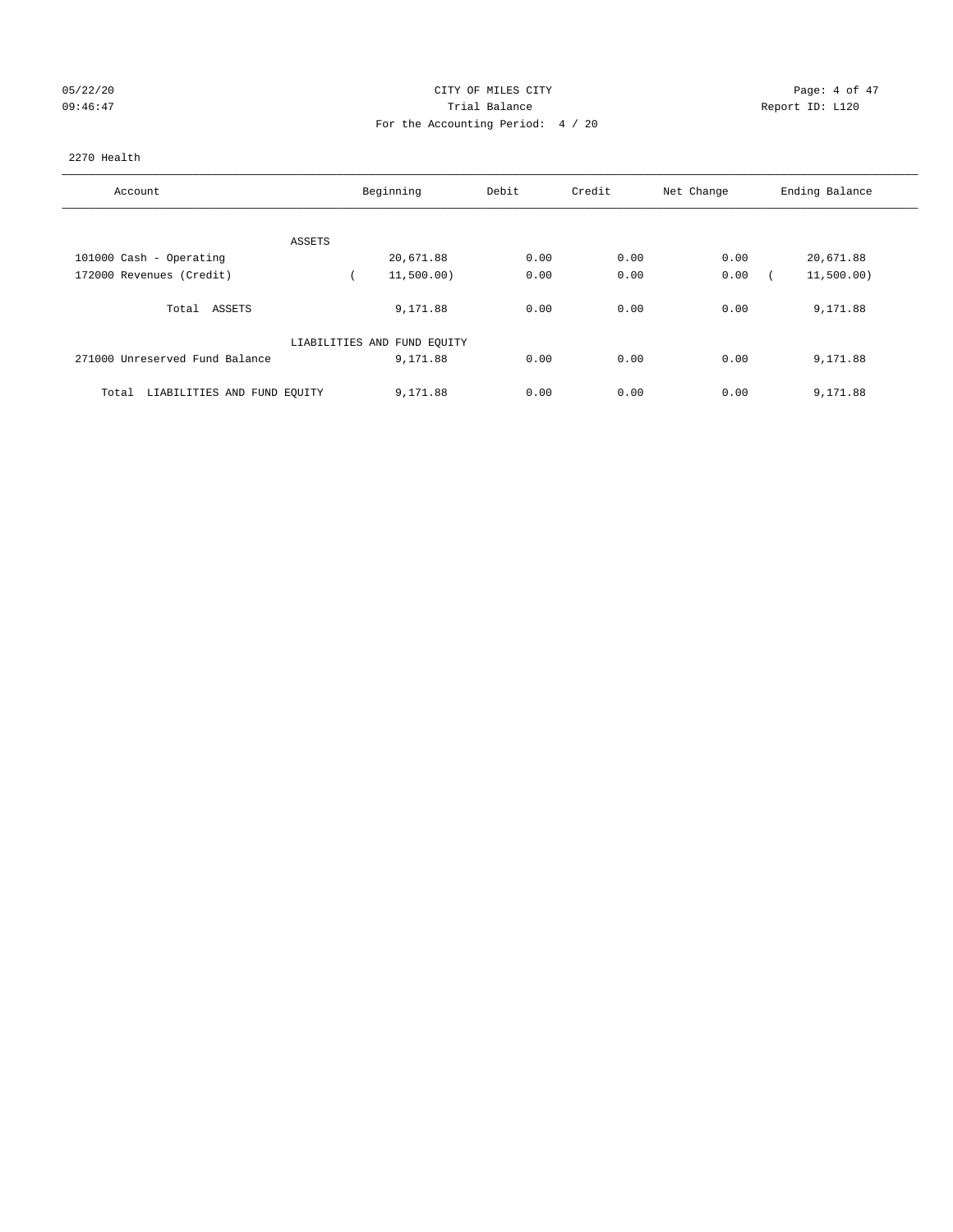## 05/22/20 **CITY OF MILES CITY** CONTROL CONTROL Page: 5 of 47 09:46:47 <br>Trial Balance Report ID: L120 For the Accounting Period: 4 / 20

#### 2310 TIFD-Downtown

| Account                                   | Beginning                   | Debit  | Credit     | Net Change  | Ending Balance |
|-------------------------------------------|-----------------------------|--------|------------|-------------|----------------|
|                                           |                             |        |            |             |                |
| <b>ASSETS</b>                             |                             |        |            |             |                |
| 101000 Cash - Operating                   | 115,577.80                  | 313.06 | 107.35     | 205.71      | 115,783.51     |
| 113170 Deferred revenue                   | 165.24                      | 0.00   | 0.00       | 0.00        | 165.24         |
| 113218 Tax Receivables real-2018          | 915.34                      | 0.00   | 0.00       | 0.00        | 915.34         |
| 115180 Deferred revenue-audit             | 1.46                        | 0.00   | 0.00       | 0.00        | 1.46           |
| 115219 Tax Receivable Personal-2019       | 209.86                      | 0.00   | 0.00       | 0.00        | 209.86         |
| 172000 Revenues (Credit)                  | 53,668.32)                  | 0.00   | $313.06$ ( | $313.06)$ ( | 53,981.38)     |
| Total ASSETS                              | 63,201.38                   | 313.06 | $420.41$ ( | 107.35)     | 63,094.03      |
|                                           | LIABILITIES AND FUND EQUITY |        |            |             |                |
| 202000 Accounts Payable                   | 0.00                        | 107.35 | 107.35     | 0.00        | 0.00           |
| 223100 Deferred Revenue - Real Prop Taxes | 1,080.58                    | 0.00   | 0.00       | 0.00        | 1,080.58       |
| 223200 Deferred Revenue - Pers Prop Taxes | 211.32                      | 0.00   | 0.00       | 0.00        | 211.32         |
| 242000 Expenditures (Debit)               | 1,380.97)                   | 107.35 | 0.00(      | $107.35)$ ( | 1,488.32)      |
| 271000 Unreserved Fund Balance            | 63,290.45                   | 0.00   | 0.00       | 0.00        | 63,290.45      |
| LIABILITIES AND FUND EQUITY<br>Total      | 63, 201.38                  | 214.70 | $107.35$ ( | 107.35)     | 63,094.03      |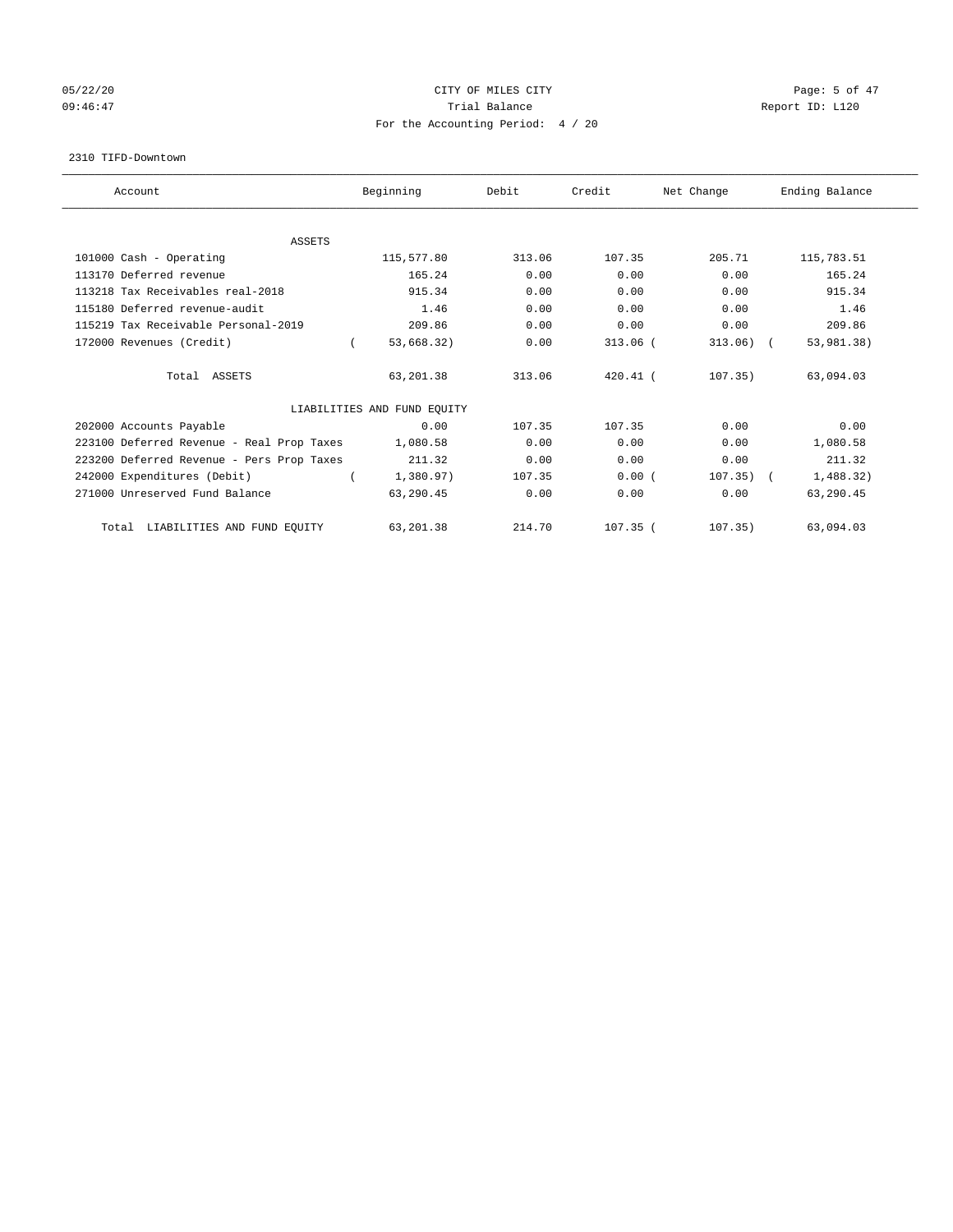# 05/22/20 CITY OF MILES CITY Page: 6 of 47 09:46:47 Trial Balance Report ID: L120 For the Accounting Period: 4 / 20

## 2350 Local Government/Study Commission

| Account                                   | Beginning                   | Debit | Credit | Net Change | Ending Balance |
|-------------------------------------------|-----------------------------|-------|--------|------------|----------------|
| ASSETS                                    |                             |       |        |            |                |
| 101000 Cash - Operating                   | 0.47                        | 0.00  | 0.00   | 0.00       | 0.47           |
| 113214 Taxes Receivable- Real 2014        | 0.97                        | 0.00  | 0.00   | 0.00       | 0.97           |
| 113215 Tax Receivables Real-2015          | 1.62                        | 0.00  | 0.00   | 0.00       | 1.62           |
| 115216 Tax receivable personal-2016       | 0.02                        | 0.00  | 0.00   | 0.00       | 0.02           |
| 172000 Revenues (Credit)                  | 0.47)                       | 0.00  | 0.00   | 0.00       | 0.47)          |
| Total ASSETS                              | 2.61                        | 0.00  | 0.00   | 0.00       | 2.61           |
|                                           | LIABILITIES AND FUND EQUITY |       |        |            |                |
| 223100 Deferred Revenue - Real Prop Taxes | 2.59                        | 0.00  | 0.00   | 0.00       | 2.59           |
| 223200 Deferred Revenue - Pers Prop Taxes | 0.02                        | 0.00  | 0.00   | 0.00       | 0.02           |
| LIABILITIES AND FUND EQUITY<br>Total      | 2.61                        | 0.00  | 0.00   | 0.00       | 2.61           |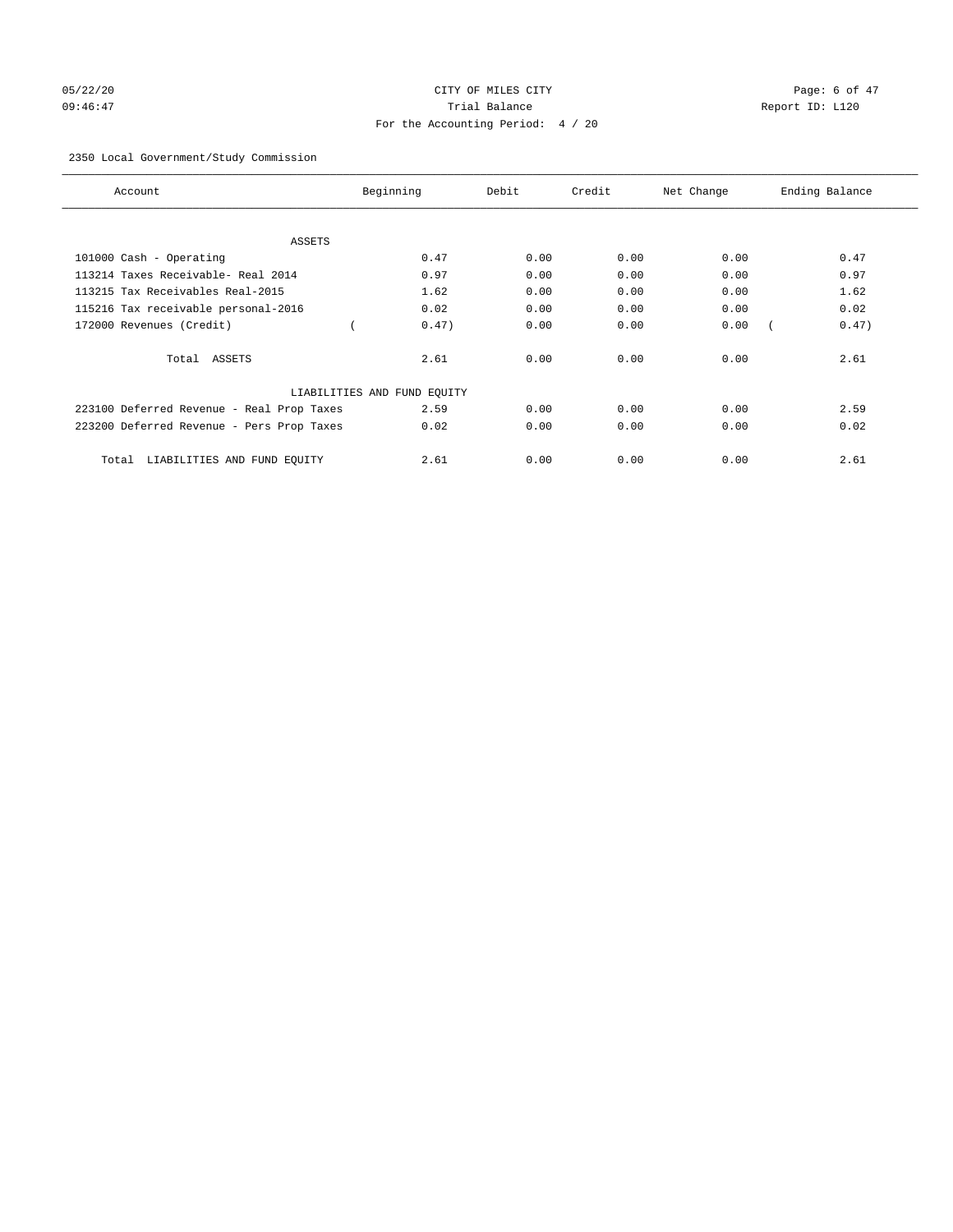# 05/22/20 **CITY OF MILES CITY** CONTROLLER CONTROLLER Page: 7 of 47 09:46:47 <br>Trial Balance Report ID: L120 For the Accounting Period: 4 / 20

2372 Permissive Medical Levy

| Account                                     |          | Beginning                   | Debit    | Credit             | Net Change     | Ending Balance |
|---------------------------------------------|----------|-----------------------------|----------|--------------------|----------------|----------------|
|                                             |          |                             |          |                    |                |                |
| <b>ASSETS</b><br>101000 Cash - Operating    |          | 3,400.06                    | 1,585.55 | 0.00               | 1,585.55       | 4,985.61       |
| 113211 Taxes Receivable - Real 2011         |          | 0.14                        | 0.00     | 0.00               | 0.00           | 0.14           |
| 113213 Tax Receivables Real-2013            |          | 9.28                        | 0.00     | 0.00               | 0.00           | 9.28           |
| 113214 Taxes Receivable- Real 2014          |          | 22.40                       | 0.00     | 0.00               | 0.00           | 22.40          |
| 113215 Tax Receivables Real-2015            |          | 31.52                       | 0.00     | 0.00               | 0.00           | 31.52          |
| 113216 Tax Receivables real-2016            |          |                             |          |                    |                |                |
|                                             |          | 158.41                      | 0.00     | 0.00               | 0.00           | 158.41         |
| 113217 Tax receivables real-2017            |          | 367.95                      | 0.00     | 0.00               | 0.00           | 367.95         |
| 113218 Tax Receivables real-2018            |          | 1,752.63                    | 0.00     | 10.57 <sub>0</sub> | 10.57)         | 1,742.06       |
| 113219 Tax receivables Real-2019            |          | 144,724.34)                 | 0.00     | $1,551.49$ (       | 1,551.49)      | 146, 275.83)   |
| 115216 Tax receivable personal-2016         |          | 0.64                        | 0.00     | 0.00               | 0.00           | 0.64           |
| 115217 Tax receivable personal-2017         |          | 4.27                        | 0.00     | 0.00               | 0.00           | 4.27           |
| 115218 Tax Receivable Personal-2018         |          | 5.18                        | 0.00     | 0.00               | 0.00           | 5.18           |
| 115219 Tax Receivable Personal-2019         |          | 108.22                      | 0.00     | 2.71(              | 2.71)          | 105.51         |
| 115220 Tax Receivable Personal-2020         |          | 0.00                        | 0.00     | 18.98(             | 18.98)         | 18.98)         |
| 172000 Revenues (Credit)                    | $\left($ | 147,791.84)                 | 0.00     | $1,585.55$ (       | $1,585.55$ ) ( | 149, 377. 39)  |
| Total ASSETS                                |          | 286,655.48)                 | 1,585.55 | $3,169.30$ (       | $1,583.75$ (   | 288, 239. 23)  |
|                                             |          | LIABILITIES AND FUND EQUITY |          |                    |                |                |
| 223100 Deferred Revenue - Real Prop Taxes ( |          | 142,382.01)                 | 1,562.06 | 0.00(              | $1,562.06$ (   | 143,944.07)    |
| 223200 Deferred Revenue - Pers Prop Taxes   |          | 118.31                      | 21.69    | 0.00(              | 21.69)         | 96.62          |
| 242000 Expenditures (Debit)                 | $\left($ | 144,391.40)                 | 0.00     | 0.00               | 0.00           | 144,391.40)    |
| 271000 Unreserved Fund Balance              |          | 0.38)                       | 0.00     | 0.00               | 0.00           | 0.38)          |
| Total LIABILITIES AND FUND EQUITY           |          | 286,655.48)                 | 1,583.75 | 0.00(              | 1,583.75       | 288, 239. 23)  |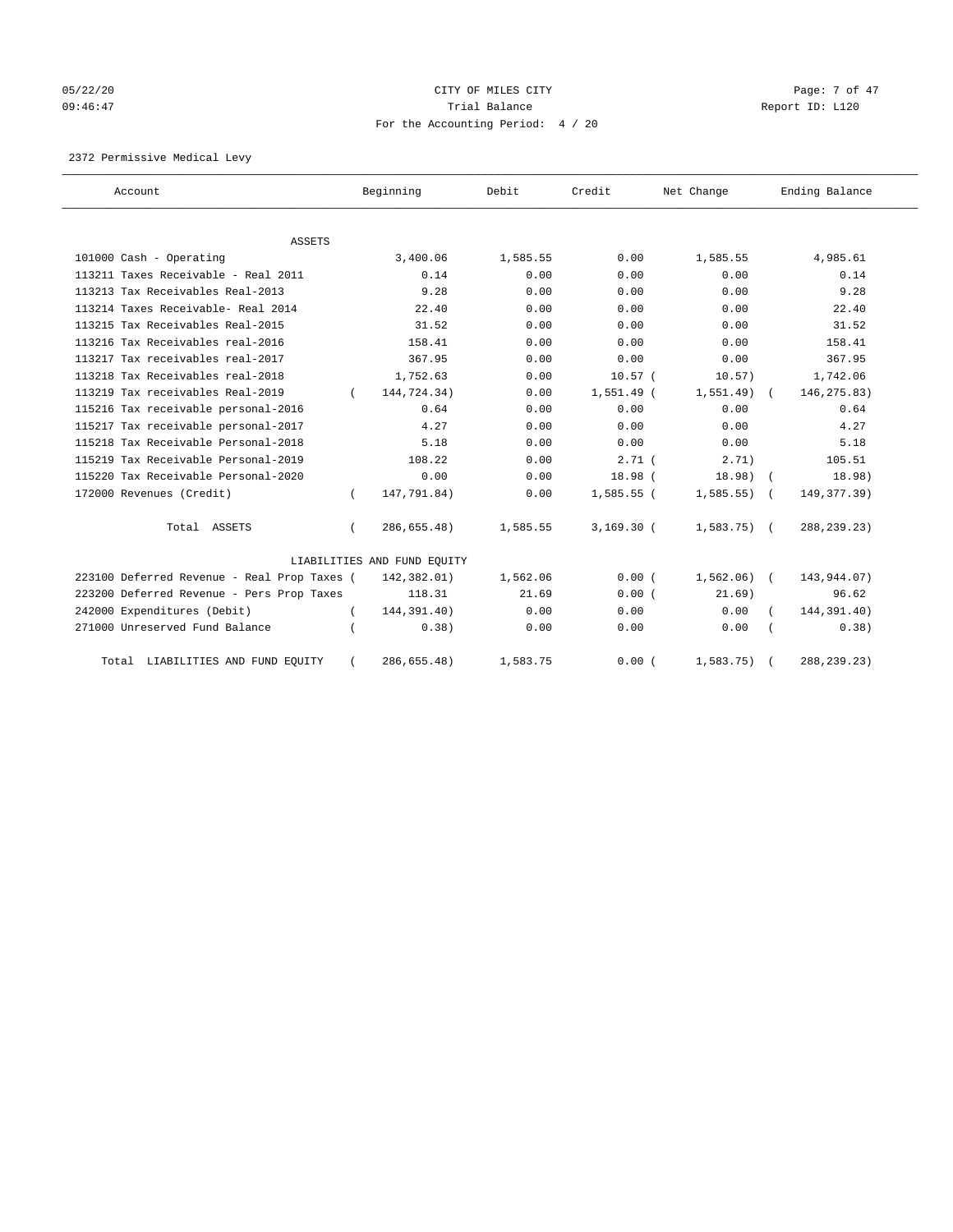## 05/22/20 **CITY OF MILES CITY CONSTRUES CONSTRUES CONSTRUES OF ALL** 09:46:47 <br>Trial Balance Report ID: L120 For the Accounting Period: 4 / 20

#### 2390 DRUG FORFEITURE

| Account                              | Beginning                   | Debit | Credit | Net Change | Ending Balance |
|--------------------------------------|-----------------------------|-------|--------|------------|----------------|
| ASSETS                               |                             |       |        |            |                |
| 101000 Cash - Operating              | 2,400.00                    | 0.00  | 0.00   | 0.00       | 2,400.00       |
| 172000 Revenues (Credit)             | 800.00)                     | 0.00  | 0.00   | 0.00       | 800.00)        |
| Total ASSETS                         | 1,600.00                    | 0.00  | 0.00   | 0.00       | 1,600.00       |
|                                      | LIABILITIES AND FUND EQUITY |       |        |            |                |
| 271000 Unreserved Fund Balance       | 1,600.00                    | 0.00  | 0.00   | 0.00       | 1,600.00       |
| LIABILITIES AND FUND EQUITY<br>Total | 1,600.00                    | 0.00  | 0.00   | 0.00       | 1,600.00       |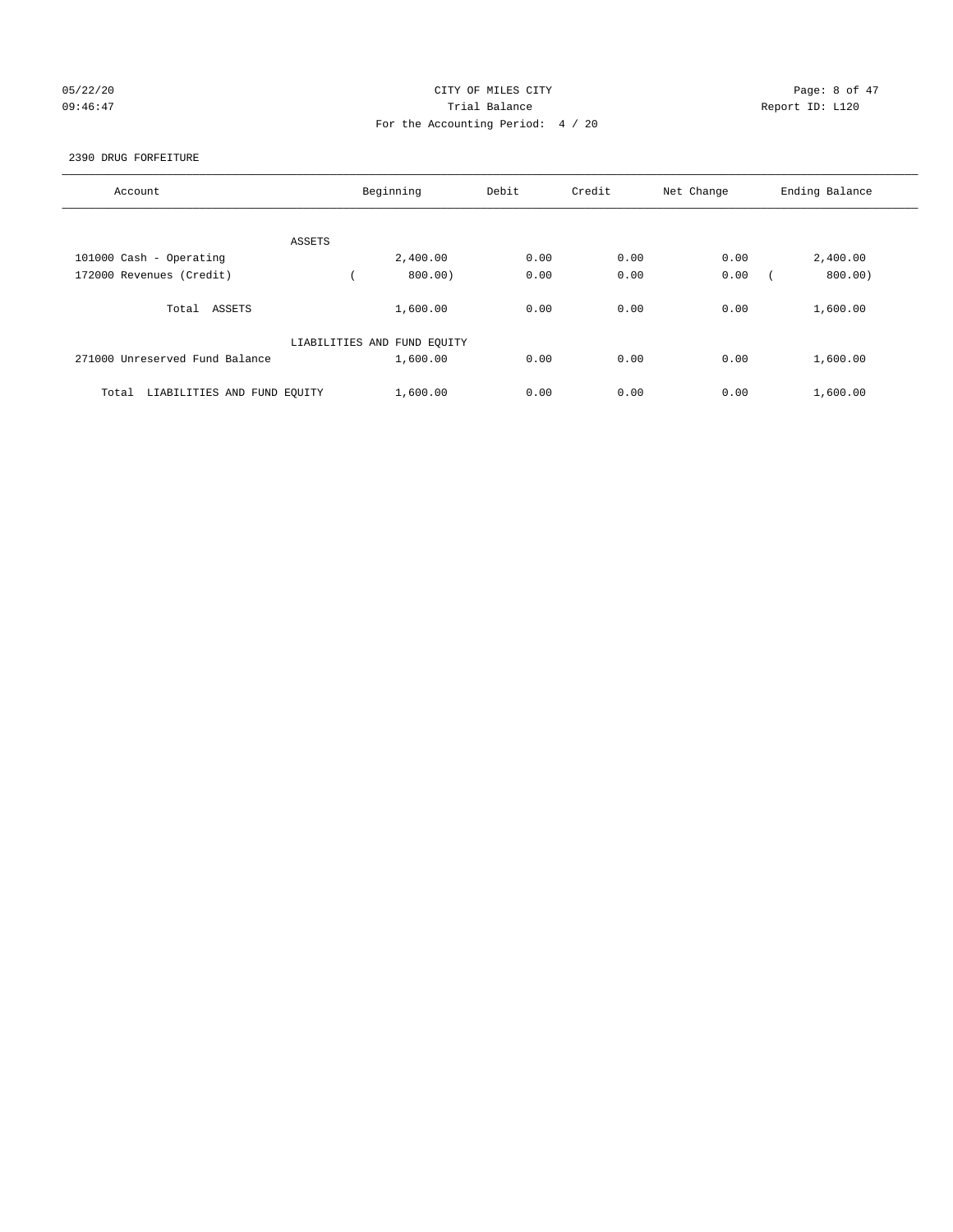# 05/22/20 **CITY OF MILES CITY CONSUMING THE CONSUMING PAGE:** 9 of 47 09:46:47 <br>Trial Balance Report ID: L120 For the Accounting Period: 4 / 20

#### 2394 BUILDING CODE ENFORCEMENT

| Account                              |        | Beginning                   | Debit     | Credit      | Net Change      | Ending Balance |
|--------------------------------------|--------|-----------------------------|-----------|-------------|-----------------|----------------|
|                                      |        |                             |           |             |                 |                |
|                                      | ASSETS |                             |           |             |                 |                |
| 101000 Cash - Operating              |        | 113,802.32                  | 29,699.75 | 34,764.74 ( | 5,064.99)       | 108,737.33     |
| 172000 Revenues (Credit)             |        | 131,399.54)                 | 0.00      | 29,699.75 ( | $29,699.75$ ) ( | 161,099.29)    |
| Total ASSETS                         |        | 17,597.22)                  | 29,699.75 | 64,464.49 ( | 34,764.74) (    | 52, 361.96)    |
|                                      |        | LIABILITIES AND FUND EQUITY |           |             |                 |                |
| 202000 Accounts Payable              |        | 0.00                        | 32,456.75 | 32,456.75   | 0.00            | 0.00           |
| 242000 Expenditures (Debit)          |        | 116,868.72)                 | 34,793.18 | $28.44$ (   | 34,764.74)      | 151,633.46)    |
| 271000 Unreserved Fund Balance       |        | 99,271.50                   | 0.00      | 0.00        | 0.00            | 99,271.50      |
| LIABILITIES AND FUND EQUITY<br>Total |        | 17,597.22)                  | 67,249.93 | 32,485.19 ( | 34,764.74) (    | 52,361.96)     |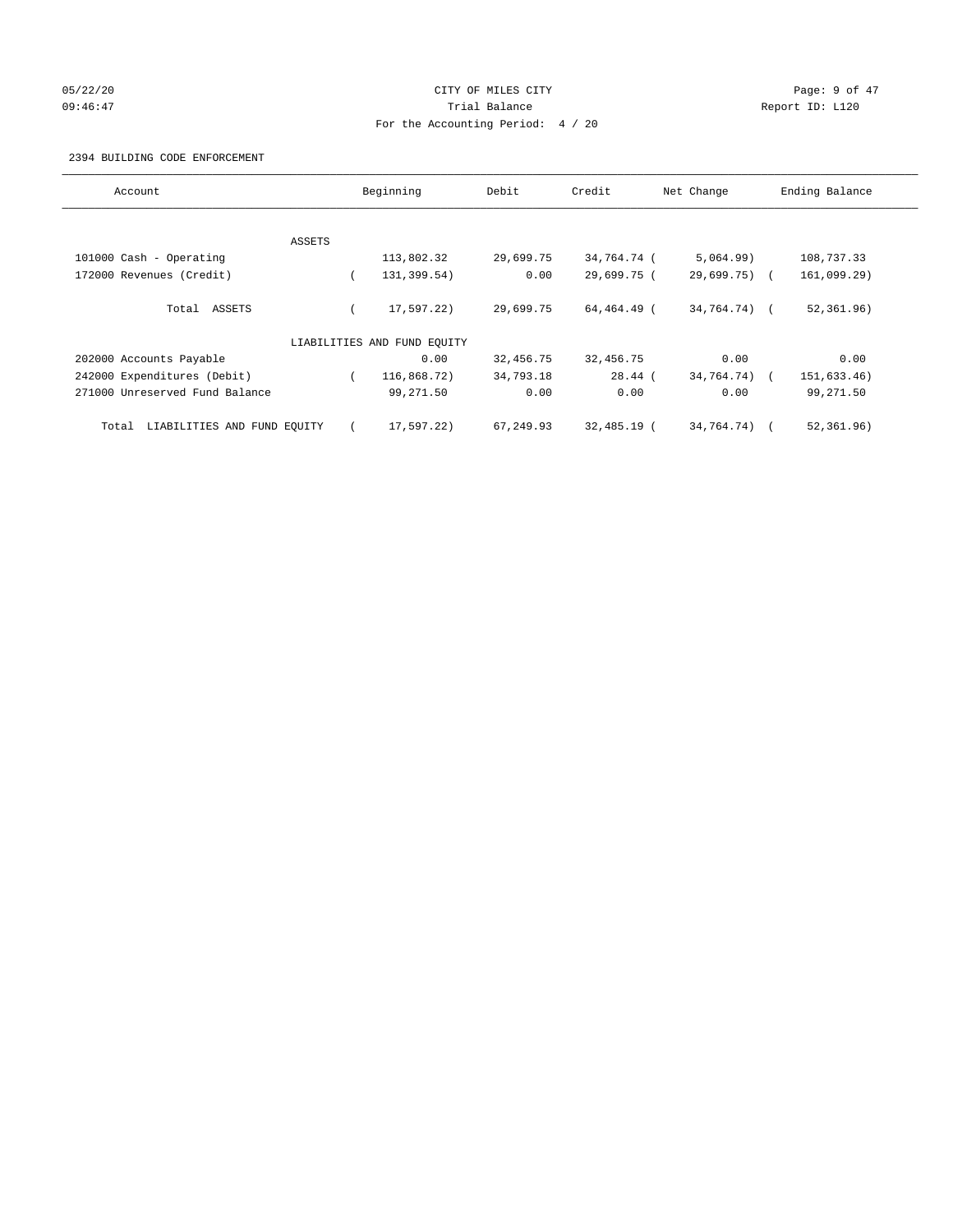## 05/22/20 **CITY OF MILES CITY CONSUMING THE PAGE:** 10 of 47 09:46:47 <br>Trial Balance Report ID: L120 For the Accounting Period: 4 / 20

2400 LTG M D#165-(Gen City)

| Account                                    | Beginning                   | Debit      | Credit      | Net Change    | Ending Balance |
|--------------------------------------------|-----------------------------|------------|-------------|---------------|----------------|
|                                            |                             |            |             |               |                |
| <b>ASSETS</b>                              |                             |            |             |               |                |
| 101000 Cash - Operating                    | 60,872.15                   | 1,530.36   | 12,855.04 ( | 11,324.68)    | 49,547.47      |
| 118140 Special Assessments Receivables-201 | 39.03                       | 0.00       | 0.00        | 0.00          | 39.03          |
| 118150 Special Assessments Receivables-201 | 40.74                       | 0.00       | 0.00        | 0.00          | 40.74          |
| 118160 Special Assessments Receivables-201 | 222.55                      | 0.00       | 0.00        | 0.00          | 222.55         |
| 118170 Special Assessments Receivables-201 | 1,056.87                    | 0.00       | 0.00        | 0.00          | 1,056.87       |
| 118180 Special Assessments Received-2018   | 2,108.77                    | 0.00       | $46.65$ (   | 46.65)        | 2,062.12       |
| 118190 Special Assessments Receivables-201 | 65,867.20                   | 0.00       | 1,472.99 (  | 1,472.99)     | 64,394.21      |
| 172000 Revenues (Credit)                   | 115,051.00)                 | 0.00       | 1,530.36 (  | $1,530.36$ (  | 116,581.36)    |
| Total ASSETS                               | 15,156.31                   | 1,530.36   | 15,905.04 ( | 14,374.68)    | 781.63         |
|                                            | LIABILITIES AND FUND EQUITY |            |             |               |                |
| 202000 Accounts Payable                    | 0.00                        | 12,855.04  | 12,855.04   | 0.00          | 0.00           |
| 223000 Deferred Revenue/Uncollected Taxes  | 69,335.16                   | 1,519.64   | 0.00(       | 1, 519.64)    | 67,815.52      |
| 242000 Expenditures (Debit)<br>$\left($    | 126,781.84)                 | 12,855.04  | 0.00(       | $12,855.04$ ( | 139,636.88)    |
| 271000 Unreserved Fund Balance             | 72,602.99                   | 0.00       | 0.00        | 0.00          | 72,602.99      |
| Total LIABILITIES AND FUND EQUITY          | 15, 156. 31                 | 27, 229.72 | 12,855.04 ( | 14, 374. 68)  | 781.63         |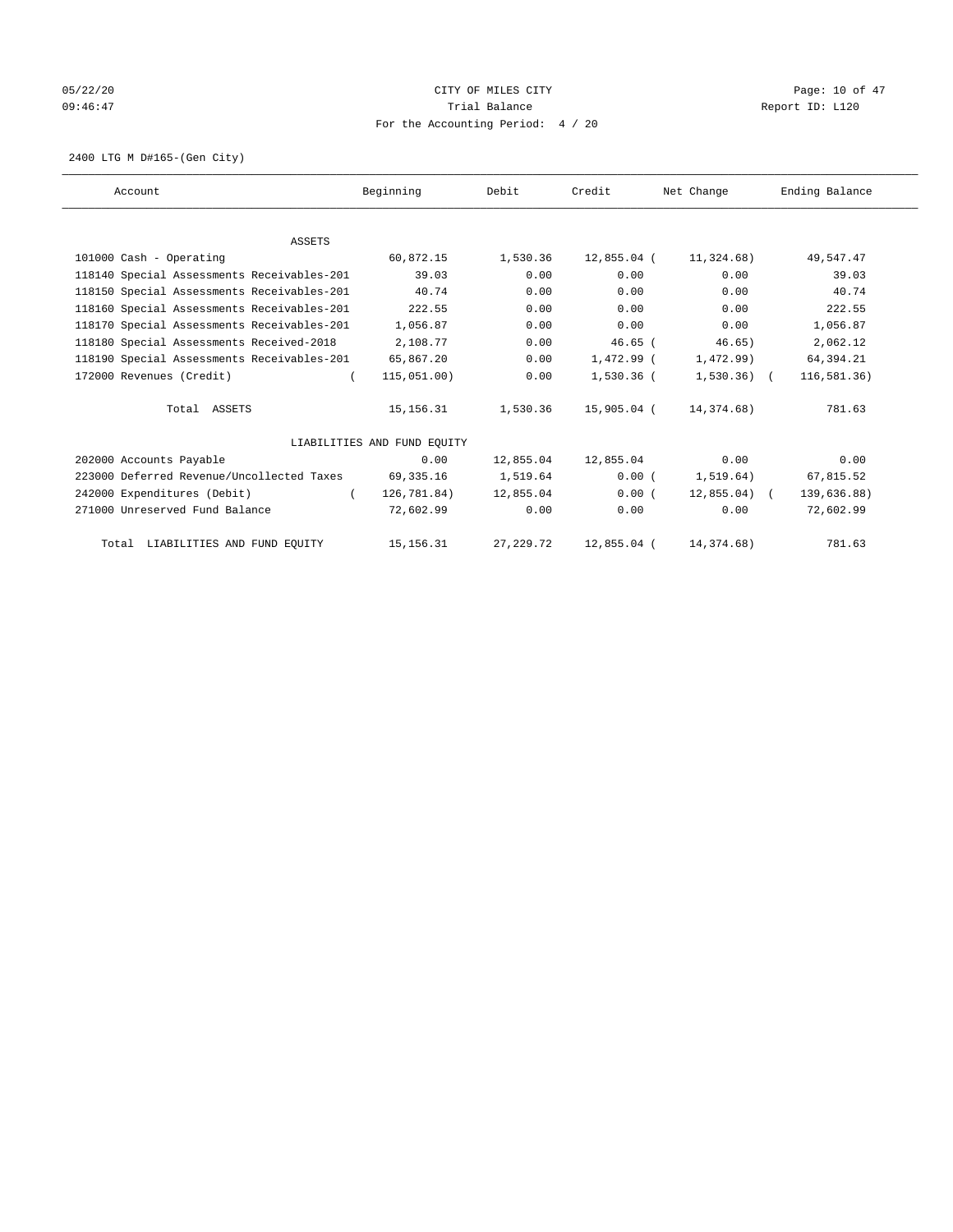# 05/22/20 **CITY OF MILES CITY CONSUMING THE PAGE:** 11 of 47 09:46:47 Trial Balance Trial Balance Report ID: L120 For the Accounting Period: 4 / 20

#### 2420 LTG M D#167-(MilesAddn Etc)

| Account                                    | Beginning                   | Debit    | Credit       | Net Change   | Ending Balance |
|--------------------------------------------|-----------------------------|----------|--------------|--------------|----------------|
|                                            |                             |          |              |              |                |
| ASSETS                                     |                             |          |              |              |                |
| 101000 Cash - Operating                    | 15,695.18                   | 205.75   | $1,621.88$ ( | 1,416.13)    | 14,279.05      |
| 118170 Special Assessments Receivables-201 | 45.27                       | 0.00     | 0.00         | 0.00         | 45.27          |
| 118180 Special Assessments Received-2018   | 473.57                      | 0.00     | 0.00         | 0.00         | 473.57         |
| 118190 Special Assessments Receivables-201 | 11,075.28                   | 0.00     | $204.96$ (   | 204.96)      | 10,870.32      |
| 172000 Revenues (Credit)                   | 15,721.09)                  | 0.00     | 205.75(      | $205.75$ ) ( | 15,926.84)     |
| Total ASSETS                               | 11,568.21                   | 205.75   | $2,032.59$ ( | 1,826.84)    | 9,741.37       |
|                                            | LIABILITIES AND FUND EQUITY |          |              |              |                |
| 202000 Accounts Payable                    | 0.00                        | 1,621.88 | 1,621.88     | 0.00         | 0.00           |
| 223000 Deferred Revenue/Uncollected Taxes  | 11,594.12                   | 204.96   | 0.00(        | 204.96)      | 11,389.16      |
| 242000 Expenditures (Debit)                | 16,825.71)                  | 1,621.88 | 0.00(        | $1,621.88$ ( | 18,447.59)     |
| 271000 Unreserved Fund Balance             | 16,799.80                   | 0.00     | 0.00         | 0.00         | 16,799.80      |
| Total LIABILITIES AND FUND EQUITY          | 11,568.21                   | 3,448.72 | 1,621.88 (   | 1,826.84)    | 9,741.37       |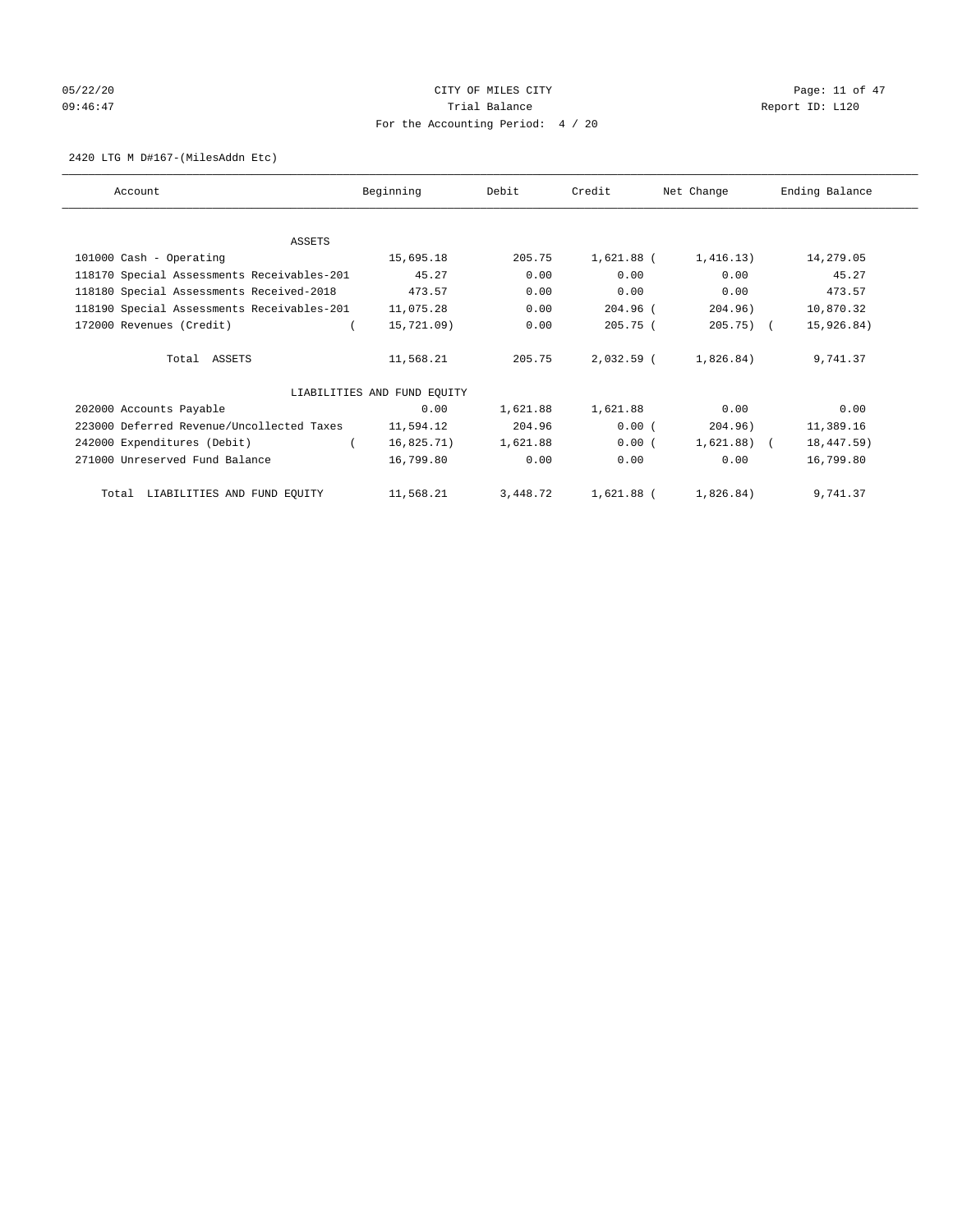# 05/22/20 **CITY OF MILES CITY CONSUMING THE PAGE:** 12 of 47 09:46:47 Trial Balance Trial Balance Report ID: L120 For the Accounting Period: 4 / 20

2430 LTG M D#171-(Balsam Est)

| Account                                    | Beginning                   | Debit    | Credit     | Net Change  | Ending Balance |
|--------------------------------------------|-----------------------------|----------|------------|-------------|----------------|
| ASSETS                                     |                             |          |            |             |                |
| 101000 Cash - Operating                    | 3,796.57                    | 47.04    | 1,666.78 ( | 1,619.74)   | 2,176.83       |
| 118190 Special Assessments Receivables-201 | 2,452.89                    | 0.00     | $46.86$ (  | 46.86)      | 2,406.03       |
| 172000 Revenues (Credit)                   | 3,423.89                    | 0.00     | $47.04$ (  | $47.04$ ) ( | 3,470.93)      |
| Total ASSETS                               | 2,825.57                    | 47.04    | 1,760.68 ( | 1,713.64)   | 1,111.93       |
|                                            | LIABILITIES AND FUND EQUITY |          |            |             |                |
| 202000 Accounts Payable                    | 0.00                        | 1,666.78 | 1,666.78   | 0.00        | 0.00           |
| 223000 Deferred Revenue/Uncollected Taxes  | 2,452.89                    | 46.86    | 0.00(      | 46.86)      | 2,406.03       |
| 242000 Expenditures (Debit)                | 2,536.49                    | 1,666.78 | 0.00(      | 1,666.78) ( | 4, 203.27)     |
| 271000 Unreserved Fund Balance             | 2,909.17                    | 0.00     | 0.00       | 0.00        | 2,909.17       |
| LIABILITIES AND FUND EQUITY<br>Total       | 2,825.57                    | 3,380.42 | 1,666.78 ( | 1,713.64)   | 1,111.93       |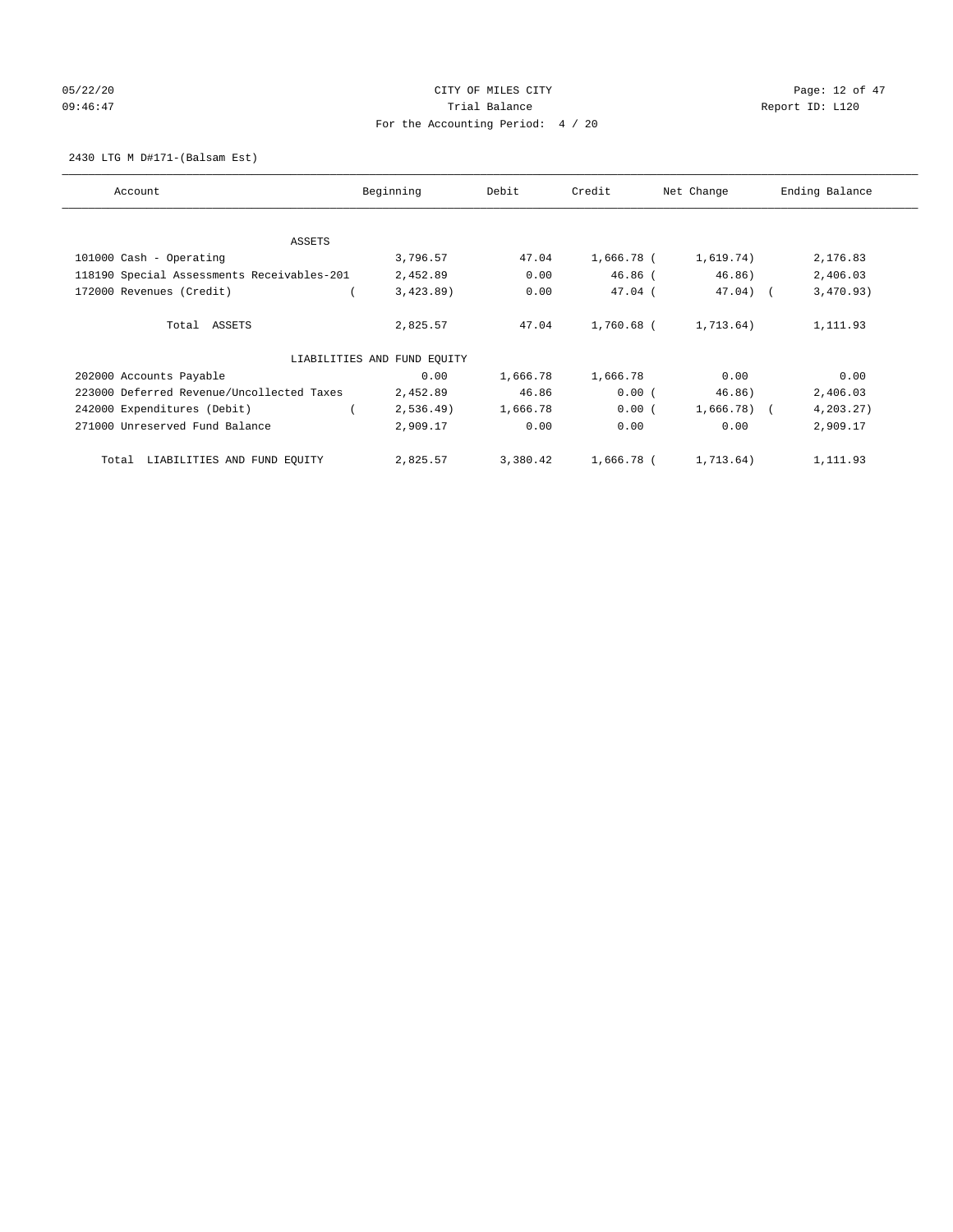# 05/22/20 **CITY OF MILES CITY CONSUMING THE CONSUMING PAGE:** 13 of 47 09:46:47 Trial Balance Trial Balance Report ID: L120 For the Accounting Period: 4 / 20

2440 LTG M D#172-(Main Str)

| Account                                    | Beginning                   | Debit    | Credit     | Net Change   | Ending Balance |
|--------------------------------------------|-----------------------------|----------|------------|--------------|----------------|
| ASSETS                                     |                             |          |            |              |                |
| 101000 Cash - Operating                    | 1,883.69                    | 126.63   | 1,540.95 ( | 1,414.32)    | 469.37         |
| 118190 Special Assessments Receivables-201 | 12,315.74                   | 0.00     | $126.14$ ( | 126.14)      | 12,189.60      |
| 172000 Revenues (Credit)                   | 21,620.62)                  | 0.00     | $126.63$ ( | $126.63$ ) ( | 21,747.25)     |
| Total ASSETS                               | 7,421.19)                   | 126.63   | 1,793.72 ( | $1,667.09$ ( | 9,088.28)      |
|                                            | LIABILITIES AND FUND EQUITY |          |            |              |                |
| 202000 Accounts Payable                    | 0.00                        | 1,540.95 | 1,540.95   | 0.00         | 0.00           |
| 223000 Deferred Revenue/Uncollected Taxes  | 12,315.74                   | 126.14   | 0.00(      | 126.14)      | 12,189.60      |
| 242000 Expenditures (Debit)                | 23,086.24)                  | 1,540.95 | $0.00$ (   | $1,540.95$ ( | 24,627.19)     |
| 271000 Unreserved Fund Balance             | 3,349.31                    | 0.00     | 0.00       | 0.00         | 3,349.31       |
| LIABILITIES AND FUND EQUITY<br>Total       | 7,421.19)                   | 3,208.04 | 1,540.95 ( | $1.667.09$ ( | 9,088.28)      |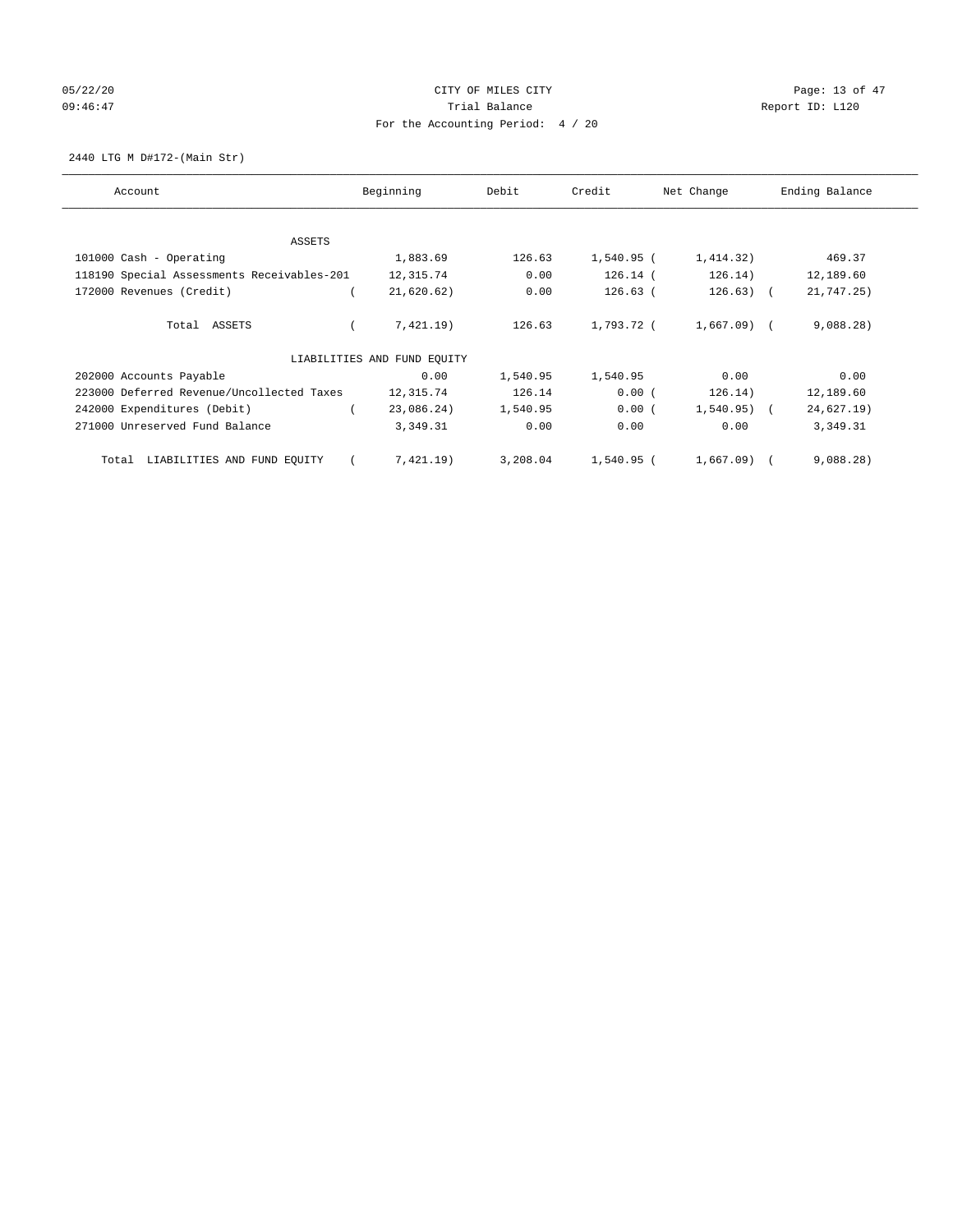# 05/22/20 **CITY OF MILES CITY CONSUMING THE PAGE OF A SET OF 47** 09:46:47 Trial Balance Trial Balance Report ID: L120 For the Accounting Period: 4 / 20

2450 LTG M D#195-(SG-Trico)

| Account                                    | Beginning                   | Debit  | Credit     | Net Change  | Ending Balance |
|--------------------------------------------|-----------------------------|--------|------------|-------------|----------------|
| ASSETS                                     |                             |        |            |             |                |
| 101000 Cash - Operating                    | 3,190.12                    | 104.72 | 401.84 (   | 297.12)     | 2,893.00       |
| 118190 Special Assessments Receivables-201 | 2,492.43                    | 0.00   | $104.32$ ( | 104.32)     | 2,388.11       |
| 172000 Revenues (Credit)                   | 3,483.88)                   | 0.00   | $104.72$ ( | $104.72)$ ( | 3,588.60       |
| Total ASSETS                               | 2,198.67                    | 104.72 | $610.88$ ( | 506.16)     | 1,692.51       |
|                                            | LIABILITIES AND FUND EQUITY |        |            |             |                |
| 202000 Accounts Payable                    | 0.00                        | 401.84 | 401.84     | 0.00        | 0.00           |
| 223000 Deferred Revenue/Uncollected Taxes  | 2,492.43                    | 104.32 | 0.00(      | 104.32)     | 2,388.11       |
| 242000 Expenditures (Debit)                | 4,616.56)                   | 401.84 | 0.00(      | 401.84) (   | 5,018.40)      |
| 271000 Unreserved Fund Balance             | 4,322.80                    | 0.00   | 0.00       | 0.00        | 4,322.80       |
| LIABILITIES AND FUND EQUITY<br>Total       | 2,198.67                    | 908.00 | 401.84 (   | 506.16)     | 1,692.51       |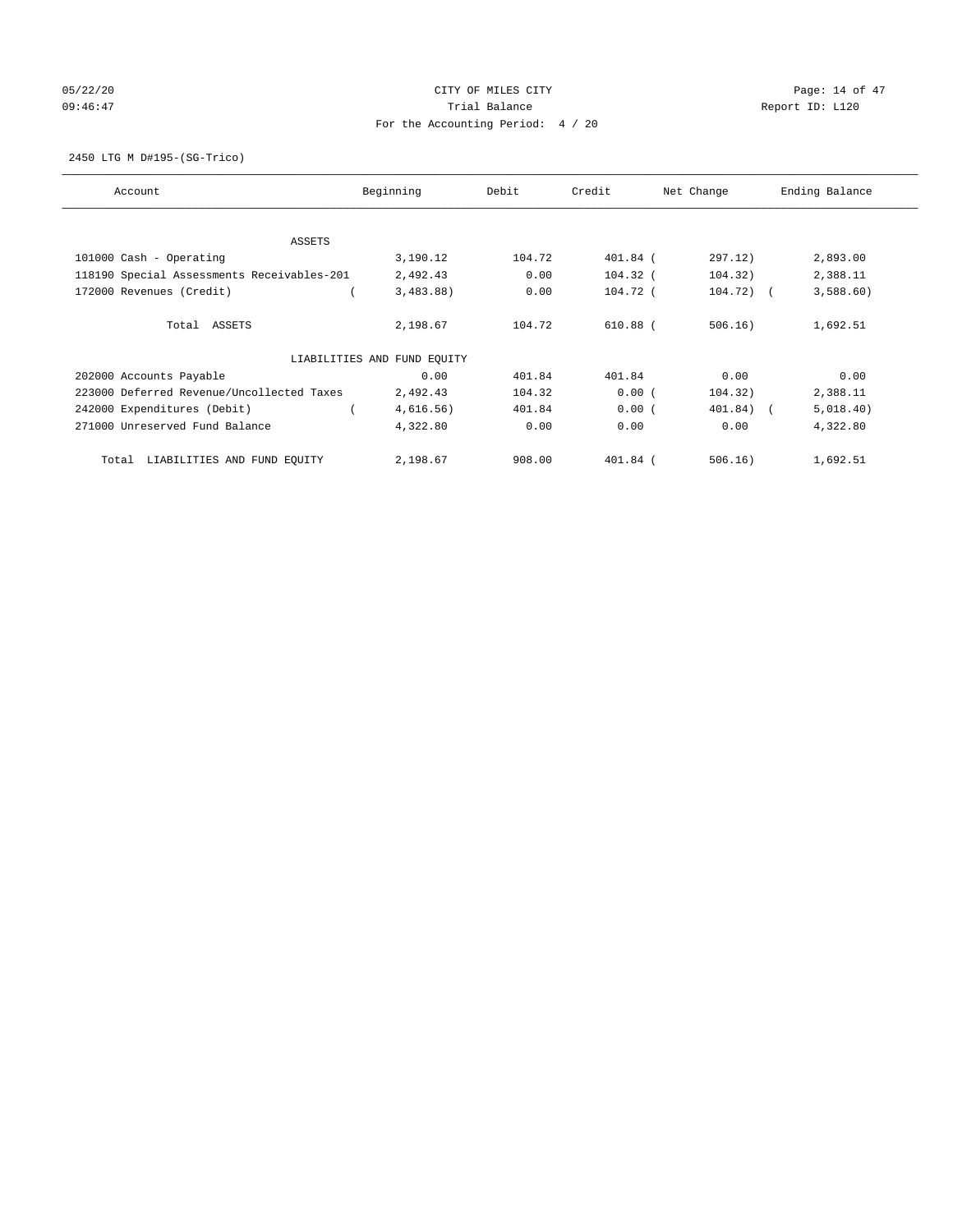# 05/22/20 **CITY OF MILES CITY CONSUMING THE CONSUMING PAGE:** 15 of 47 09:46:47 Trial Balance Trial Balance Report ID: L120 For the Accounting Period: 4 / 20

2470 LTG M D#202-(SG-MDU&NV)

| Account                                    | Beginning                   | Debit  | Credit    | Net Change | Ending Balance |
|--------------------------------------------|-----------------------------|--------|-----------|------------|----------------|
| <b>ASSETS</b>                              |                             |        |           |            |                |
| 101000 Cash - Operating                    | 3,012.00                    | 47.52  | 443.54 (  | 396.02)    | 2,615.98       |
| 118180 Special Assessments Received-2018   | 131.04                      | 0.00   | 0.00      | 0.00       | 131.04         |
| 118190 Special Assessments Receivables-201 | 3,925.20                    | 0.00   | 47.34 (   | 47.34)     | 3,877.86       |
| 172000 Revenues (Credit)                   | 5,878.47)                   | 0.00   | $47.52$ ( | 47.52)     | 5,925.99)      |
| Total ASSETS                               | 1,189.77                    | 47.52  | 538.40 (  | 490.88)    | 698.89         |
|                                            |                             |        |           |            |                |
|                                            | LIABILITIES AND FUND EQUITY |        |           |            |                |
| 202000 Accounts Payable                    | 0.00                        | 443.54 | 443.54    | 0.00       | 0.00           |
| 223000 Deferred Revenue/Uncollected Taxes  | 4,056.24                    | 47.34  | 0.00(     | 47.34)     | 4,008.90       |
| 242000 Expenditures (Debit)                | 5,369.67)                   | 443.54 | 0.00(     | 443.54)    | 5,813.21)      |
| 271000 Unreserved Fund Balance             | 2,503.20                    | 0.00   | 0.00      | 0.00       | 2,503.20       |
| LIABILITIES AND FUND EQUITY<br>Total       | 1,189.77                    | 934.42 | 443.54 (  | 490.88)    | 698.89         |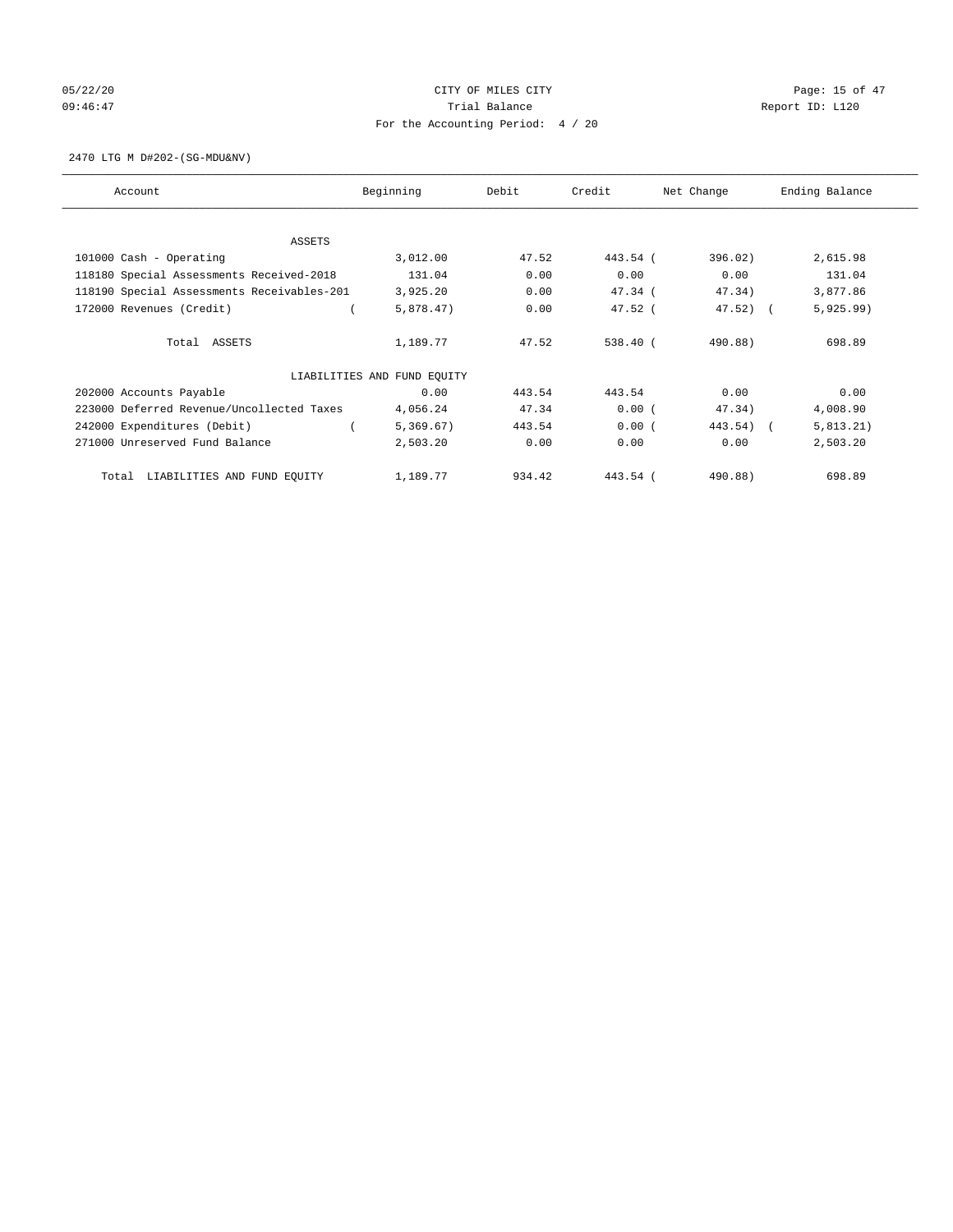# 05/22/20 **CITY OF MILES CITY CONSUMING THE CONSUMING PAGE:** 16 of 47 09:46:47 Trial Balance Trial Balance Report ID: L120 For the Accounting Period: 4 / 20

#### 2480 LTG M M#173-(Milestown Estates)

| Account                                    | Beginning                   | Debit  | Credit     | Net Change   | Ending Balance |
|--------------------------------------------|-----------------------------|--------|------------|--------------|----------------|
| <b>ASSETS</b>                              |                             |        |            |              |                |
| 101000 Cash - Operating                    | 790.33                      | 0.00   | 147.25 (   | 147.25)      | 643.08         |
| 118190 Special Assessments Receivables-201 | 728.30                      | 0.00   | 0.00       | 0.00         | 728.30         |
| 172000 Revenues (Credit)                   | 2,160.90)                   | 0.00   | 0.00       | 0.00         | 2,160.90)      |
| Total ASSETS                               | 642.27)                     | 0.00   | 147.25 (   | $147.25)$ (  | 789.52)        |
|                                            | LIABILITIES AND FUND EQUITY |        |            |              |                |
| 202000 Accounts Payable                    | 0.00                        | 147.25 | 147.25     | 0.00         | 0.00           |
| 223000 Deferred Revenue/Uncollected Taxes  | 728.30                      | 0.00   | 0.00       | 0.00         | 728.30         |
| 242000 Expenditures (Debit)                | 2,539.03)                   | 147.25 | 0.00(      | $147.25$ ) ( | 2,686.28)      |
| 271000 Unreserved Fund Balance             | 1,168.46                    | 0.00   | 0.00       | 0.00         | 1,168.46       |
| LIABILITIES AND FUND EQUITY<br>Total       | 642.27)                     | 294.50 | $147.25$ ( | $147.25$ ) ( | 789.52)        |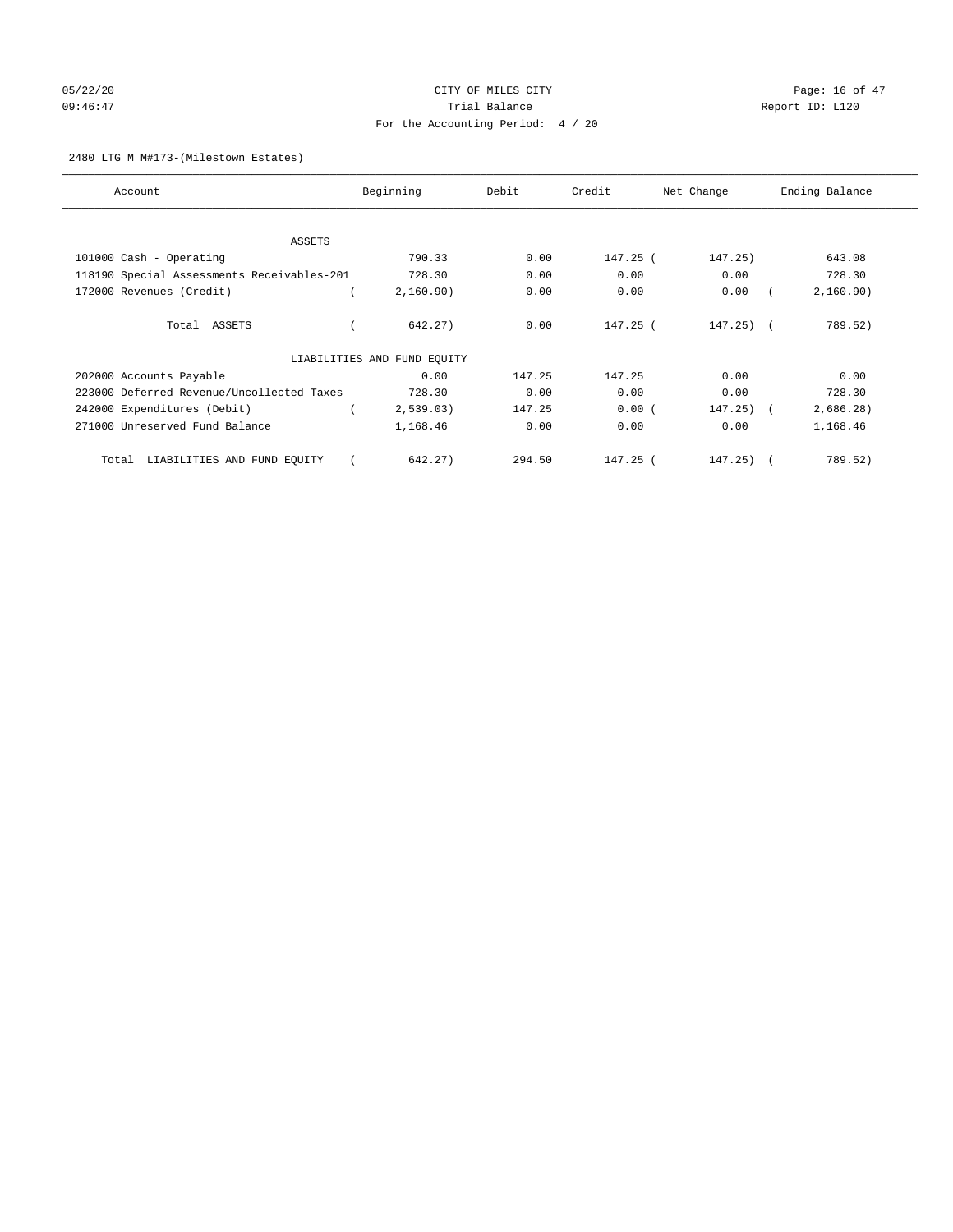# 05/22/20 **CITY OF MILES CITY CONSUMING THE PAGE:** 17 of 47 09:46:47 Trial Balance Trial Balance Report ID: L120 For the Accounting Period: 4 / 20

2510 STR MAINT DIST #204

| Account                                    | Beginning                   | Debit      | Credit       | Net Change      | Ending Balance |
|--------------------------------------------|-----------------------------|------------|--------------|-----------------|----------------|
|                                            |                             |            |              |                 |                |
| <b>ASSETS</b>                              |                             |            |              |                 |                |
| 101000 Cash - Operating                    | 291, 275. 13                | 12,881.19  | 102,871.97 ( | 89,990.78)      | 201,284.35     |
| 118130 Special Assessments Receivable 2013 | 32.59                       | 0.00       | 0.00         | 0.00            | 32.59          |
| 118140 Special Assessments Receivables-201 | 31.99                       | 0.00       | 0.00         | 0.00            | 31.99          |
| 118150 Special Assessments Receivables-201 | 34.52                       | 0.00       | 0.00         | 0.00            | 34.52          |
| 118160 Special Assessments Receivables-201 | 757.61                      | 0.00       | 0.00         | 0.00            | 757.61         |
| 118170 Special Assessments Receivables-201 | 2,260.32                    | 0.00       | 0.00         | 0.00            | 2,260.32       |
| 118180 Special Assessments Received-2018   | 10,819.46                   | 0.00       | 0.00         | 0.00            | 10,819.46      |
| 118190 Special Assessments Receivables-201 | 658,667.19                  | 0.00       | 12,831.50 (  | 12,831.50)      | 645,835.69     |
| 122000 Accounts Receivable                 | 2,004.05                    | 0.00       | 0.00         | 0.00            | 2,004.05       |
| 172000 Revenues (Credit)                   | 1,095,348.29                | 0.00       | 12,881.19 (  | 12,881.19)      | 1,108,229.48)  |
| Total ASSETS                               | 129,465.43)                 | 12,881.19  | 128,584.66 ( | $115,703.47$ (  | 245, 168.90)   |
|                                            | LIABILITIES AND FUND EQUITY |            |              |                 |                |
| 202000 Accounts Payable                    | 0.00                        | 66,517.03  | 67,040.58    | 523.55          | 523.55         |
| 223000 Deferred Revenue/Uncollected Taxes  | 672,603.69                  | 12,831.50  | $0.00$ (     | 12,831.50)      | 659,772.19     |
| 242000 Expenditures (Debit)                | (1,603,225.68)              | 103,715.66 | $320.14$ (   | $103, 395.52$ ( | 1,706,621.20)  |
| 271000 Unreserved Fund Balance             | 801,156.56                  | 0.00       | 0.00         | 0.00            | 801,156.56     |
| Total LIABILITIES AND FUND EQUITY          | 129, 465. 43)               | 183,064.19 | 67,360.72 (  | 115,703.47)     | 245,168.90)    |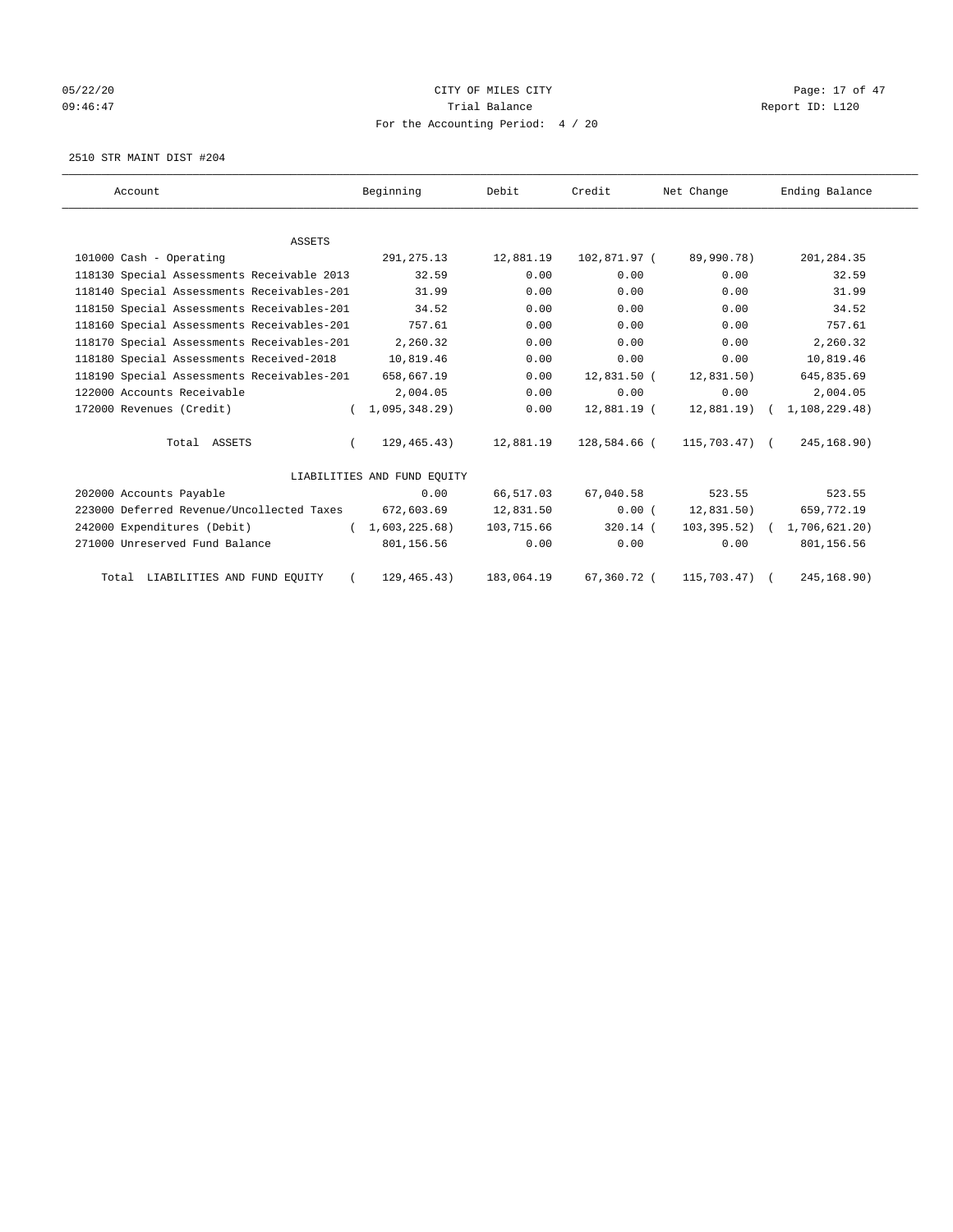# 05/22/20 **CITY OF MILES CITY CONSUMING THE PAGE OF 47** 09:46:47 Trial Balance Trial Balance Report ID: L120 For the Accounting Period: 4 / 20

2520 STR MAINT DIST #205

| Account                                    | Beginning                   | Debit     | Credit       | Net Change   | Ending Balance |
|--------------------------------------------|-----------------------------|-----------|--------------|--------------|----------------|
|                                            |                             |           |              |              |                |
| <b>ASSETS</b>                              |                             |           |              |              |                |
| 101000 Cash - Operating                    | 221,786.36                  | 1,455.24  | 19,757.68 (  | 18,302.44)   | 203, 483.92    |
| 118140 Special Assessments Receivables-201 | 214.50                      | 0.00      | 0.00         | 0.00         | 214.50         |
| 118150 Special Assessments Receivables-201 | 210.08                      | 0.00      | 0.00         | 0.00         | 210.08         |
| 118160 Special Assessments Receivables-201 | 756.44                      | 0.00      | 0.00         | 0.00         | 756.44         |
| 118170 Special Assessments Receivables-201 | 2,501.71                    | 0.00      | 0.00         | 0.00         | 2,501.71       |
| 118180 Special Assessments Received-2018   | 5,683.38                    | 0.00      | 199.95 (     | 199.95)      | 5,483.43       |
| 118190 Special Assessments Receivables-201 | 45,517.99                   | 0.00      | $1,229.01$ ( | 1, 229.01)   | 44,288.98      |
| 122000 Accounts Receivable                 | 1,058.46                    | 0.00      | 0.00         | 0.00         | 1,058.46       |
| 172000 Revenues (Credit)                   | 103, 605.63)<br>$\left($    | 0.00      | $1,455.24$ ( | $1,455.24$ ( | 105,060.87)    |
| Total ASSETS                               | 174,123.29                  | 1,455.24  | 22,641.88 (  | 21,186.64)   | 152,936.65     |
|                                            | LIABILITIES AND FUND EQUITY |           |              |              |                |
| 202000 Accounts Payable                    | 0.00                        | 9,023.02  | 9,153.91     | 130.89       | 130.89         |
| 223000 Deferred Revenue/Uncollected Taxes  | 54,883.94                   | 1,428.96  | 0.00(        | 1,428.96)    | 53, 454.98     |
| 242000 Expenditures (Debit)                | 166, 357.80)                | 20,026.93 | $138.36$ (   | 19,888.57) ( | 186, 246. 37)  |
| 271000 Unreserved Fund Balance             | 285,597.15                  | 0.00      | 0.00         | 0.00         | 285,597.15     |
| Total LIABILITIES AND FUND EQUITY          | 174, 123. 29                | 30,478.91 | $9,292.27$ ( | 21, 186.64)  | 152,936.65     |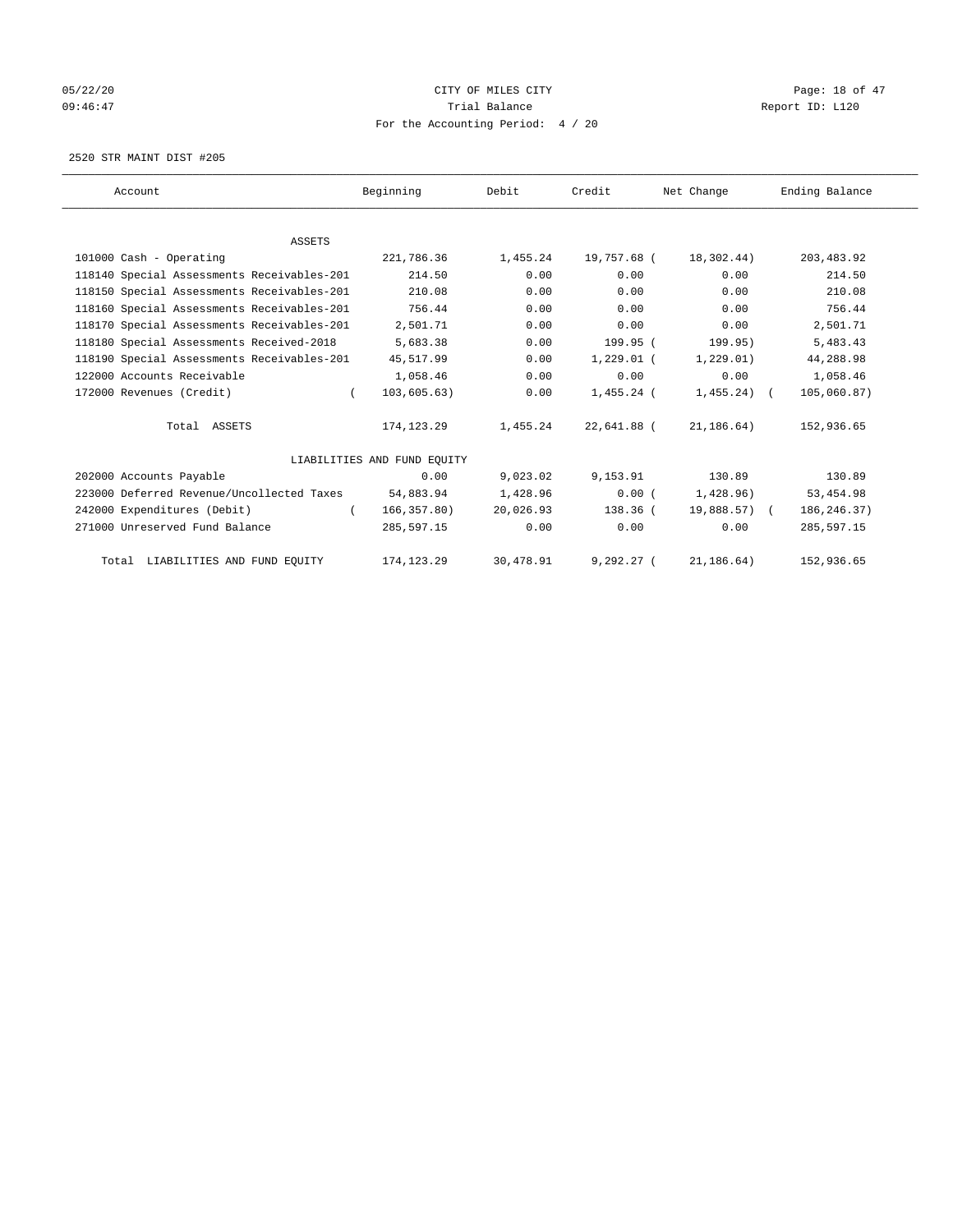# 05/22/20 **CITY OF MILES CITY CONSUMING THE CONSUMING PAGE:** 19 of 47 09:46:47 Trial Balance Trial Balance Report ID: L120 For the Accounting Period: 4 / 20

#### 2540 STR MAINT DIST#207-(MILESTOWN ESTATES)

| Account                                    | Beginning                   | Debit  | Credit   | Net Change            | Ending Balance |
|--------------------------------------------|-----------------------------|--------|----------|-----------------------|----------------|
|                                            |                             |        |          |                       |                |
| ASSETS                                     |                             |        |          |                       |                |
| 101000 Cash - Operating                    | 4,994.80                    | 0.00   | 426.78 ( | 426.78)               | 4,568.02       |
| 118190 Special Assessments Receivables-201 | 1,740.00                    | 0.00   | 0.00     | 0.00                  | 1,740.00       |
| 172000 Revenues (Credit)                   | 4,843.85)                   | 0.00   | 0.00     | 0.00                  | 4,843.85)      |
| Total ASSETS                               | 1,890.95                    | 0.00   | 426.78 ( | 426.78                | 1,464.17       |
|                                            | LIABILITIES AND FUND EQUITY |        |          |                       |                |
| 223000 Deferred Revenue/Uncollected Taxes  | 1,740.00                    | 0.00   | 0.00     | 0.00                  | 1,740.00       |
| 242000 Expenditures (Debit)                | $3,805.19$ )                | 433.42 | $6.64$ ( | 426.78)<br>$\sqrt{2}$ | 4,231.97)      |
| 271000 Unreserved Fund Balance             | 3,956.14                    | 0.00   | 0.00     | 0.00                  | 3,956.14       |
| LIABILITIES AND FUND EQUITY<br>Total       | 1,890.95                    | 433.42 | $6.64$ ( | 426.78)               | 1,464.17       |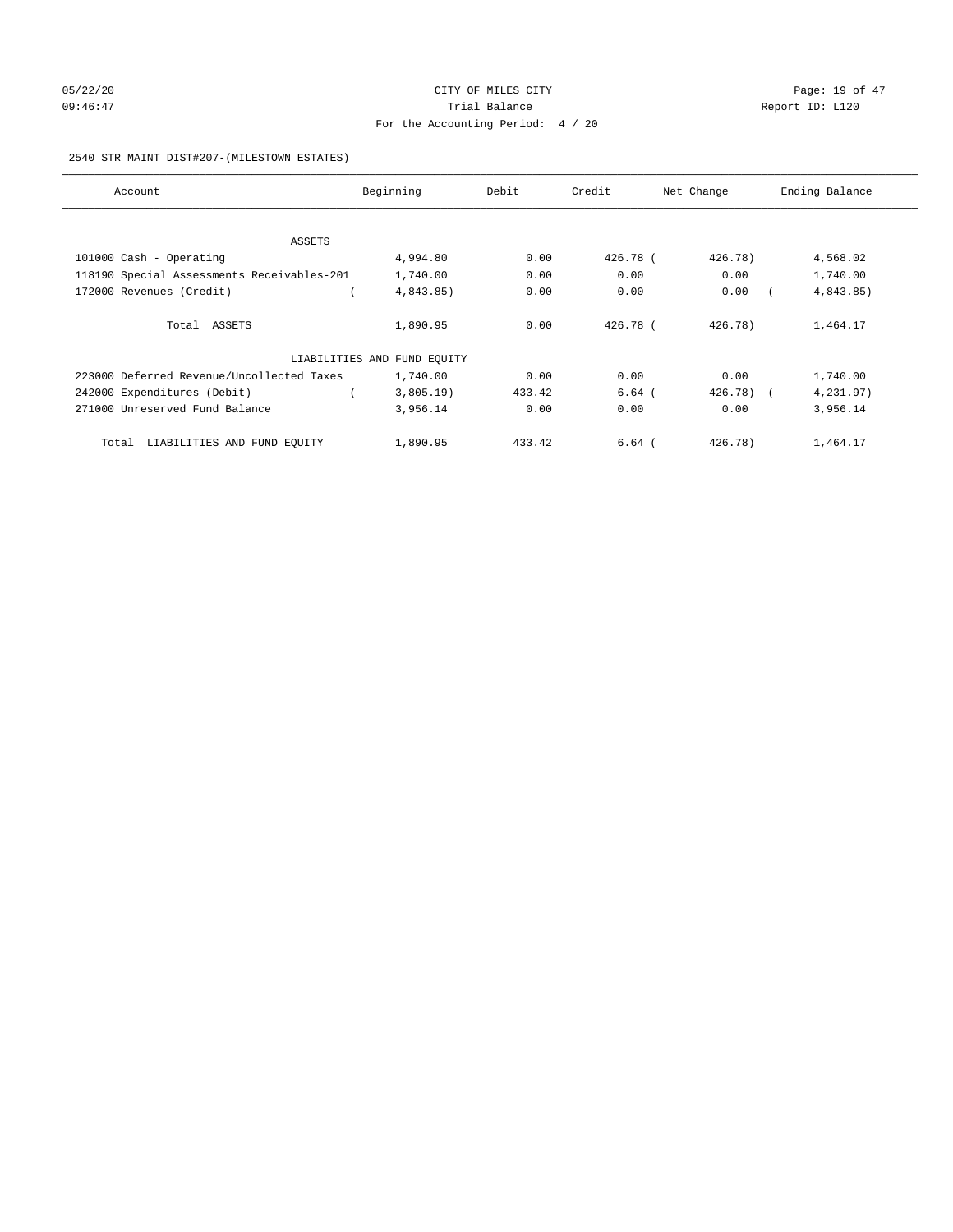# 05/22/20 **CITY OF MILES CITY CONSUMING THE CONSUMING PAGE:** 20 of 47 09:46:47 <br>Trial Balance Report ID: L120 For the Accounting Period: 4 / 20

#### 2701 Fire Grants

| Account                              | Beginning                   | Debit  | Credit       | Net Change | Ending Balance |
|--------------------------------------|-----------------------------|--------|--------------|------------|----------------|
|                                      |                             |        |              |            |                |
| ASSETS                               |                             |        |              |            |                |
| 101000 Cash - Operating              | 5,758.70                    | 350.00 | 0.00         | 350.00     | 6,108.70       |
| 172000 Revenues (Credit)             | 222,334.00)                 | 0.00   | $350.00$ $($ | 350.00     | 222,684.00)    |
| Total ASSETS                         | 216, 575.30)                | 350.00 | 350.00       | 0.00       | 216, 575.30)   |
|                                      | LIABILITIES AND FUND EQUITY |        |              |            |                |
| 242000 Expenditures (Debit)          | 222,094.45)                 | 0.00   | 0.00         | 0.00       | 222,094.45)    |
| 271000 Unreserved Fund Balance       | 5,519.15                    | 0.00   | 0.00         | 0.00       | 5,519.15       |
| LIABILITIES AND FUND EQUITY<br>Total | 216, 575.30)                | 0.00   | 0.00         | 0.00       | 216, 575.30)   |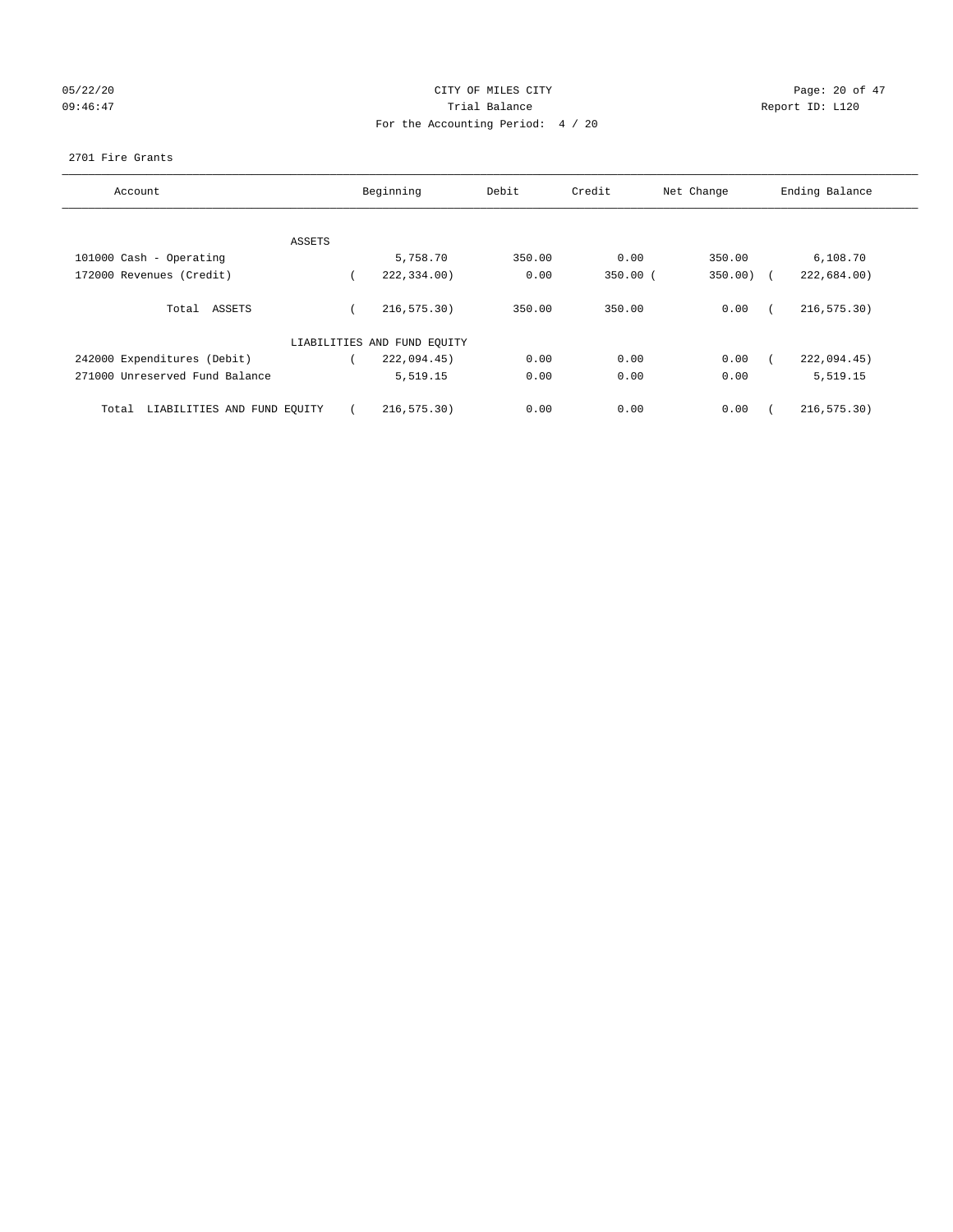# 05/22/20 Page: 21 of 47 09:46:47 Trial Balance Trial Balance Report ID: L120 For the Accounting Period: 4 / 20

#### 2820 GAS TAX

| Account                              | Beginning                   | Debit     | Credit      | Net Change |               | Ending Balance |
|--------------------------------------|-----------------------------|-----------|-------------|------------|---------------|----------------|
|                                      |                             |           |             |            |               |                |
| ASSETS                               |                             |           |             |            |               |                |
| 101000 Cash - Operating              | 126,496.62                  | 14,376.18 | 321.00      | 14,055.18  |               | 140,551.80     |
| 172000 Revenues (Credit)             | 129,385.62)                 | 0.00      | 14,376.18 ( |            | $14,376.18$ ( | 143,761.80)    |
| Total ASSETS                         | 2,889.00                    | 14,376.18 | 14,697.18 ( |            | $321.00$ ) (  | 3,210.00)      |
|                                      | LIABILITIES AND FUND EQUITY |           |             |            |               |                |
| 242000 Expenditures (Debit)          | 2,889.00                    | 321.00    | 0.00(       |            | $321.00$ (    | 3,210.00)      |
| LIABILITIES AND FUND EQUITY<br>Total | 2,889,00                    | 321.00    | 0.00(       |            | 321.00)       | 3, 210.00)     |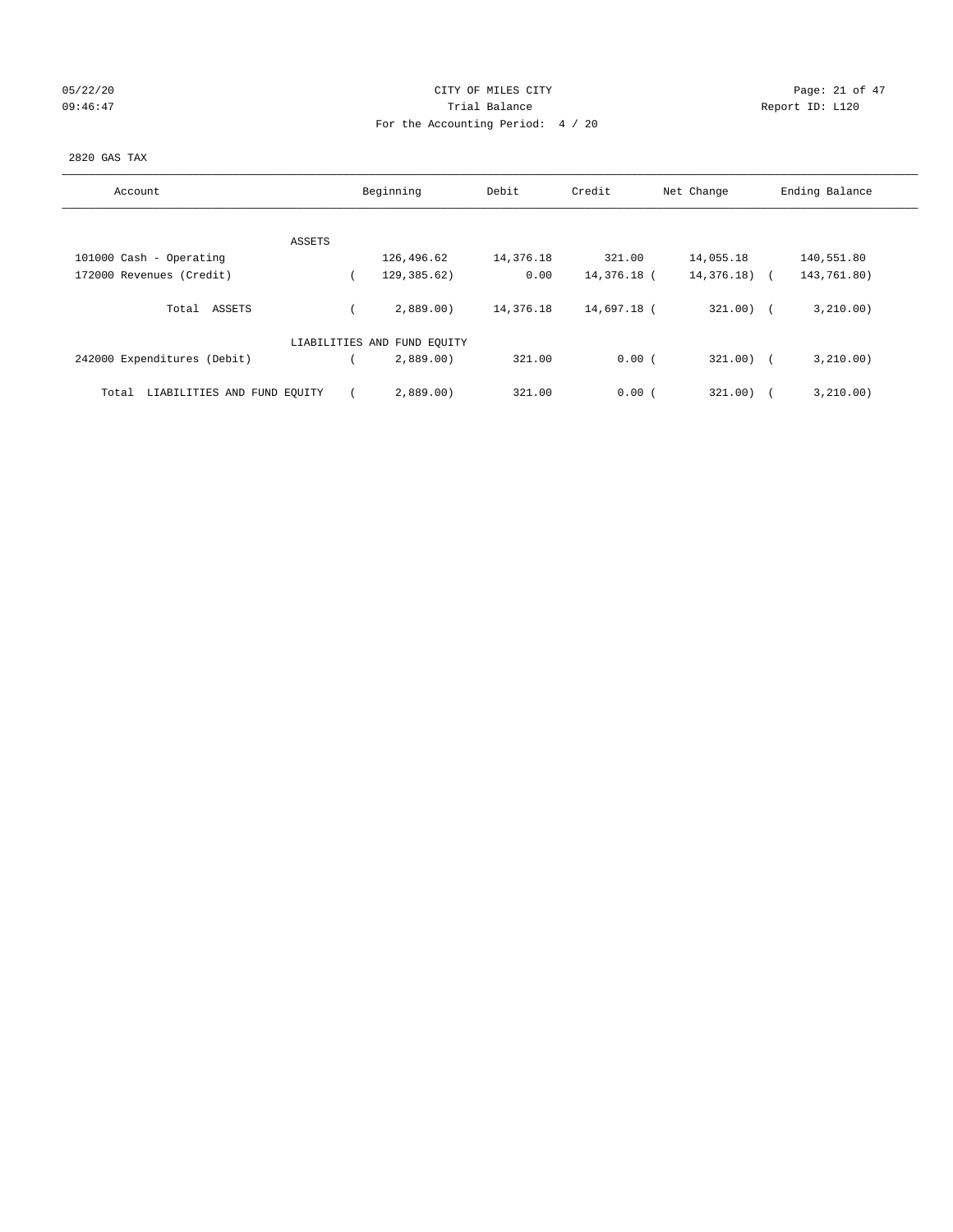# 05/22/20 Page: 22 of 47 09:46:47 Trial Balance Trial Balance Report ID: L120 For the Accounting Period: 4 / 20

#### 2821 HB473- Fuel Tax

| Account                              |        | Beginning                   | Debit | Credit | Net Change | Ending Balance |
|--------------------------------------|--------|-----------------------------|-------|--------|------------|----------------|
|                                      |        |                             |       |        |            |                |
|                                      | ASSETS |                             |       |        |            |                |
| 102131 Restricted Cash- HB473        |        | 207, 254.50                 | 0.00  | 0.00   | 0.00       | 207, 254.50    |
| 172000 Revenues (Credit)             |        | 197,025.71)                 | 0.00  | 0.00   | 0.00       | 197,025.71)    |
| Total ASSETS                         |        | 10,228.79                   | 0.00  | 0.00   | 0.00       | 10,228.79      |
|                                      |        | LIABILITIES AND FUND EQUITY |       |        |            |                |
| 242000 Expenditures (Debit)          |        | 138,752.00)                 | 0.00  | 0.00   | 0.00       | 138,752.00)    |
| 271000 Unreserved Fund Balance       |        | 148,980.79                  | 0.00  | 0.00   | 0.00       | 148,980.79     |
| LIABILITIES AND FUND EQUITY<br>Total |        | 10,228.79                   | 0.00  | 0.00   | 0.00       | 10,228.79      |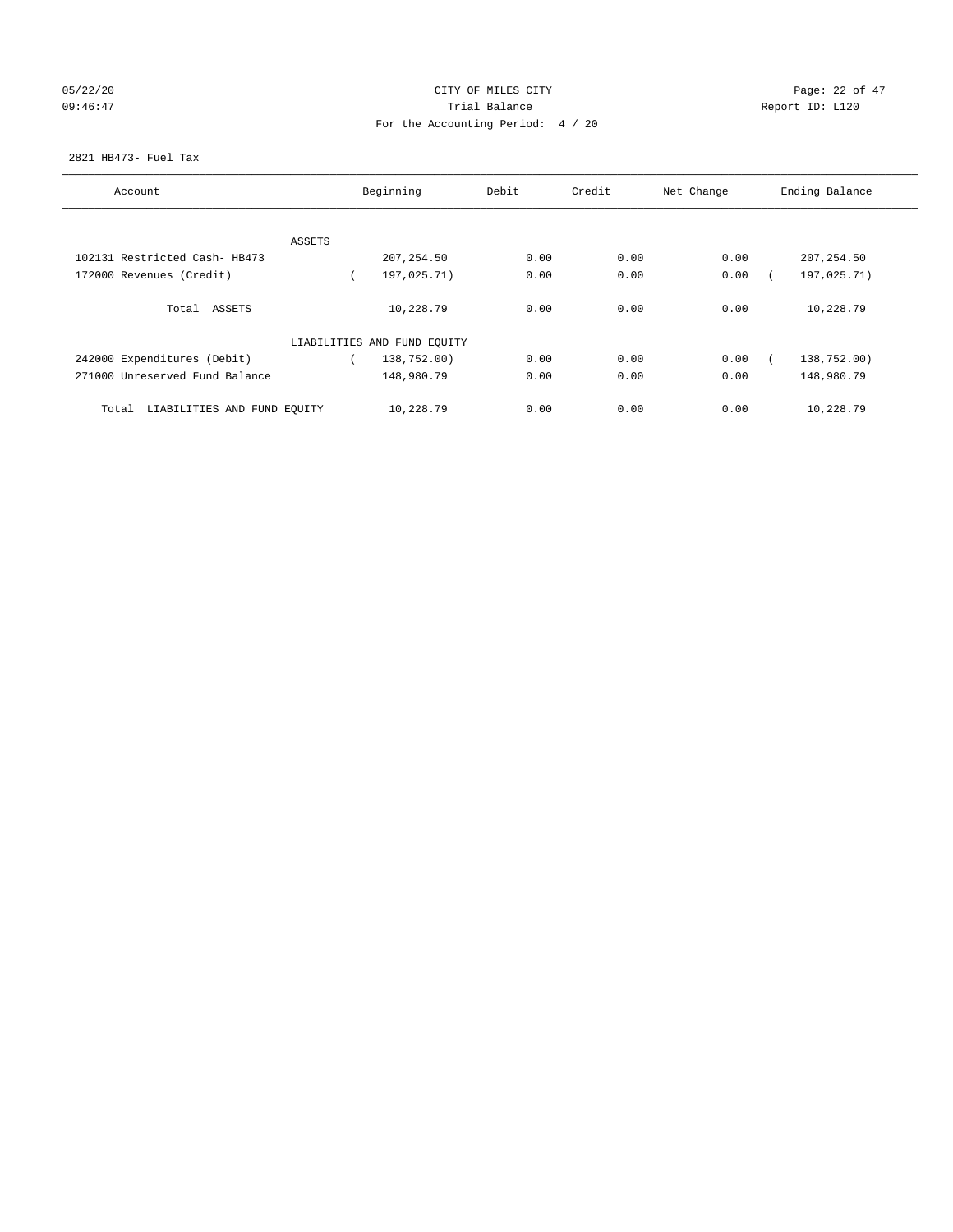# 05/22/20 Page: 23 of 47 09:46:47 Trial Balance Report ID: L120 For the Accounting Period: 4 / 20

## 2850 Southeastern Montana Dispatch-911

| Account                              |        | Beginning                   | Debit    | Credit       | Net Change   | Ending Balance |
|--------------------------------------|--------|-----------------------------|----------|--------------|--------------|----------------|
|                                      |        |                             |          |              |              |                |
|                                      | ASSETS |                             |          |              |              |                |
| 101000 Cash - Operating              |        | 120,840.95                  | 0.00     | 2,642.94 (   | 2,642.94)    | 118,198.01     |
| 172000 Revenues (Credit)             |        | 168,021.58)                 | 0.00     | 0.00         | 0.00         | 168,021.58)    |
| Total ASSETS                         |        | 47,180.63)                  | 0.00     | $2,642.94$ ( | $2,642.94$ ( | 49,823.57)     |
|                                      |        | LIABILITIES AND FUND EQUITY |          |              |              |                |
| 202000 Accounts Payable              |        | 0.00                        | 2,642.94 | 2,642.94     | 0.00         | 0.00           |
| 242000 Expenditures (Debit)          |        | 429,306.52)                 | 2,642.94 | 0.00(        | 2,642.94)    | 431,949.46)    |
| 271000 Unreserved Fund Balance       |        | 382,125.89                  | 0.00     | 0.00         | 0.00         | 382, 125.89    |
| LIABILITIES AND FUND EQUITY<br>Total |        | 47,180.63)                  | 5,285.88 | 2,642.94 (   | 2,642.94)    | 49,823.57)     |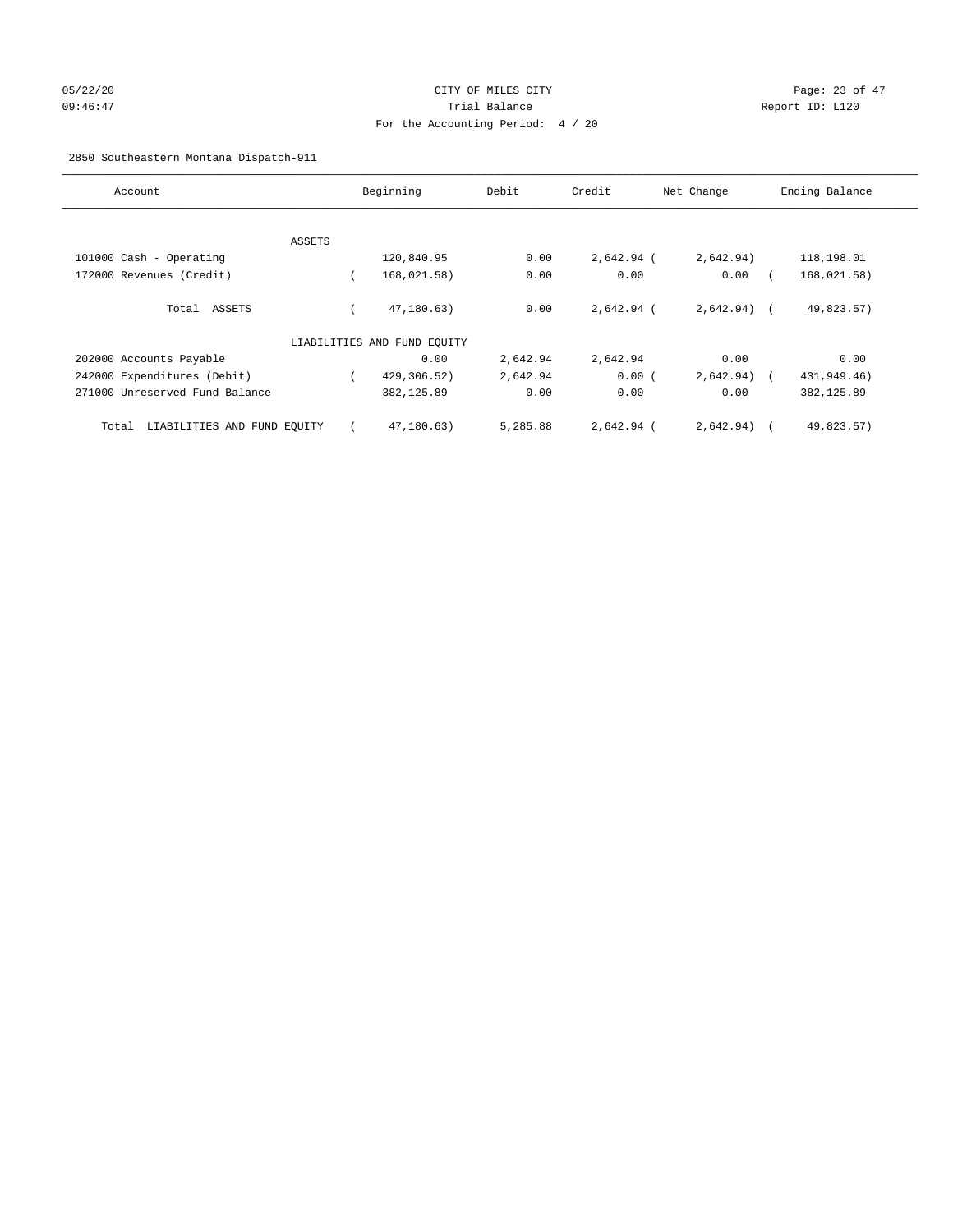## 05/22/20 Page: 24 of 47 09:46:47 <br>Trial Balance Report ID: L120 For the Accounting Period: 4 / 20

#### 2880 LIBRARY GRANTS

| Account                                    | Beginning                   | Debit  | Credit     | Net Change | Ending Balance |
|--------------------------------------------|-----------------------------|--------|------------|------------|----------------|
|                                            |                             |        |            |            |                |
| <b>ASSETS</b>                              |                             |        |            |            |                |
| 101000 Cash - Operating                    | 7,473.00)                   | 0.00   | 0.00       | 0.00       | 7,473.00)      |
| 101003 Cash - per capita                   | 20,733.11                   | 0.00   | 0.00       | 0.00       | 20,733.11      |
| 101020 Cash - Partners Program             | 33,826.70                   | 0.00   | $171.00$ ( | 171.00)    | 33,655.70      |
| 101021 Cash-One Time Endowments            | 1,784.09                    | 0.00   | 0.00       | 0.00       | 1,784.09       |
| 101030 Cash - Sagebrush Fed/Base Grant     | 21,441.69                   | 0.00   | $202.03$ ( | 202.03)    | 21,239.66      |
| 101032 Cash- Library Board of Trustees Mul | 84,050.97                   | 0.00   | 0.00       | 0.00       | 84,050.97      |
| 172000 Revenues (Credit)                   | 11,348.67)                  | 0.00   | 0.00       | 0.00       | 11,348.67)     |
| Total ASSETS                               | 143,014.89                  | 0.00   | $373.03$ ( | 373.03)    | 142,641.86     |
|                                            | LIABILITIES AND FUND EQUITY |        |            |            |                |
| 202000 Accounts Payable                    | 0.00                        | 373.03 | 373.03     | 0.00       | 0.00           |
| 242000 Expenditures (Debit)                | 6,873.34)                   | 373.03 | 0.00(      | 373.03     | 7,246.37)      |
| 271000 Unreserved Fund Balance             | 149,888.23                  | 0.00   | 0.00       | 0.00       | 149,888.23     |
| LIABILITIES AND FUND EQUITY<br>Total       | 143,014.89                  | 746.06 | 373.03 (   | 373.03)    | 142,641.86     |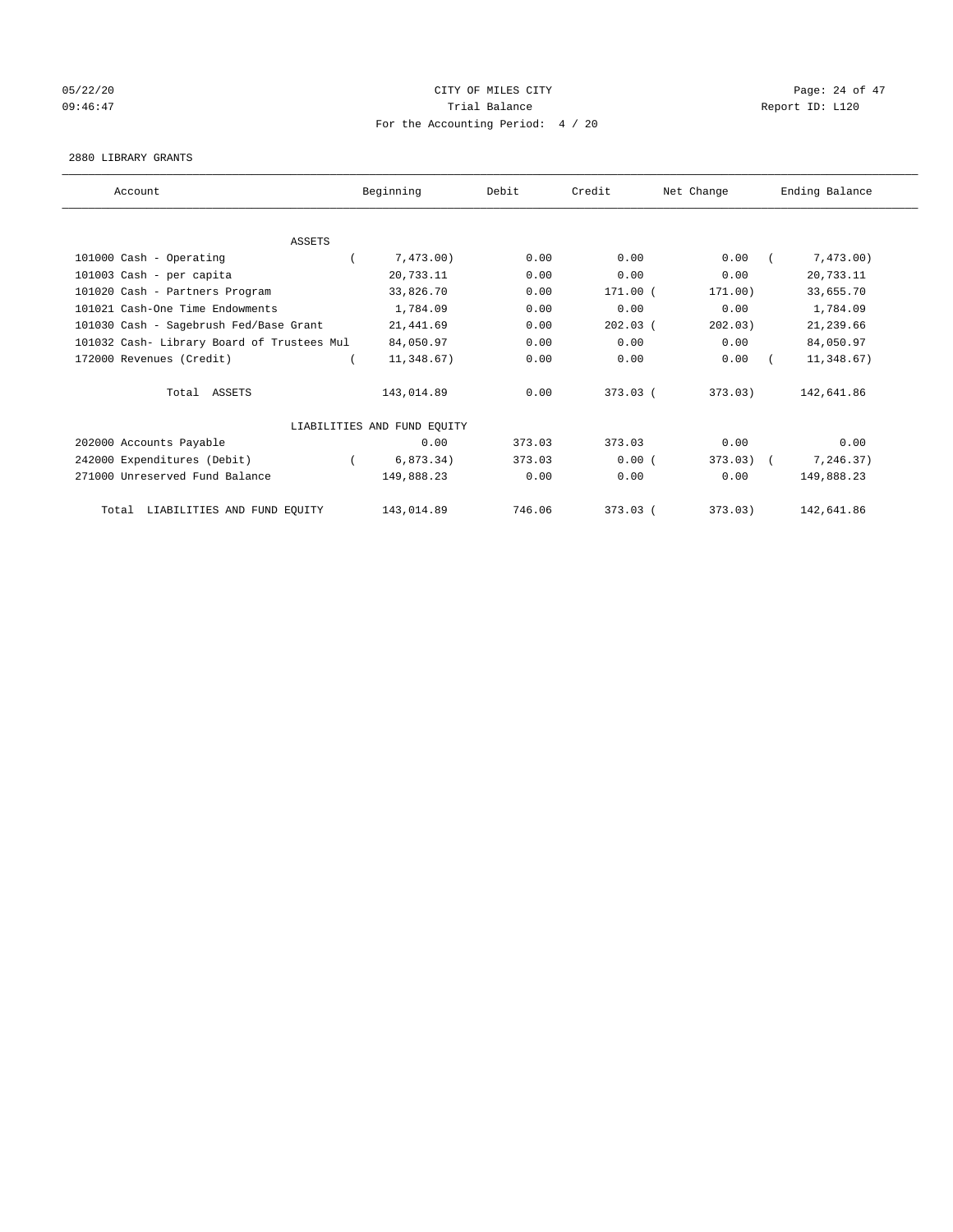# 05/22/20 Page: 25 of 47 09:46:47 Trial Balance Report ID: L120 For the Accounting Period: 4 / 20

#### 2935 Historic Preservation

| Account                              |        | Beginning                   | Debit | Credit   | Net Change | Ending Balance |
|--------------------------------------|--------|-----------------------------|-------|----------|------------|----------------|
|                                      |        |                             |       |          |            |                |
|                                      | ASSETS |                             |       |          |            |                |
| 101000 Cash - Operating              |        | 18,193.82                   | 0.00  | $1.27$ ( | 1.27)      | 18, 192.55     |
| 172000 Revenues (Credit)             |        | 2,290,00)                   | 0.00  | 0.00     | 0.00       | 2, 290.00)     |
| Total ASSETS                         |        | 15,903.82                   | 0.00  | $1.27$ ( | 1.27)      | 15,902.55      |
|                                      |        | LIABILITIES AND FUND EQUITY |       |          |            |                |
| 202000 Accounts Payable              |        | 0.00                        | 1.27  | 1.27     | 0.00       | 0.00           |
| 242000 Expenditures (Debit)          |        | 465.02)                     | 1.27  | 0.00(    | $1.27$ $($ | 466.29)        |
| 271000 Unreserved Fund Balance       |        | 16,368.84                   | 0.00  | 0.00     | 0.00       | 16,368.84      |
| LIABILITIES AND FUND EQUITY<br>Total |        | 15,903.82                   | 2.54  | 1.27(    | 1.27)      | 15,902.55      |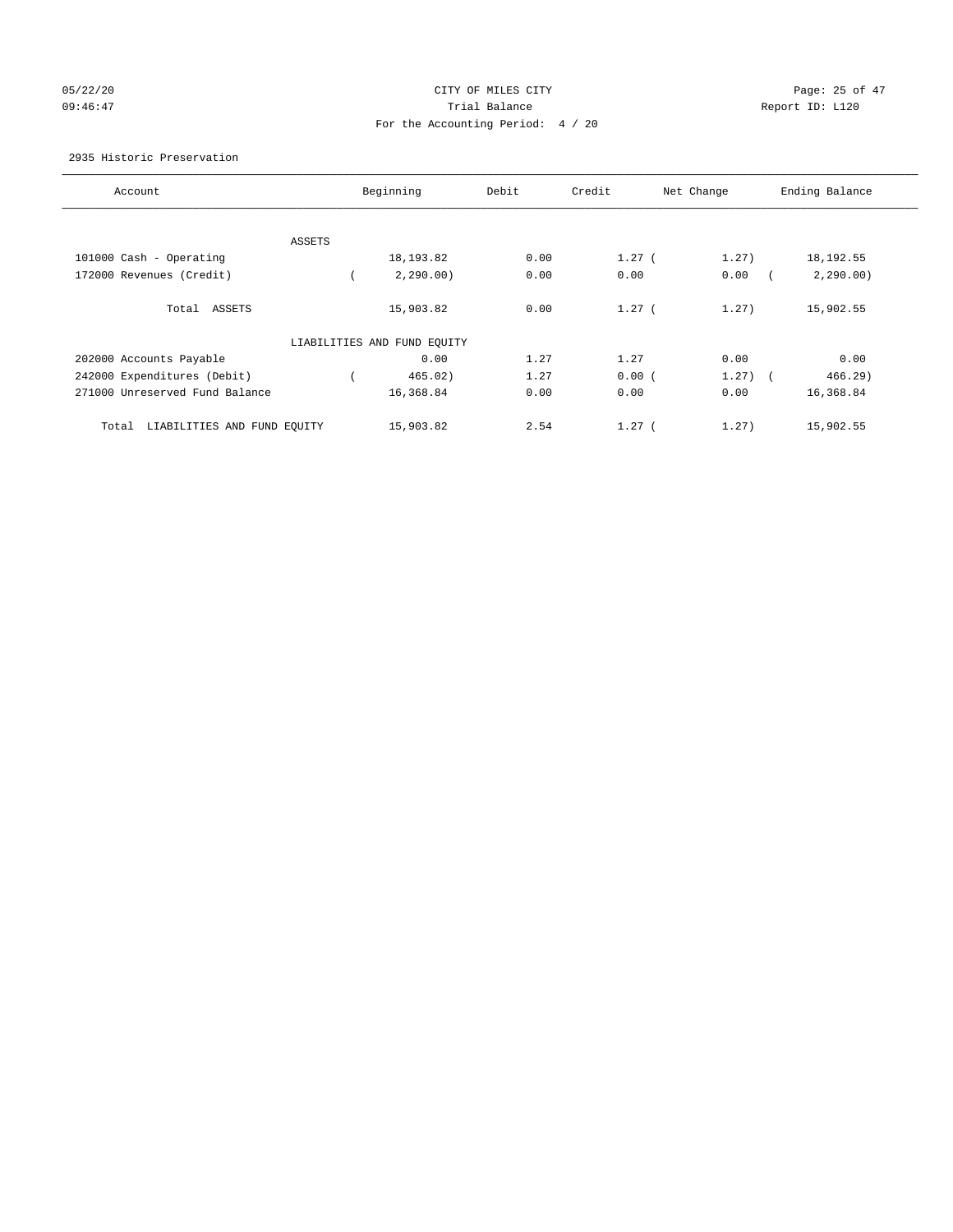# 05/22/20 **CITY OF MILES CITY CONSUMING THE CONSUMING PAGE:** 26 of 47 09:46:47 <br>Trial Balance Report ID: L120 For the Accounting Period: 4 / 20

#### 2985 RETIRED SENIOR VOLUNTEER PROG (RSVP)

| Account                                    | Beginning                   | Debit      | Credit         | Net Change     | Ending Balance |
|--------------------------------------------|-----------------------------|------------|----------------|----------------|----------------|
|                                            |                             |            |                |                |                |
| <b>ASSETS</b><br>101000 Cash - Operating   | 4,224.24)                   | 7,046.83   | 7,680.14 (     | $633.31)$ (    | 4,857.55)      |
|                                            |                             |            |                |                |                |
| 101004 RSVP Non-Federal Cash Operating-Cus | 13,403.34                   | 3, 117. 18 | $3,429.18$ (   | 312.00)        | 13,091.34      |
| 101008 RSVP- Custer Excess                 | 11,833.03                   | 0.00       | 0.00           | 0.00           | 11,833.03      |
| 103100 Petty Cash-                         | 200.00                      | 0.00       | 0.00           | 0.00           | 200.00         |
| 172000 Revenues (Credit)                   | 72,976.85)                  | 0.00       | $10,046.83$ (  | 10,046.83)     | 83,023.68)     |
| Total ASSETS                               | 51,764.72)                  | 10,164.01  | $21, 156.15$ ( | $10,992.14)$ ( | 62,756.86)     |
|                                            | LIABILITIES AND FUND EOUITY |            |                |                |                |
| 202000 Accounts Payable                    | 0.00                        | 4,653.16   | 4,653.16       | 0.00           | 0.00           |
| 242000 Expenditures (Debit)                | 72, 128.80)                 | 11,109.32  | 117.18 (       | 10,992.14)     | 83,120.94)     |
| 271000 Unreserved Fund Balance             | 20,364.08                   | 0.00       | 0.00           | 0.00           | 20,364.08      |
| LIABILITIES AND FUND EQUITY<br>Total       | 51,764.72)                  | 15,762.48  | 4,770.34 (     | 10,992.14)     | 62,756.86)     |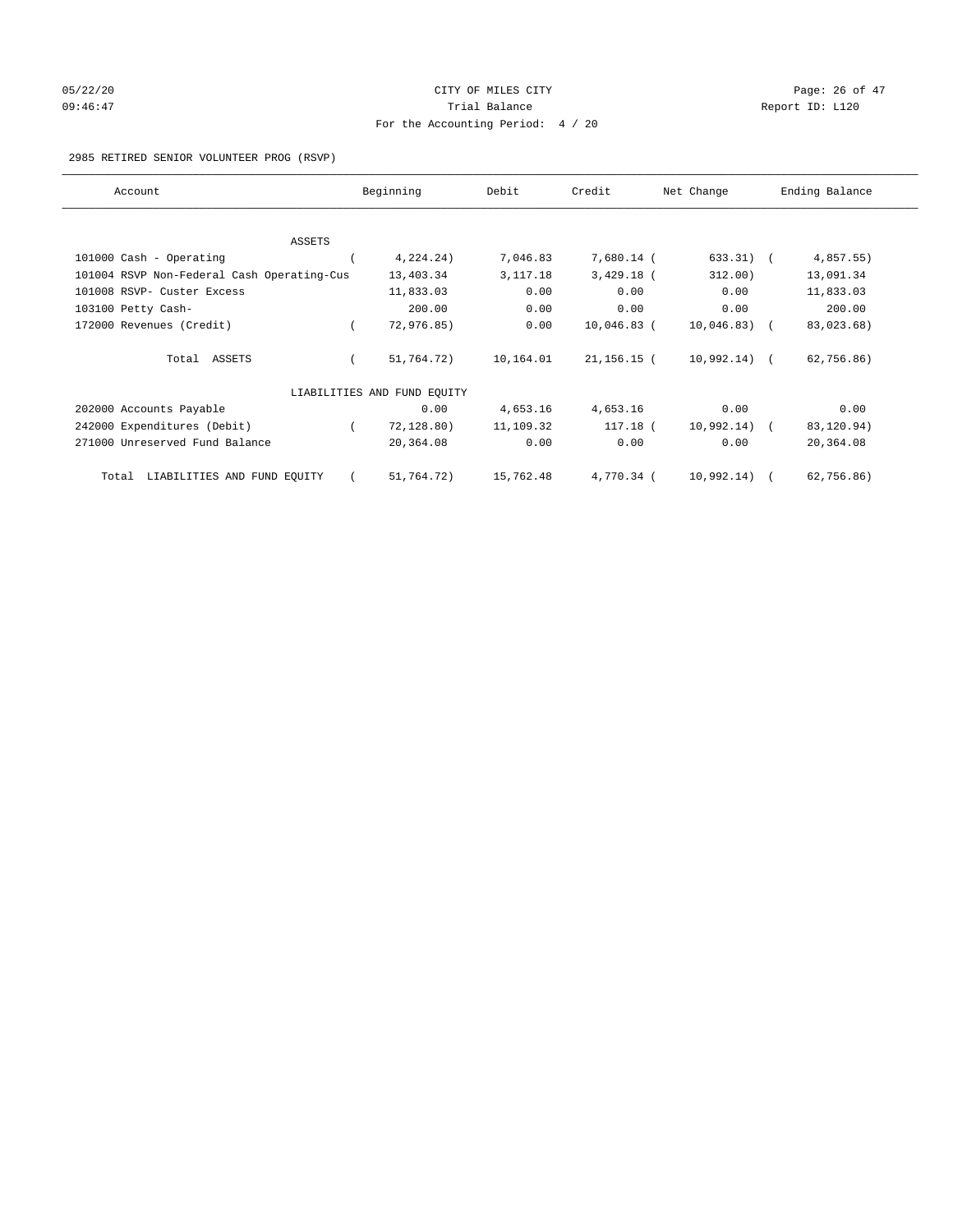## 05/22/20 Page: 27 of 47 09:46:47 <br>Trial Balance Report ID: L120 For the Accounting Period: 4 / 20

3400 SID REVOLVING FUND

| Account                              | Beginning                   | Debit | Credit | Net Change | Ending Balance |
|--------------------------------------|-----------------------------|-------|--------|------------|----------------|
| ASSETS                               |                             |       |        |            |                |
| 101000 Cash - Operating              | 2,985.00                    | 0.00  | 0.00   | 0.00       | 2,985.00       |
| Total ASSETS                         | 2,985.00                    | 0.00  | 0.00   | 0.00       | 2,985.00       |
|                                      | LIABILITIES AND FUND EQUITY |       |        |            |                |
| 271000 Unreserved Fund Balance       | 2,985.00                    | 0.00  | 0.00   | 0.00       | 2,985.00       |
| LIABILITIES AND FUND EQUITY<br>Total | 2,985.00                    | 0.00  | 0.00   | 0.00       | 2,985.00       |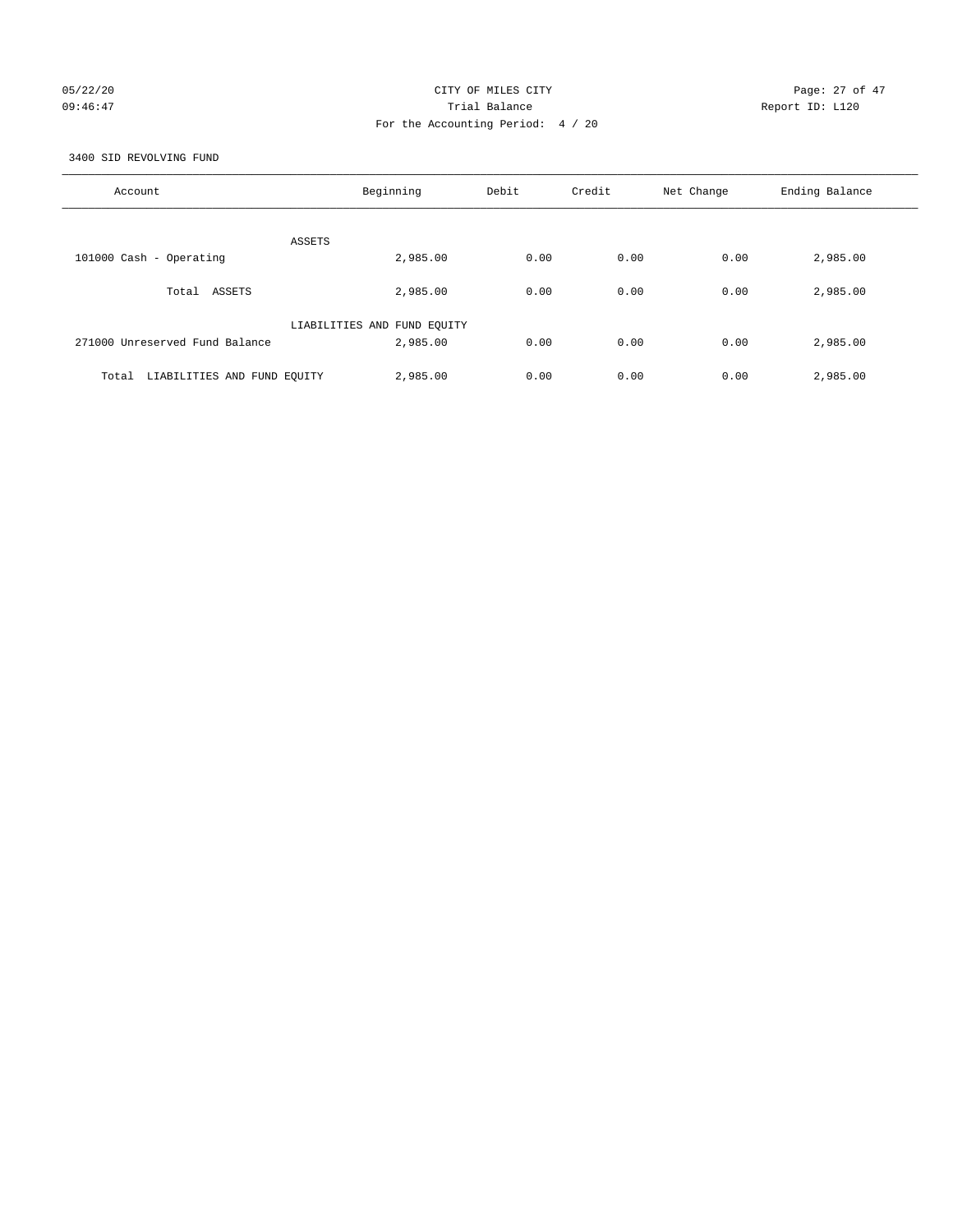# 05/22/20 **CITY OF MILES CITY CONSUMING THE CONSUMING PAGE:** 28 of 47 09:46:47 Trial Balance Trial Balance Report ID: L120 For the Accounting Period: 4 / 20

#### 3670 SID 211

| Account                                    | Beginning                   | Debit | Credit | Net Change | Ending Balance |
|--------------------------------------------|-----------------------------|-------|--------|------------|----------------|
| ASSETS                                     |                             |       |        |            |                |
| 101000 Cash - Operating                    | 8,335.87                    | 0.00  | 0.00   | 0.00       | 8,335.87       |
| 118190 Special Assessments Receivables-201 | 1,430.83                    | 0.00  | 0.00   | 0.00       | 1,430.83       |
| 119000 Special Assmt Recbl - Deferred      | 34,587.36                   | 0.00  | 0.00   | 0.00       | 34,587.36      |
| 172000 Revenues (Credit)                   | 2,359.31)                   | 0.00  | 0.00   | 0.00       | 2,359.31)      |
| Total ASSETS                               | 41,994.75                   | 0.00  | 0.00   | 0.00       | 41,994.75      |
|                                            | LIABILITIES AND FUND EQUITY |       |        |            |                |
| 223000 Deferred Revenue/Uncollected Taxes  | 36,018.19                   | 0.00  | 0.00   | 0.00       | 36,018.19      |
| 242000 Expenditures (Debit)                | 5,346.79)                   | 0.00  | 0.00   | 0.00       | 5,346.79)      |
| 271000 Unreserved Fund Balance             | 11,323.35                   | 0.00  | 0.00   | 0.00       | 11,323.35      |
| LIABILITIES AND FUND EQUITY<br>Total       | 41,994.75                   | 0.00  | 0.00   | 0.00       | 41,994.75      |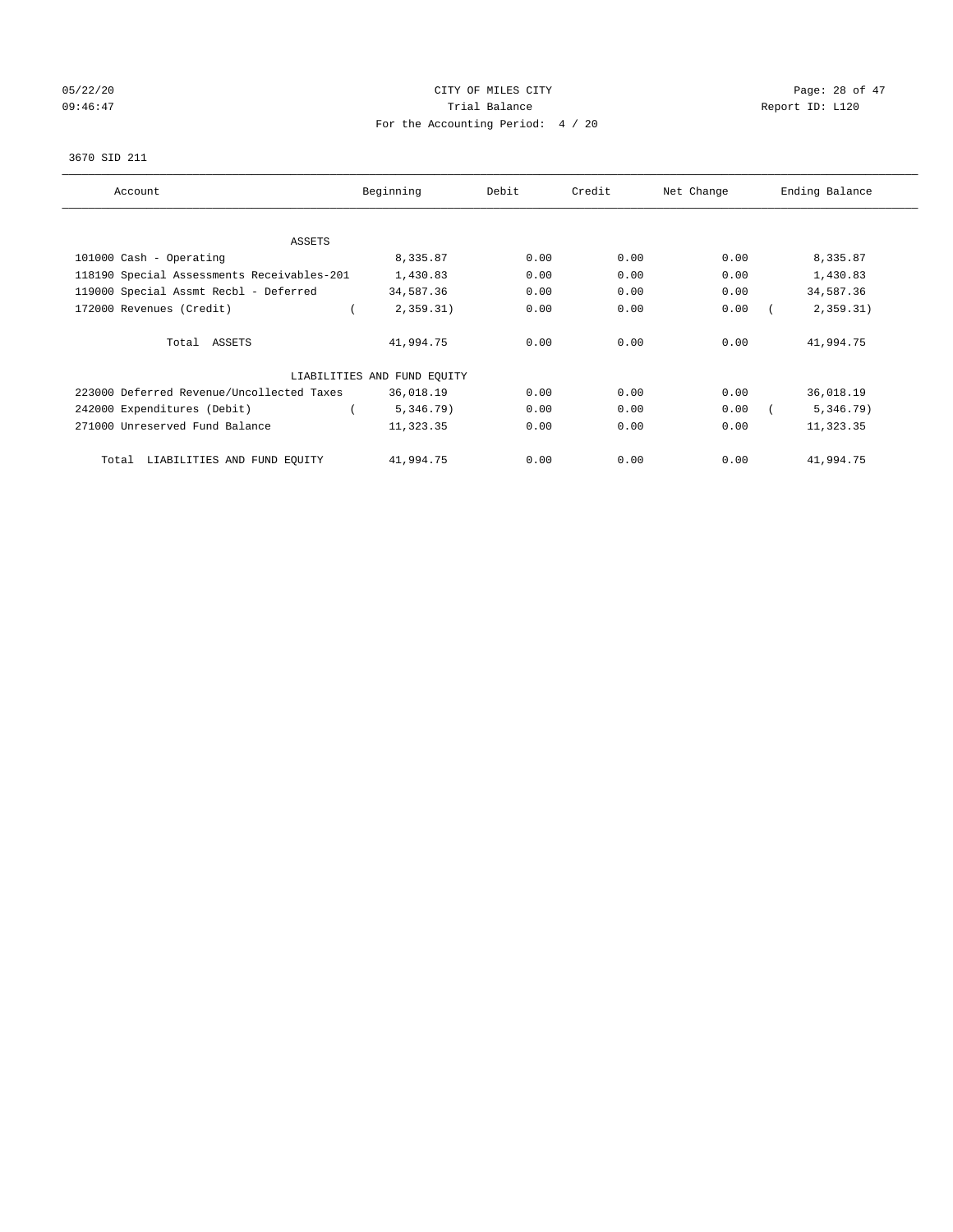# 05/22/20 **CITY OF MILES CITY CONSTRUSS OF ALL** Page: 29 of 47 09:46:47 Trial Balance Report ID: L120 For the Accounting Period: 4 / 20

## 4000 General Fund Capitol Improvement Fund

| Account                              |        | Beginning                   | Debit | Credit | Net Change | Ending Balance |
|--------------------------------------|--------|-----------------------------|-------|--------|------------|----------------|
|                                      |        |                             |       |        |            |                |
|                                      | ASSETS |                             |       |        |            |                |
| 101000 Cash - Operating              |        | 38,787.34                   | 0.00  | 0.00   | 0.00       | 38,787.34      |
| 172000 Revenues (Credit)             |        | 683.18)                     | 0.00  | 0.00   | 0.00       | 683.18)        |
| Total ASSETS                         |        | 38,104.16                   | 0.00  | 0.00   | 0.00       | 38,104.16      |
|                                      |        | LIABILITIES AND FUND EQUITY |       |        |            |                |
| 242000 Expenditures (Debit)          |        | 44, 218.37)                 | 0.00  | 0.00   | 0.00       | 44, 218.37)    |
| 271000 Unreserved Fund Balance       |        | 82,322.53                   | 0.00  | 0.00   | 0.00       | 82,322.53      |
| LIABILITIES AND FUND EQUITY<br>Total |        | 38,104.16                   | 0.00  | 0.00   | 0.00       | 38,104.16      |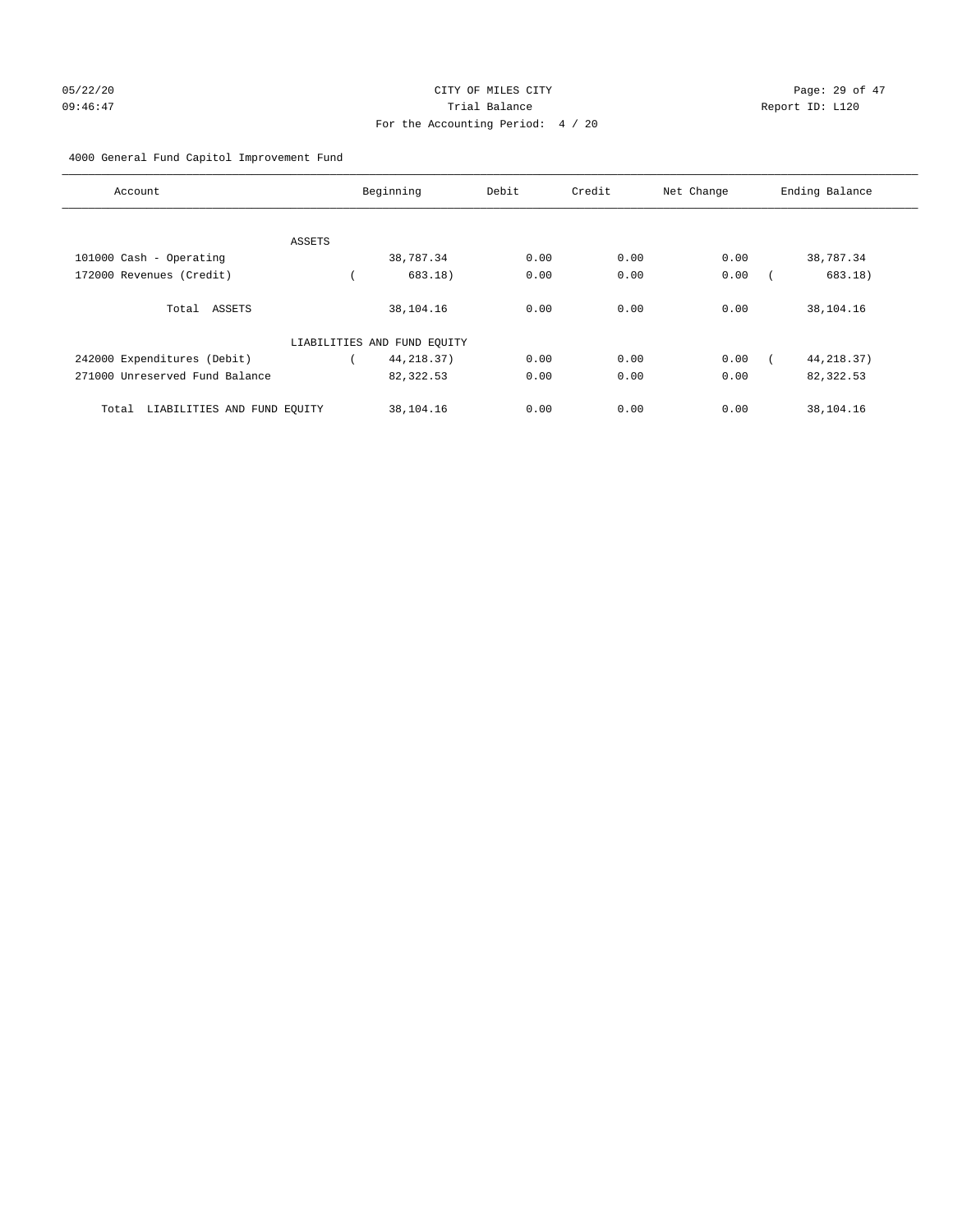# 05/22/20 **CITY OF MILES CITY CONSUMING THE PAGE:** 30 of 47 09:46:47 Trial Balance Report ID: L120 For the Accounting Period: 4 / 20

4050 Ambulance Capital Improvement Fund

| Account                              | Beginning                   | Debit  | Credit     | Net Change        | Ending Balance |
|--------------------------------------|-----------------------------|--------|------------|-------------------|----------------|
|                                      |                             |        |            |                   |                |
| ASSETS<br>101000 Cash - Operating    | 13,779.06                   | 350.00 | 0.00       | 350.00            | 14,129.06      |
|                                      |                             |        |            |                   |                |
| 172000 Revenues (Credit)             | 0.00                        | 0.00   | $350.00$ ( | 350.00)<br>$\sim$ | 350.00)        |
| Total ASSETS                         | 13,779.06                   | 350.00 | 350.00     | 0.00              | 13,779.06      |
|                                      | LIABILITIES AND FUND EQUITY |        |            |                   |                |
| 271000 Unreserved Fund Balance       | 13,779.06                   | 0.00   | 0.00       | 0.00              | 13,779.06      |
| LIABILITIES AND FUND EQUITY<br>Total | 13,779.06                   | 0.00   | 0.00       | 0.00              | 13,779.06      |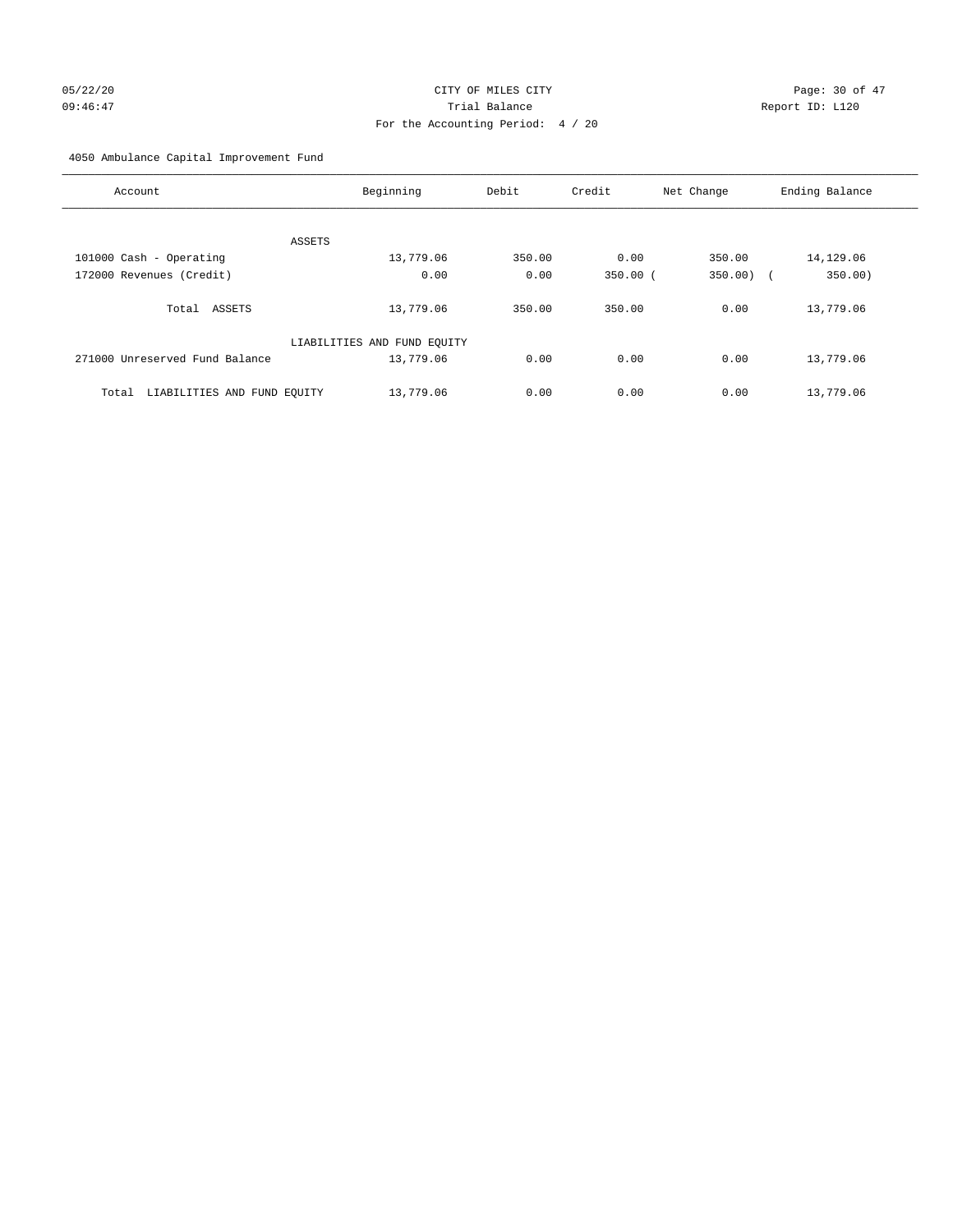# 05/22/20 **CITY OF MILES CITY CONSUMING THE CONSUMING PAGE:** 31 of 47 09:46:47 Trial Balance Report ID: L120 For the Accounting Period: 4 / 20

#### 4060 CAPITAL IMPROV-PUBLIC WORKS

| Account                              |        | Beginning                   | Debit  | Credit       | Net Change | Ending Balance |
|--------------------------------------|--------|-----------------------------|--------|--------------|------------|----------------|
|                                      |        |                             |        |              |            |                |
|                                      | ASSETS |                             |        |              |            |                |
| 101000 Cash - Operating              |        | 197,878.00                  | 100.00 | 0.00         | 100.00     | 197,978.00     |
| 172000 Revenues (Credit)             |        | 10.082.08                   | 0.00   | $100.00$ $($ | 100.00     | 10, 182, 08)   |
| Total ASSETS                         |        | 187,795.92                  | 100.00 | 100.00       | 0.00       | 187,795.92     |
|                                      |        | LIABILITIES AND FUND EQUITY |        |              |            |                |
| 242000 Expenditures (Debit)          |        | 382, 159. 73)               | 0.00   | 0.00         | 0.00       | 382, 159. 73)  |
| 271000 Unreserved Fund Balance       |        | 569,955.65                  | 0.00   | 0.00         | 0.00       | 569,955.65     |
| LIABILITIES AND FUND EQUITY<br>Total |        | 187,795.92                  | 0.00   | 0.00         | 0.00       | 187.795.92     |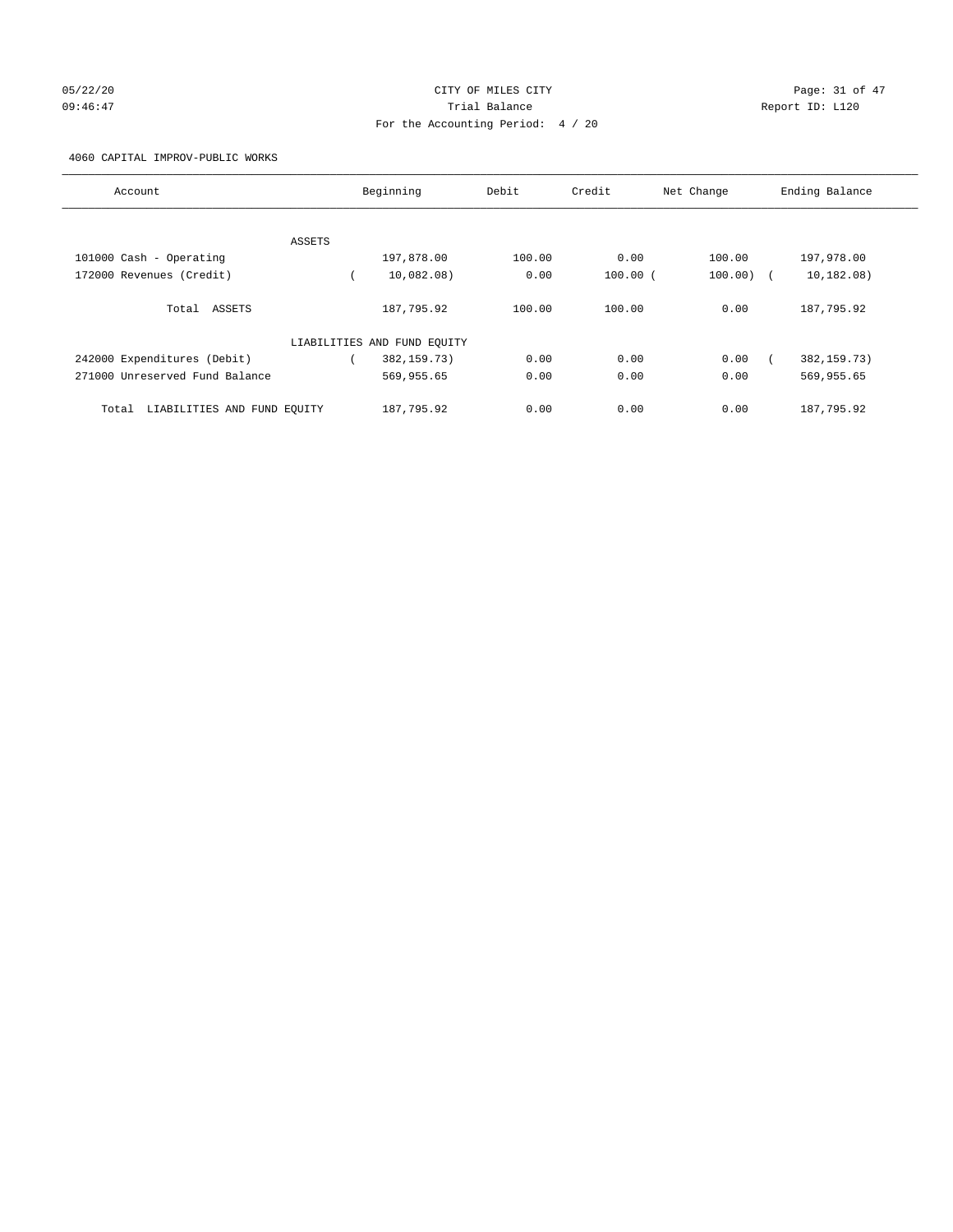## 05/22/20 Page: 32 of 47 09:46:47 Trial Balance Report ID: L120 For the Accounting Period: 4 / 20

#### 5210 WATER UTILITY

| Account                                                   | Beginning                   | Debit       | Credit         | Net Change    | Ending Balance              |
|-----------------------------------------------------------|-----------------------------|-------------|----------------|---------------|-----------------------------|
| ASSETS                                                    |                             |             |                |               |                             |
| 101000 Cash - Operating                                   | 2,678,092.20                | 136, 412.89 | 141,330.78 (   | 4,917.89)     | 2,673,174.31                |
| 101010 Deposit Cash                                       | 98,600.00                   | 800.00      | 450.00         | 350.00        | 98,950.00                   |
| 102240 Cash - Replacement & Depreciation                  | 1,489,589.35                | 0.00        | 0.00           | 0.00          | 1,489,589.35                |
| 102250 Cash - System Devlopment Fees                      | 313,634.92                  | 0.00        | 0.00           | 0.00          | 313,634.92                  |
| 102270 Cash - Curb Stop Replacement Fee                   | 380,581.92                  | 3,432.66    | 111.21         | 3,321.45      | 383,903.37                  |
| 102312 RevBnd/CurYearDebt-DNRC/CarbonTank                 | 32,845.18                   | 11,534.27   | 0.00           | 11,534.27     | 44,379.45                   |
| 102313 RevBnd/CurYearDebt-DNRC/NE WtrLine                 | 35,879.65                   | 11,725.10   | 0.00           | 11,725.10     | 47,604.75                   |
| 102315 RevBnd/CurYearDebt-ARRA/NE Water Li                | 4,060.32                    | 1,525.73    | 0.00           | 1,525.73      | 5,586.05                    |
| 102322 RevBnd/Reserve-DNRC/CarbonTank                     | 153,009.00                  | 0.00        | 0.00           | 0.00          | 153,009.00                  |
| 102323 RevBnd/Reserve-DNRC/NE WtrLine                     | 128,653.00                  | 0.00        | 0.00           | 0.00          | 128,653.00                  |
| 102325 RevBnd/Reserve-ARRA B-NE Waterline                 | 18,245.00                   | 0.00        | 0.00           | 0.00          | 18,245.00                   |
| 103000 Petty Cash                                         | 330.00                      | 0.00        | 0.00           | 0.00          | 330.00                      |
| 122000 Accounts Receivable                                | 156,657.97                  | 147, 375.37 | 138,644.06     | 8,731.31      | 165,389.28                  |
| 122020 Accounts Receivable-\$2.00 State Ass               | 374.62                      | 2.00        | $186.13$ (     | 184.13)       | 190.49                      |
| 162000 Deferred outflows-GASB68                           | 126,684.00                  | 0.00        | 0.00           | 0.00          | 126,684.00                  |
| 172000 Revenues (Credit)                                  | (1,634,792.61)              | 58.00       | 141, 194. 78 ( | 141, 136. 78) | 1,775,929.39)               |
| 181000 Land                                               | 41,844.00                   | 0.00        | 0.00           | 0.00          | 41,844.00                   |
| 182000 Buildings                                          | 22,997.00                   | 0.00        | 0.00           | 0.00          | 22,997.00                   |
| 182100 Allowance for Depr - Buildings (Cre(               | 22,997.00)                  | 0.00        | 0.00           | 0.00          | 22,997.00)                  |
| 186000 Machinery and Equipment                            | 510,641.42                  | 0.00        | 0.00           | 0.00          | 510,641.42                  |
| 186100 Allowance for Depr - Machinery & Eq(               | 300,684.00)                 | 0.00        | 0.00           | 0.00          | 300,684.00)                 |
| 188000 Const. Work in Progress-NE Wtr Line                | 10,738.76                   | 0.00        | 0.00           | 0.00          | 10,738.76                   |
| 189100 Source of Supply                                   | 3,542,842.49                | 0.00        | 0.00           | 0.00          | 3,542,842.49                |
| 189110 Allowance for Depreciation - Source(               | 775,265.00)                 | 0.00        | 0.00           | 0.00          | $\left($<br>775,265.00)     |
| 189300 Treatment Plant                                    | 3,740,287.07                | 0.00        | 0.00           | 0.00          | 3,740,287.07                |
| 189310 Allowance for Depr - Treatment Plan(               | 2,068,019.00)               | 0.00        | 0.00           | 0.00          | 2,068,019.00)<br>$\sqrt{2}$ |
| 189400 Transmission & Distribution                        | 14, 260, 517.26             | 0.00        | 0.00           | 0.00          | 14, 260, 517. 26            |
| 189410 Allowance for Depr - Trans & Distri( 4,481,092.00) |                             | 0.00        | 0.00           | 0.00          | 4,481,092.00)               |
| Total ASSETS                                              | 18, 464, 255.52             | 312,866.02  | 421,916.96 (   | 109,050.94)   | 18, 355, 204.58             |
|                                                           | LIABILITIES AND FUND EQUITY |             |                |               |                             |
| 202000 Accounts Payable                                   | 2,629.67                    | 48,739.41   | 48,739.41      | 0.00          | 2,629.67                    |
| 214000 Deposits Payable                                   | 98,600.00                   | 450.00      | 800.00         | 350.00        | 98,950.00                   |
| 214010 Refunds Payable<br>$\left($                        | 439.16)                     | 87.52       | 104.84         | 17.32         | 421.84)                     |
| 223899 Deferred inflows-GASB 68                           | 88,185.00                   | 0.00        | 0.00           | 0.00          | 88,185.00                   |
| 231000 BONDS PAYABLE                                      | 4,150,000.00                | 0.00        | 0.00           | 0.00          | 4,150,000.00                |
| 237000 Net Pension liability-GASB 68                      | 556,229.00                  | 0.00        | 0.00           | 0.00          | 556,229.00                  |
| 238000 Other Post Employment Benefits                     | 117,406.00                  | 0.00        | 0.00           | 0.00          | 117,406.00                  |
| 239000 Compensated Absences Payable                       | 89,758.00                   | 0.00        | 0.00           | 0.00          | 89,758.00                   |
| 242000 Expenditures (Debit)                               | 2, 146, 291.62)             | 110,014.95  | 596.69 (       | 109, 418.26)  | 2, 255, 709.88)             |
| 250300 Reserve Revenue Bond - Current Debt                | 323, 303.85                 | 0.00        | 0.00           | 0.00          | 323, 303.85                 |
| 250500 Reserve - System Dev Fees                          | 171,098.25                  | 0.00        | 0.00           | 0.00          | 171,098.25                  |
| 250600 Reserve for Replacement & Depreciat                | 1,351,889.30                | 0.00        | 0.00           | 0.00          | 1,351,889.30                |
| 271000 Unreserved Fund Balance                            | 518,467.93)                 | 0.00        | 0.00           | 0.00          | 518,467.93)                 |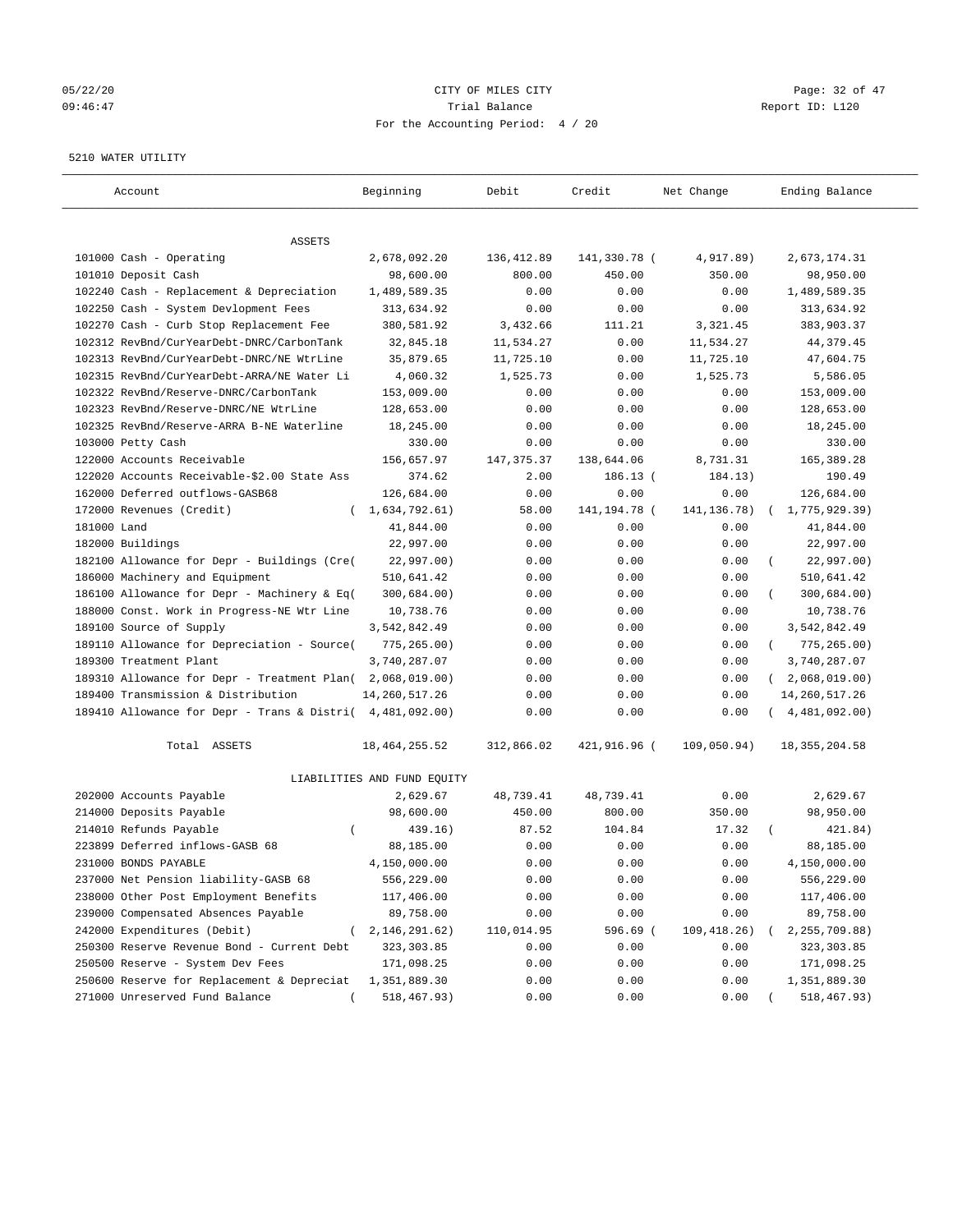# 05/22/20 Page: 33 of 47 09:46:47 <br>Trial Balance Report ID: L120 For the Accounting Period: 4 / 20

# 5210 WATER UTILITY

| Account                              | Beginning       | Debit      | Credit    | Net Change  | Ending Balance  |
|--------------------------------------|-----------------|------------|-----------|-------------|-----------------|
| 272000 Unreserved Retained Earnings  | 14,180,355.16   | 0.00       | 0.00      | 0.00        | 14,180,355.16   |
| LIABILITIES AND FUND EQUITY<br>Total | 18, 464, 255.52 | 159,291.88 | 50,240.94 | 109.050.94) | 18, 355, 204.58 |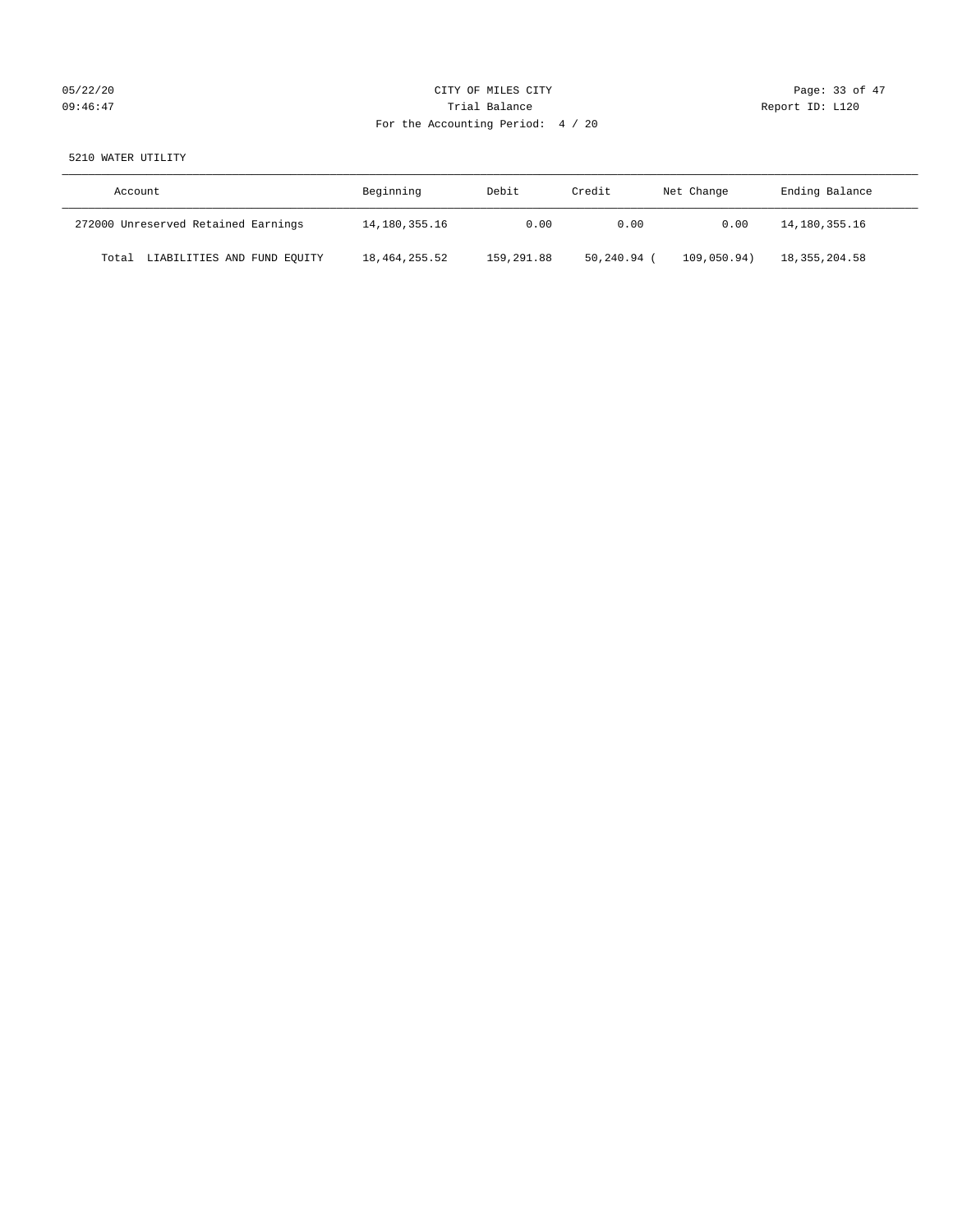# 05/22/20 **CITY OF MILES CITY CONSUMING THE CONSUMING PAGE:** 34 of 47 09:46:47 Trial Balance Report ID: L120 For the Accounting Period: 4 / 20

#### 5310 SEWER UTILITY

| Account                                                   | Beginning                   | Debit       | Credit       | Net Change   | Ending Balance |
|-----------------------------------------------------------|-----------------------------|-------------|--------------|--------------|----------------|
| ASSETS                                                    |                             |             |              |              |                |
| 101000 Cash - Operating                                   | 2,647,088.28                | 164,090.43  | 113, 357.47  | 50,732.96    | 2,697,821.24   |
| 102240 Cash - Replacement & Depreciation                  | 195,098.39                  | 0.00        | 0.00         | 0.00         | 195,098.39     |
| 102250 Cash - System Devlopment Fees                      | 149,640.91                  | 0.00        | 0.00         | 0.00         | 149,640.91     |
| 102279 WWtr Treatment Plant-Phase II Const(               | 76, 205.70)                 | 0.00        | 0.00         | 0.00         | 76, 205.70)    |
| 102280 WWtr Treatment Plant-Phase I Constr                | 738,063.46                  | 0.00        | 0.00         | 0.00         | 738,063.46     |
| 102316 RevBnd/CurYearDebt-Phase 1 Haynes L                | 25,467.50                   | 8,407.50    | 0.00         | 8,407.50     | 33,875.00      |
| 102317 RevBnd/CurYearDebt-WWTP Phase II<br>$\left($       | 44, 154.95)                 | 16,769.79   | 0.00         | 16,769.79    | 27, 385.16)    |
| 102390 REV BOND/RESERVE-Sewer Phase 1                     | 101,735.00                  | 0.00        | 0.00         | 0.00         | 101,735.00     |
| 102396 REV BOND/RESERVE-SEWER PHASE II                    | 201,275.00                  | 0.00        | 0.00         | 0.00         | 201,275.00     |
| 122000 Accounts Receivable                                | 194,182.99                  | 166,863.44  | 162, 323.03  | 4,540.41     | 198,723.40     |
| 162000 Deferred outflows-GASB68                           | 102,330.00                  | 0.00        | 0.00         | 0.00         | 102,330.00     |
| 172000 Revenues (Credit)                                  | (1, 550, 474, 47)           | 46.84       | 167,980.95 ( | 167,934.11)  | 1,718,408.58)  |
| 181000 Land                                               | 2.00                        | 0.00        | 0.00         | 0.00         | 2.00           |
| 186000 Machinery and Equipment                            | 800,566.77                  | 0.00        | 0.00         | 0.00         | 800,566.77     |
| 186100 Allowance for Depr - Machinery & Eq(               | 499,312.00)                 | 0.00        | 0.00         | 0.00         | 499, 312.00)   |
| 188000 Const. Work in Progress-NE Wtr Line(               | 1.60)                       | 0.00        | 0.00         | 0.00         | 1.60)          |
| 189300 Treatment Plant                                    | 11,492,692.56               | 0.00        | 0.00         | 0.00         | 11,492,692.56  |
| 189310 Allowance for Depr - Treatment Plan( 1,698,846.00) |                             | 0.00        | 0.00         | 0.00         | (1,698,846.00) |
| 189400 Transmission & Distribution                        | 4,029,119.40                | 0.00        | 0.00         | 0.00         | 4,029,119.40   |
| 189410 Allowance for Depr - Trans & Distri( 1,695,972.00) |                             | 0.00        | 0.00         | 0.00         | (1,695,972.00) |
| Total ASSETS                                              | 15, 112, 295.54             | 356,178.00  | 443,661.45 ( | 87, 483.45)  | 15,024,812.09  |
|                                                           | LIABILITIES AND FUND EQUITY |             |              |              |                |
| 202000 Accounts Payable                                   | 2,629.67                    | 38,368.04   | 38,368.04    | 0.00         | 2,629.67       |
| 214010 Refunds Payable<br>$\overline{(\ }$                | 46.84)                      | 0.00        | 0.00         | 0.00         | 46.84)         |
| 223899 Deferred inflows-GASB 68                           | 71,232.00                   | 0.00        | 0.00         | 0.00         | 71,232.00      |
| 231300 Bonds Pay 1979 Issue                               | 1,080,000.00                | 0.00        | 0.00         | 0.00         | 1,080,000.00   |
| 231301 WWTP #2 Bonds Pay                                  | 5,046,645.00                | 0.00        | 0.00         | 0.00         | 5,046,645.00   |
| 237000 Net Pension liability-GASB 68                      | 449,298.00                  | 0.00        | 0.00         | 0.00         | 449,298.00     |
| 238000 Other Post Employment Benefits                     | 88,054.00                   | 0.00        | 0.00         | 0.00         | 88,054.00      |
| 239000 Compensated Absences Payable                       | 69,016.00                   | 0.00        | 0.00         | 0.00         | 69,016.00      |
| 242000 Expenditures (Debit)<br>$\left($                   | 1,718,558.89)               | 88,078.90   | 595.45 (     | 87, 483. 45) | 1,806,042.34)  |
| 250500 Reserve - System Dev Fees                          | 82,925.91                   | 0.00        | 0.00         | 0.00         | 82,925.91      |
| 250600 Reserve for Replacement & Depreciat                | 1,666,491.83                | 0.00        | 0.00         | 0.00         | 1,666,491.83   |
| 271000 Unreserved Fund Balance                            | 394,844.93)                 | 0.00        | 0.00         | 0.00         | 394,844.93)    |
| 272000 Unreserved Retained Earnings                       | 8,669,453.79                | 0.00        | 0.00         | 0.00         | 8,669,453.79   |
| Total LIABILITIES AND FUND EOUITY                         | 15, 112, 295.54             | 126, 446.94 | 38,963.49 (  | 87.483.45    | 15,024,812.09  |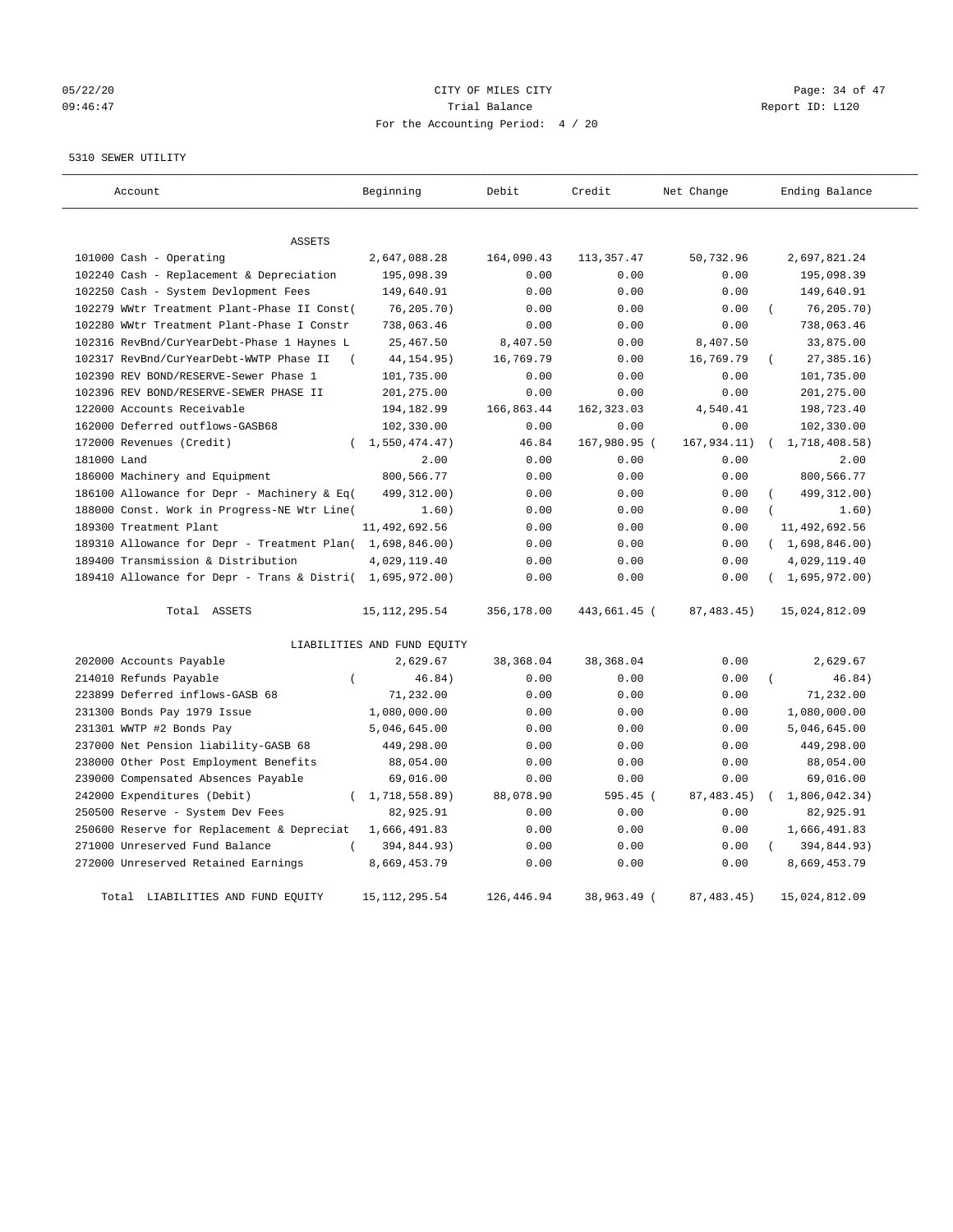# 05/22/20 Page: 35 of 47 09:46:47 Trial Balance Report ID: L120 For the Accounting Period: 4 / 20

#### 5510 AMBULANCE FUND

| Account                                     |                  | Beginning                   | Debit        | Credit       | Net Change    |            | Ending Balance |
|---------------------------------------------|------------------|-----------------------------|--------------|--------------|---------------|------------|----------------|
| ASSETS                                      |                  |                             |              |              |               |            |                |
| 101000 Cash - Operating                     | $\left($         | 140,742.90)                 | 99,405.80    | 58,921.90    | 40,483.90     |            | 100, 259.00)   |
| 113213 Tax Receivables Real-2013            |                  | 0.46                        | 0.00         | 0.00         | 0.00          |            | 0.46           |
| 113214 Taxes Receivable- Real 2014          |                  | 0.97                        | 0.00         | 0.00         | 0.00          |            | 0.97           |
| 113215 Tax Receivables Real-2015            |                  | 1.62                        | 0.00         | 0.00         | 0.00          |            | 1.62           |
| 113216 Tax Receivables real-2016            |                  | 7.07                        | 0.00         | 0.00         | 0.00          |            | 7.07           |
| 113217 Tax receivables real-2017            |                  | 16.72                       | 0.00         | 0.00         | 0.00          |            | 16.72          |
| 113218 Tax Receivables real-2018            |                  | 51.63                       | 0.00         | $0.44$ (     | 0.44)         |            | 51.19          |
| 113219 Tax receivables Real-2019            | $\left($         | 5,303.02)                   | 0.00         | 56.85(       | 56.85)        |            | 5, 359.87)     |
| 115216 Tax receivable personal-2016         |                  | 0.02                        | 0.00         | 0.00         | 0.00          |            | 0.02           |
| 115217 Tax receivable personal-2017         |                  | 0.17                        | 0.00         | 0.00         | 0.00          |            | 0.17           |
| 115218 Tax Receivable Personal-2018         |                  | 0.23                        | 0.00         | 0.00         | 0.00          |            | 0.23           |
| 115219 Tax Receivable Personal-2019         |                  | 4.50                        | 0.00         | $0.11$ (     | 0.11)         |            | 4.39           |
| 115220 Tax Receivable Personal-2020         |                  | 0.00                        | 0.00         | 0.70(        | 0.70)         |            | 0.70)          |
| 122000 Accounts Receivable                  |                  | 459, 419. 33                | 79,882.51    | 157,821.31 ( | 77,938.80)    |            | 381,480.53     |
| 122100 Acct Receivable                      | $\left($         | 249, 257.86)                | 0.00         | 0.00         | 0.00          |            | 249, 257.86)   |
| 162000 Deferred outflows-GASB68             |                  | 72,385.00                   | 0.00         | 0.00         | 0.00          |            | 72,385.00      |
| 172000 Revenues (Credit)                    |                  | (1, 102, 672.67)            | 5,170.81     | 80,867.28 (  | 75,696.47)    |            | 1,178,369.14)  |
| 186000 Machinery and Equipment              |                  | 818, 326.11                 | 0.00         | 0.00         | 0.00          |            | 818, 326.11    |
| 186100 Allowance for Depr - Machinery & Eq( |                  | 324,841.00)                 | 0.00         | 0.00         | 0.00          |            | 324,841.00)    |
| Total ASSETS                                | $\left($         | 472,603.62)                 | 184, 459. 12 | 297,668.59 ( | 113,209.47)   | $\sqrt{ }$ | 585,813.09)    |
|                                             |                  | LIABILITIES AND FUND EQUITY |              |              |               |            |                |
| 202000 Accounts Payable                     |                  | 0.00                        | 16,696.75    | 16,696.75    | 0.00          |            | 0.00           |
| 223100 Deferred Revenue - Real Prop Taxes ( |                  | 5,408.43)                   | 57.29        | 0.00(        | 57.29)        |            | 5,465.72)      |
| 223200 Deferred Revenue - Pers Prop Taxes ( |                  | 19.91)                      | 0.81         | 0.00(        | 0.81)         |            | 20.72)         |
| 223899 Deferred inflows-GASB 68             |                  | 2,970.00                    | 0.00         | 0.00         | 0.00          |            | 2,970.00       |
| 235000 CONTRACTS/NOTES/LOANS PAYABLE        | $\left($         | 0.01)                       | 0.00         | 0.00         | 0.00          |            | 0.01)          |
| 237000 Net Pension liability-GASB 68        |                  | 168,371.00                  | 0.00         | 0.00         | 0.00          |            | 168,371.00     |
| 238000 Other Post Employment Benefits       |                  | 58,703.00                   | 0.00         | 0.00         | 0.00          |            | 58,703.00      |
| 239000 Compensated Absences Payable         |                  | 44,300.00                   | 0.00         | 0.00         | 0.00          |            | 44,300.00      |
| 242000 Expenditures (Debit)                 | $\left($         | 988,038.29)                 | 113, 151.37  | 0.00(        | 113, 151. 37) |            | 1,101,189.66)  |
| 271000 Unreserved Fund Balance              | $\overline{(\ }$ | 139,528.00)                 | 0.00         | 0.00         | 0.00          |            | 139,528.00)    |
| 272000 Unreserved Retained Earnings         |                  | 386,047.02                  | 0.00         | 0.00         | 0.00          |            | 386,047.02     |
| LIABILITIES AND FUND EQUITY<br>Total        |                  | 472,603.62)                 | 129,906.22   | 16,696.75 (  | 113,209.47)   |            | 585,813.09)    |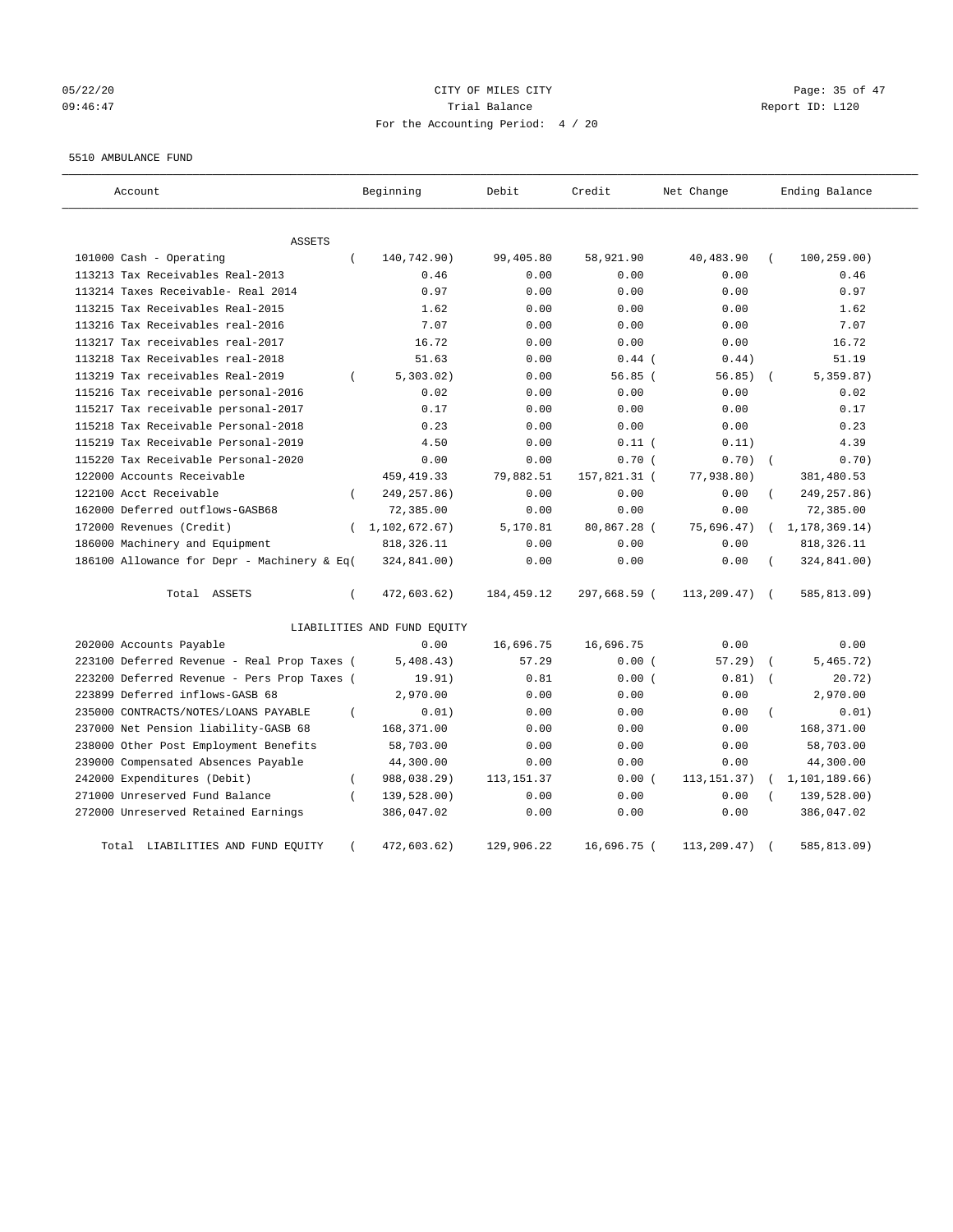# 05/22/20 **CITY OF MILES CITY CONSUMING THE CONSUMING PAGE:** 36 of 47 09:46:47 Trial Balance Report ID: L120 For the Accounting Period: 4 / 20

#### 5610 AIRPORT OPERATING

| Account                                     | Beginning                       | Debit       | Credit       | Net Change   | Ending Balance            |
|---------------------------------------------|---------------------------------|-------------|--------------|--------------|---------------------------|
| ASSETS                                      |                                 |             |              |              |                           |
| 101000 Cash - Operating                     | 122,196.29                      | 62,590.38   | 97,902.71 (  | 35, 312. 33) | 86,883.96                 |
| 102117 Airport Improvement                  | 71,214.17                       | 0.00        | 0.00         | 0.00         | 71,214.17                 |
| 102230 Cash - Surplus/Credit Card Acct      | 100.00                          | 6,528.85    | $6,529.90$ ( | 1.05)        | 98.95                     |
| 103000 Petty Cash                           | 100.00                          | 0.00        | 0.00         | 0.00         | 100.00                    |
| 113213 Tax Receivables Real-2013            | 0.65                            | 0.00        | 0.00         | 0.00         | 0.65                      |
| 113214 Taxes Receivable- Real 2014          | 1.48                            | 0.00        | 0.00         | 0.00         | 1.48                      |
| 113215 Tax Receivables Real-2015            | 2.46                            | 0.00        | 0.00         | 0.00         | 2.46                      |
| 113216 Tax Receivables real-2016            | 10.58                           | 0.00        | 0.00         | 0.00         | 10.58                     |
| 113217 Tax receivables real-2017            | 25.04                           | 0.00        | 0.00         | 0.00         | 25.04                     |
| 113218 Tax Receivables real-2018            | 78.37                           | 0.00        | $0.66$ (     | 0.66)        | 77.71                     |
| 113219 Tax receivables Real-2019            | 7,955.11)<br>$\left($           | 0.00        | 85.28 (      | 85.28)       | 8,040.39)                 |
| 115216 Tax receivable personal-2016         | 0.06                            | 0.00        | 0.00         | 0.00         | 0.06                      |
| 115217 Tax receivable personal-2017         | 0.28                            | 0.00        | 0.00         | 0.00         | 0.28                      |
| 115218 Tax Receivable Personal-2018         | 0.35                            | 0.00        | 0.00         | 0.00         | 0.35                      |
| 115219 Tax Receivable Personal-2019         | 6.74                            | 0.00        | $0.17$ (     | 0.17)        | 6.57                      |
| 115220 Tax Receivable Personal-2020         | 0.00                            | 0.00        | $1.04$ (     | 1.04)        | 1.04)                     |
| 141000 Prepaid Expense                      | 4,875.00                        | 0.00        | 0.00         | 0.00         | 4,875.00                  |
| 162000 Deferred outflows-GASB68             | 26,811.00                       | 0.00        | 0.00         | 0.00         | 26,811.00                 |
| 172000 Revenues (Credit)                    | 522, 533. 58)                   | 266.00      | 62,855.33 (  | 62,589.33)   | 585, 122.91)              |
| 181000 Land                                 | 19,983.00                       | 0.00        | 0.00         | 0.00         | 19,983.00                 |
| 182000 Buildings                            | 677,537.00                      | 0.00        | 0.00         | 0.00         | 677,537.00                |
| 182100 Allowance for Depr - Buildings (Cre( | 389,758.00)                     | 0.00        | 0.00         | 0.00         | 389,758.00)               |
| 184000 Improvements Other Than Buildings    | 13,017,833.11                   | 0.00        | 0.00         | 0.00         | 13,017,833.11             |
| 184100 Allowance for Depr - Imp Other Than( | 3,401,665.00)                   | 0.00        | 0.00         | 0.00         | 3,401,665.00)<br>$\left($ |
| 186000 Machinery and Equipment              | 1,001,946.58                    | 0.00        | 0.00         | 0.00         | 1,001,946.58              |
| 186100 Allowance for Depr - Machinery & Eq( | 510, 395.00)                    | 0.00        | 0.00         | 0.00         | 510, 395.00)<br>$\left($  |
| 188000 Const. Work in Progress-NE Wtr Line  | 75,246.00                       | 0.00        | 0.00         | 0.00         | 75,246.00                 |
| Total ASSETS                                | 10,185,661.47                   | 69, 385. 23 | 167,375.09 ( | 97,989.86)   | 10,087,671.61             |
|                                             | LIABILITIES AND FUND EQUITY     |             |              |              |                           |
| 202000 Accounts Payable                     | 0.00                            | 84, 350. 33 | 84, 350. 33  | 0.00         | 0.00                      |
| 223100 Deferred Revenue - Real Prop Taxes ( | 8,113.24)                       | 85.94       | 0.00(        | 85.94)       | 8, 199.18)                |
| 223200 Deferred Revenue - Pers Prop Taxes ( | 29.88)                          | 1.21        | 0.00(        | 1.21)        | 31.09)                    |
| 223899 Deferred inflows-GASB 68             | 18,663.00                       | 0.00        | 0.00         | 0.00         | 18,663.00                 |
| 235160 LTrm Pay/MT Aeronautics (2)          | 101,718.00                      | 0.00        | 0.00         | 0.00         | 101,718.00                |
| 237000 Net Pension liability-GASB 68        | 117,719.00                      | 0.00        | 0.00         | 0.00         | 117,719.00                |
| 238000 Other Post Employment Benefits       | 19,568.00                       | 0.00        | 0.00         | 0.00         | 19,568.00                 |
| 239000 Compensated Absences Payable         | 13,447.00                       | 0.00        | 0.00         | 0.00         | 13,447.00                 |
| 242000 Expenditures (Debit)                 | $\overline{(\ }$<br>539,745.72) | 98,880.85   | 978.14 (     | 97,902.71)   | 637,648.43)               |
| 250600 Reserve for Replacement & Depreciat  | 18,913.67                       | 0.00        | 0.00         | 0.00         | 18,913.67                 |
| 271000 Unreserved Fund Balance              | 90,992.00)<br>$\left($          | 0.00        | 0.00         | 0.00         | 90,992.00)                |
| 272000 Unreserved Retained Earnings         | 10,534,513.64                   | 0.00        | 0.00         | 0.00         | 10,534,513.64             |
| Total LIABILITIES AND FUND EQUITY           | 10, 185, 661.47                 | 183, 318.33 | 85,328.47 (  | 97,989.86)   | 10,087,671.61             |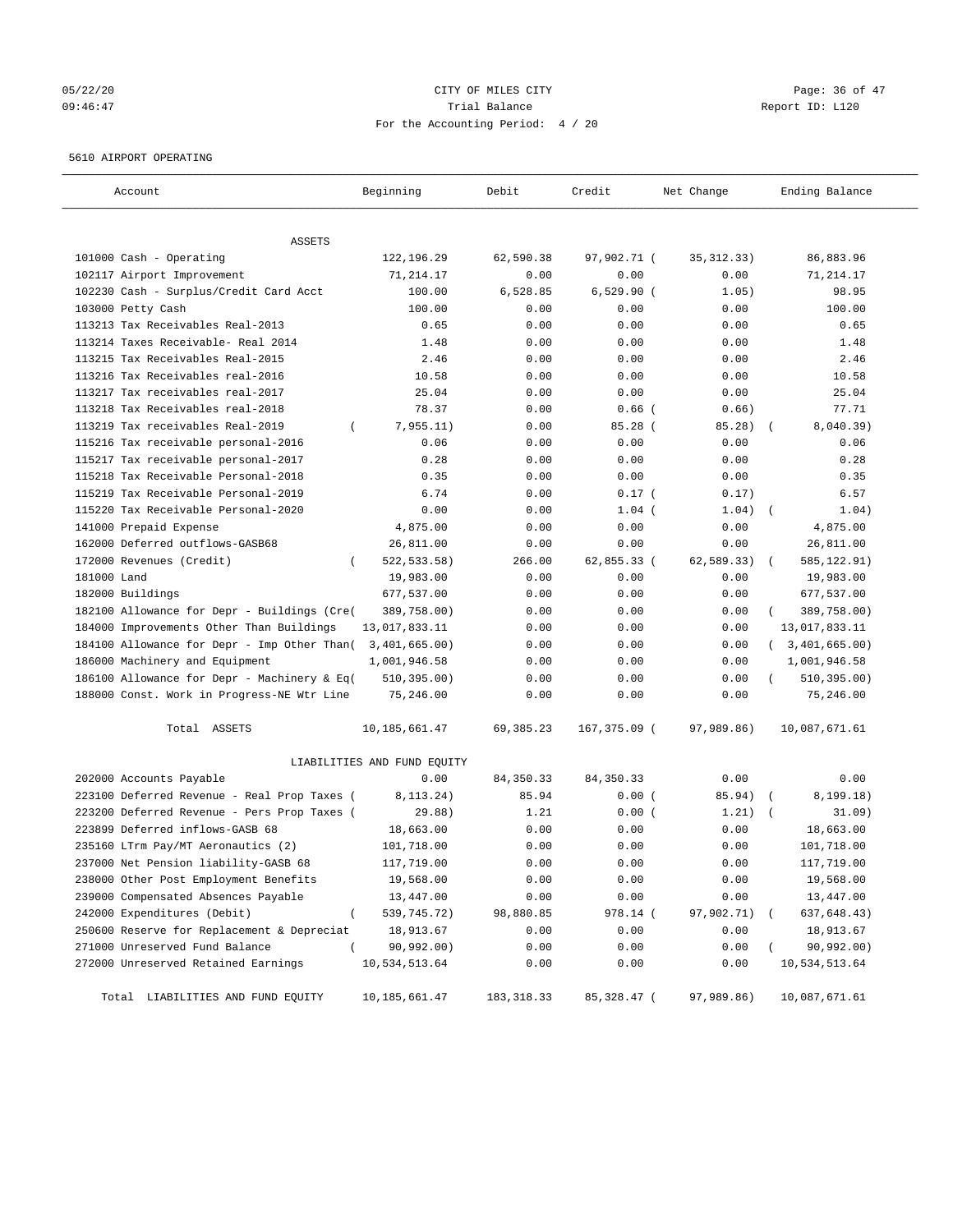# 05/22/20 Page: 37 of 47 09:46:47 Trial Balance Trial Balance Report ID: L120 For the Accounting Period: 4 / 20

#### 6040 PUBLIC WORKS

| Account                              | Beginning                   | Debit     | Credit       | Net Change    | Ending Balance |
|--------------------------------------|-----------------------------|-----------|--------------|---------------|----------------|
| <b>ASSETS</b>                        |                             |           |              |               |                |
| 101000 Cash - Operating              | 34,574.74                   | 4,000.00  | 14,997.08 (  | 10,997.08)    | 23,577.66      |
| 172000 Revenues (Credit)             | 154,673.80)                 | 0.00      | $4,000.00$ ( | $4,000.00)$ ( | 158,673.80)    |
| Total ASSETS                         | 120,099.06)                 | 4,000.00  | 18,997.08 (  | 14,997.08) (  | 135,096.14)    |
|                                      | LIABILITIES AND FUND EQUITY |           |              |               |                |
| 202000 Accounts Payable              | 0.00                        | 999.05    | 999.05       | 0.00          | 0.00           |
| 239000 Compensated Absences Payable  | 6,997.00                    | 0.00      | 0.00         | 0.00          | 6,997.00       |
| 242000 Expenditures (Debit)          | 139,785.73)                 | 15,167.11 | $170.03$ (   | 14,997.08)    | 154,782.81)    |
| 271000 Unreserved Fund Balance       | 84,045.78)                  | 0.00      | 0.00         | 0.00          | 84,045.78)     |
| 272000 Unreserved Retained Earnings  | 96,735.45                   | 0.00      | 0.00         | 0.00          | 96,735.45      |
| LIABILITIES AND FUND EQUITY<br>Total | 120,099.06)                 | 16,166.16 | 1,169.08 (   | 14,997.08)    | 135,096.14)    |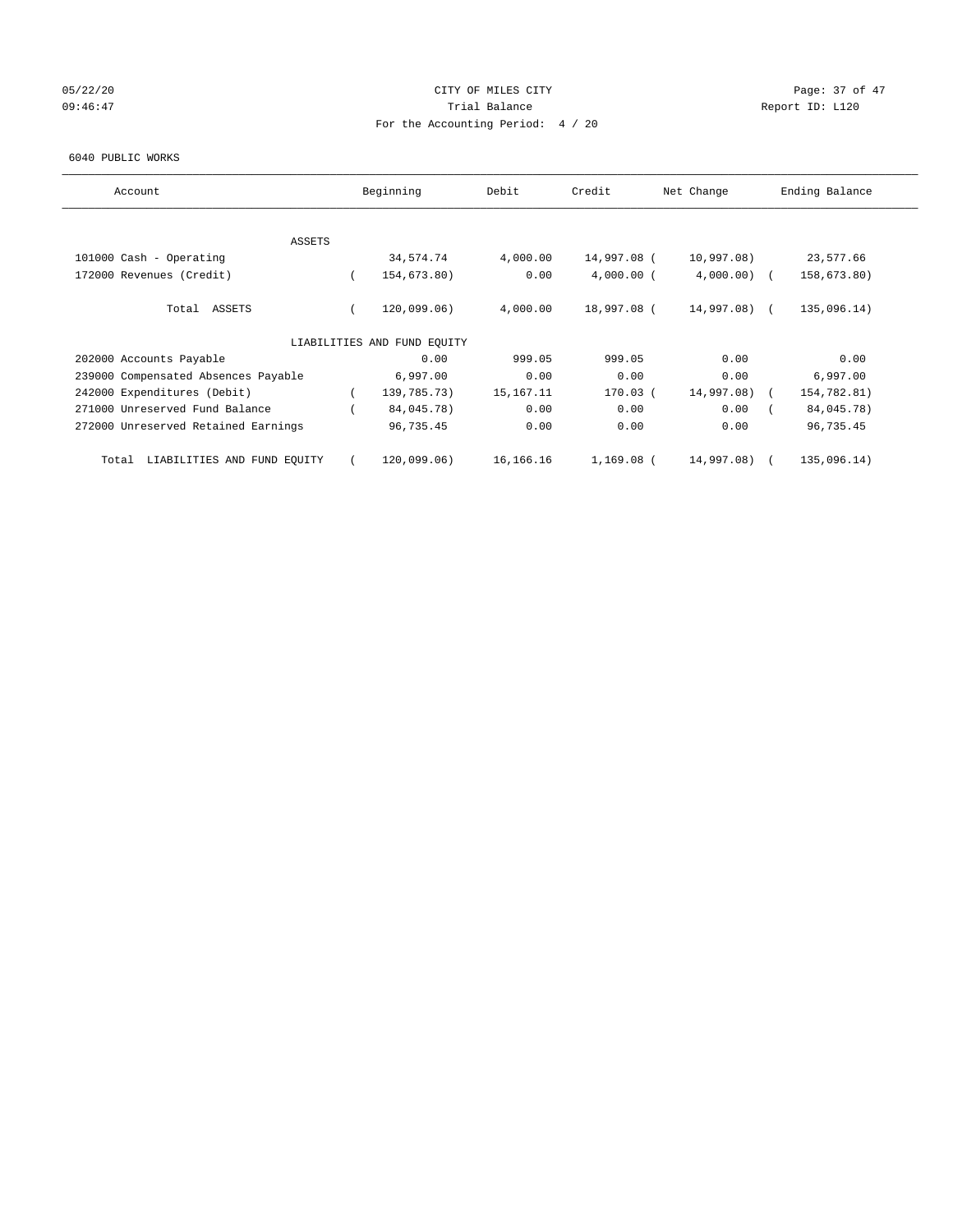## 05/22/20 **CITY OF MILES CITY CONSUMING THE CONSUMING PAGE:** 38 of 47 09:46:47 <br>Trial Balance Report ID: L120 For the Accounting Period: 4 / 20

# 7370 TBID

| Account                              | Beginning                   | Debit     | Credit    | Net Change | Ending Balance |
|--------------------------------------|-----------------------------|-----------|-----------|------------|----------------|
|                                      |                             |           |           |            |                |
|                                      | ASSETS                      |           |           |            |                |
| 101000 Cash - Operating              | 0.00                        | 8,998.00  | 8,998.00  | 0.00       | 0.00           |
|                                      |                             |           |           |            |                |
| Total ASSETS                         | 0.00                        | 8,998.00  | 8,998.00  | 0.00       | 0.00           |
|                                      | LIABILITIES AND FUND EQUITY |           |           |            |                |
| 202000 Accounts Payable              | 0.00                        | 8,998.00  | 8,998.00  | 0.00       | 0.00           |
|                                      |                             |           |           |            |                |
| 212500 Due to Others                 | 0.00                        | 8,998.00  | 8,998.00  | 0.00       | 0.00           |
| LIABILITIES AND FUND EQUITY<br>Total | 0.00                        | 17,996.00 | 17,996.00 | 0.00       | 0.00           |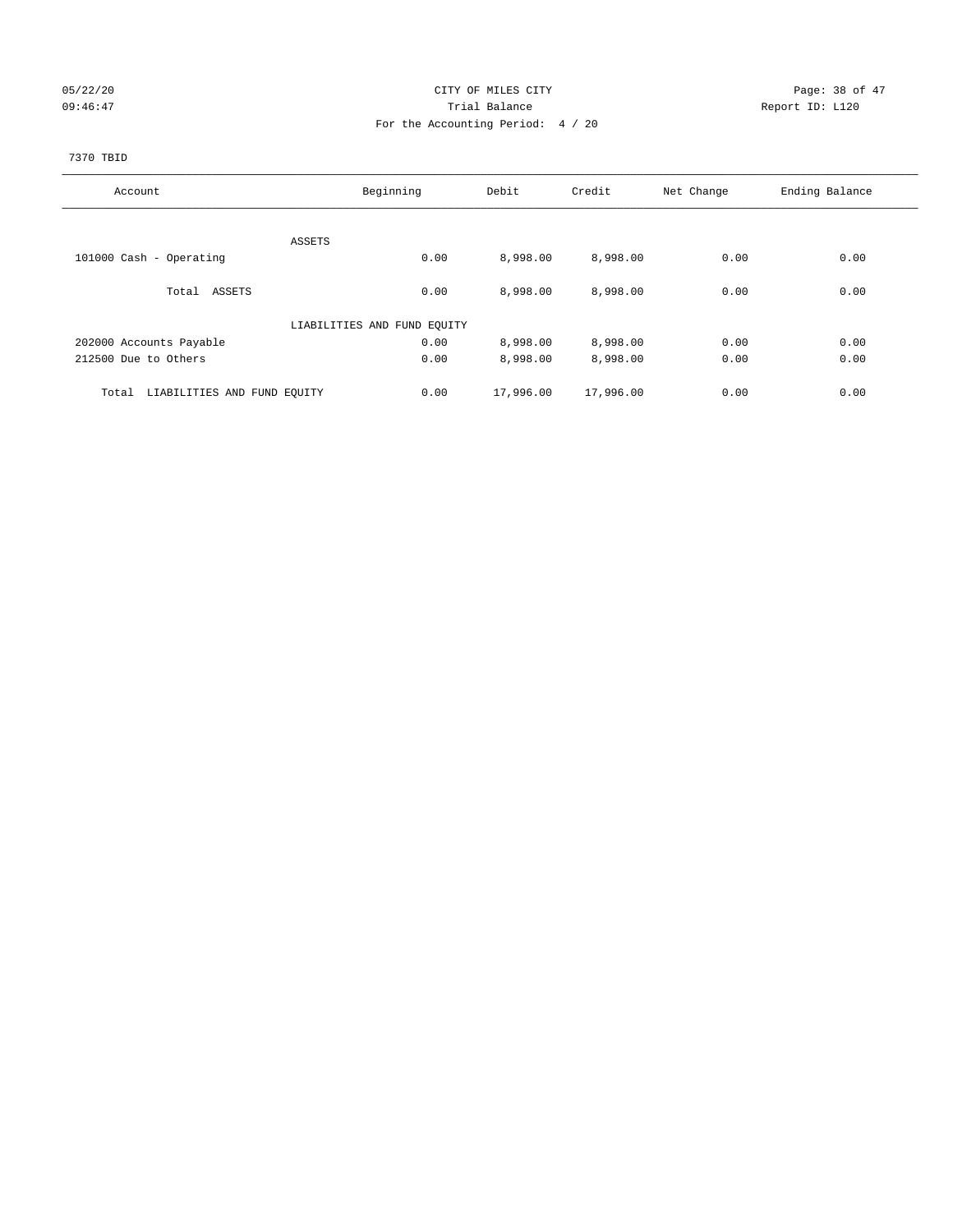# 05/22/20 **CITY OF MILES CITY CONSUMING THE CONSUMING PAGE:** 39 of 47 09:46:47 Trial Balance Report ID: L120 For the Accounting Period: 4 / 20

7458 Court Technology Surcharge

| Account                                   |                             | Beginning | Debit | Credit | Net Change | Ending Balance |
|-------------------------------------------|-----------------------------|-----------|-------|--------|------------|----------------|
|                                           |                             |           |       |        |            |                |
|                                           | ASSETS                      |           |       |        |            |                |
| 101000 Cash - Operating                   |                             | 1,665.64  | 0.00  | 0.00   | 0.00       | 1,665.64       |
| ASSETS<br>Total                           |                             | 1,665.64  | 0.00  | 0.00   | 0.00       | 1,665.64       |
|                                           | LIABILITIES AND FUND EQUITY |           |       |        |            |                |
| 212000 Due to Government                  |                             | 395.00)   | 0.00  | 0.00   | 0.00       | 395.00)        |
| 212200 Due to Federal, Soc Sec & Medicare |                             | 2,060.64  | 0.00  | 0.00   | 0.00       | 2,060.64       |
| LIABILITIES AND FUND EQUITY<br>Total      |                             | 1,665.64  | 0.00  | 0.00   | 0.00       | 1,665.64       |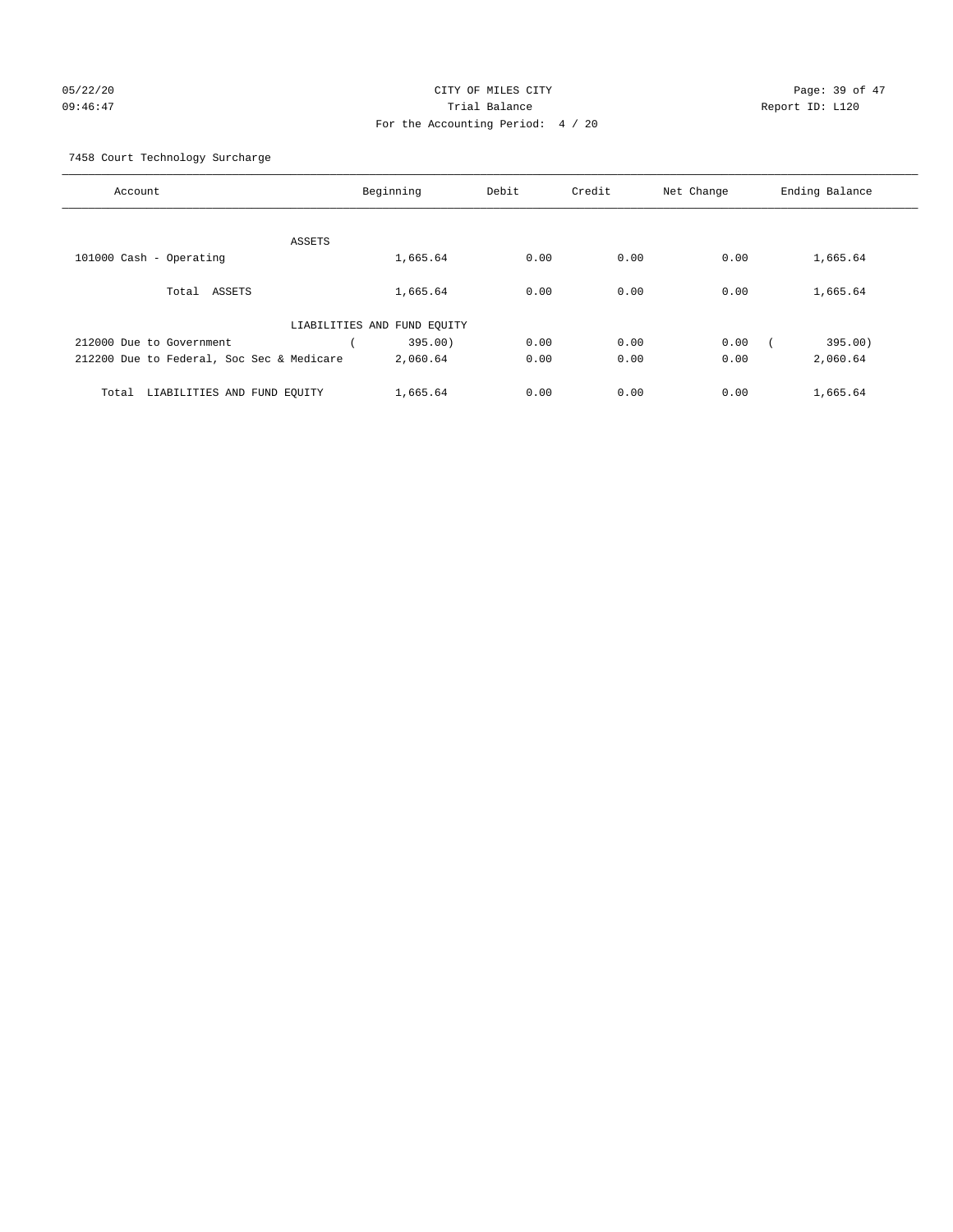# 05/22/20 **CITY OF MILES CITY CONSUMING THE PAGE:** 40 of 47 09:46:47 Trial Balance Report ID: L120 For the Accounting Period: 4 / 20

7467 Law Enforcement Academy Surcharge

| Account                                   | Beginning                   | Debit  | Credit | Net Change | Ending Balance |
|-------------------------------------------|-----------------------------|--------|--------|------------|----------------|
| <b>ASSETS</b>                             |                             |        |        |            |                |
| 101000 Cash - Operating                   | 0.00                        | 376.92 | 0.00   | 376.92     | 376.92         |
|                                           |                             |        |        |            |                |
| ASSETS<br>Total                           | 0.00                        | 376.92 | 0.00   | 376.92     | 376.92         |
|                                           | LIABILITIES AND FUND EQUITY |        |        |            |                |
| 212200 Due to Federal, Soc Sec & Medicare | 0.00                        | 0.00   | 376.92 | 376.92     | 376.92         |
|                                           |                             |        |        |            |                |
| LIABILITIES AND FUND EQUITY<br>Total      | 0.00                        | 0.00   | 376.92 | 376.92     | 376.92         |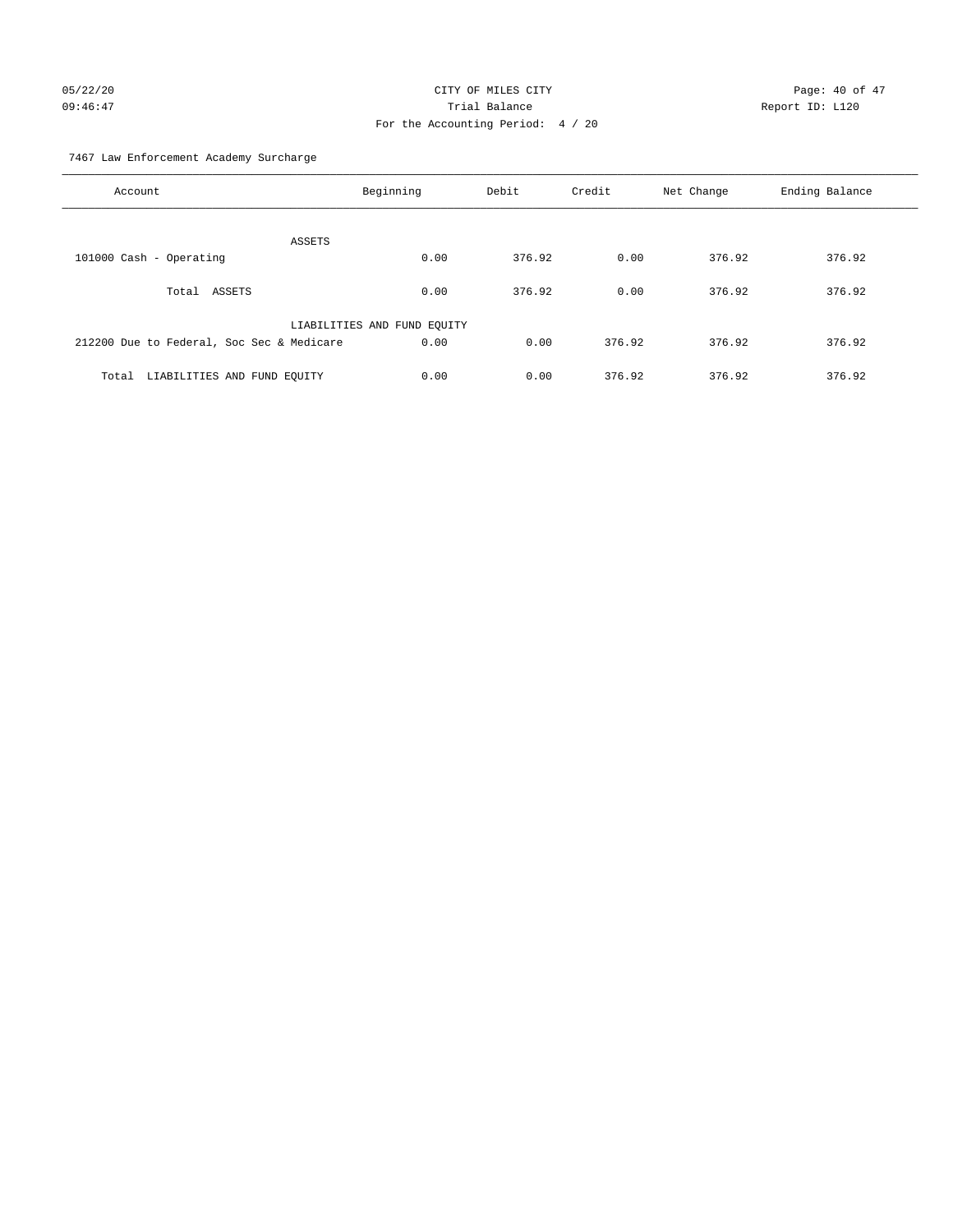#### 7471 CIVIL LEGAL ASSIST/VICTIM DOM VIOLENCE PROG

| Account                              | Beginning                   | Debit  | Credit | Net Change | Ending Balance |
|--------------------------------------|-----------------------------|--------|--------|------------|----------------|
| ASSETS                               |                             |        |        |            |                |
| 101000 Cash - Operating              | 0.00                        | 474.35 | 0.00   | 474.35     | 474.35         |
| Total ASSETS                         | 0.00                        | 474.35 | 0.00   | 474.35     | 474.35         |
|                                      | LIABILITIES AND FUND EQUITY |        |        |            |                |
| 212500 Due to Others                 | 0.00                        | 0.00   | 474.35 | 474.35     | 474.35         |
| LIABILITIES AND FUND EQUITY<br>Total | 0.00                        | 0.00   | 474.35 | 474.35     | 474.35         |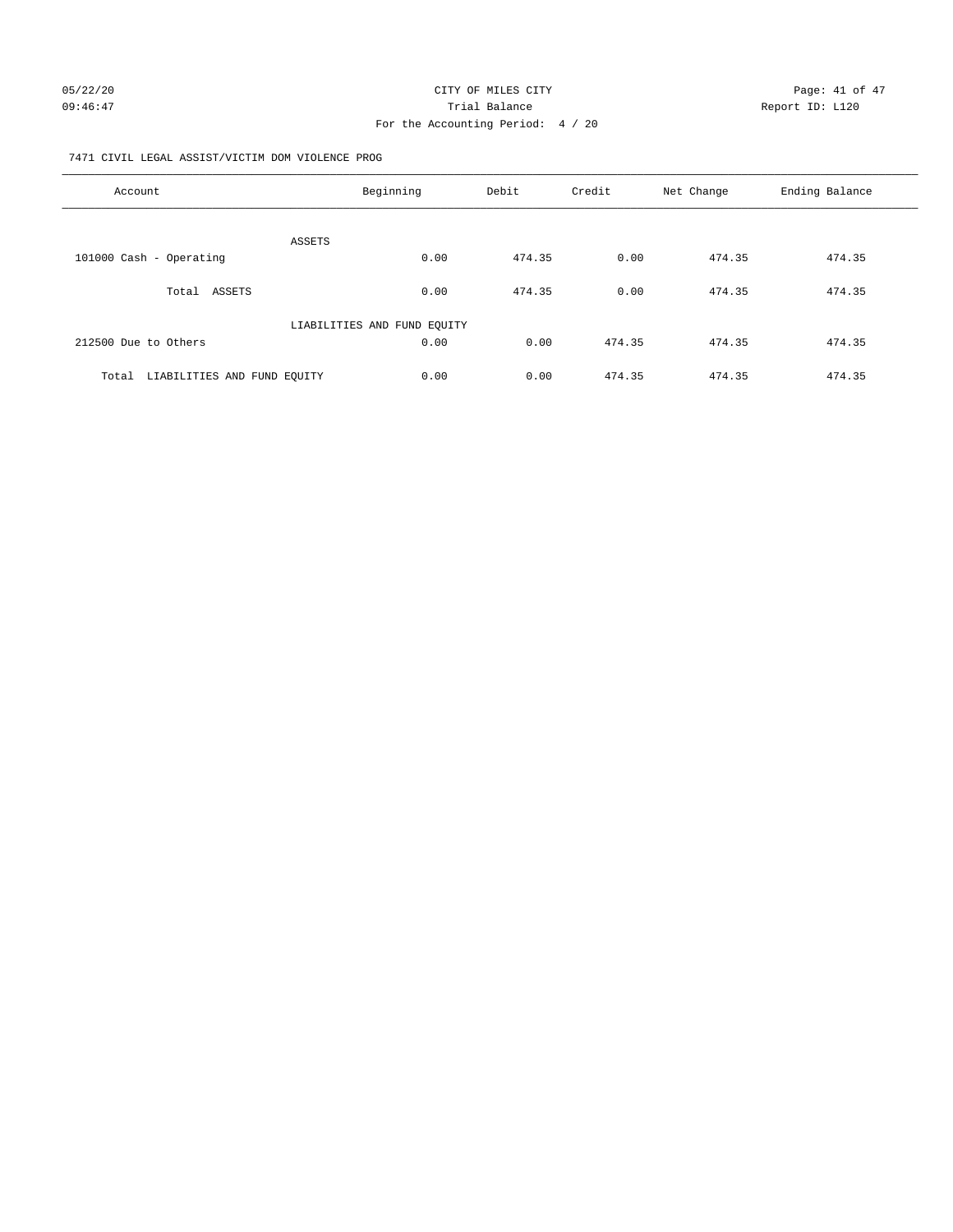## 05/22/20 **CITY OF MILES CITY CONSUMING THE CONSUMING PAGE:** 42 of 47 09:46:47 <br>Trial Balance Report ID: L120 For the Accounting Period: 4 / 20

#### 7910 PAYROLL FUND

| Account                                   | Beginning                   | Debit      | Credit       | Net Change | Ending Balance |  |
|-------------------------------------------|-----------------------------|------------|--------------|------------|----------------|--|
|                                           |                             |            |              |            |                |  |
| <b>ASSETS</b>                             |                             |            |              |            |                |  |
| 101000 Cash - Operating                   | 140,716.80                  | 529,989.17 | 553,021.45 ( | 23,032.28) | 117,684.52     |  |
| Total ASSETS                              | 140,716.80                  | 529,989.17 | 553,021.45 ( | 23,032.28) | 117,684.52     |  |
|                                           | LIABILITIES AND FUND EQUITY |            |              |            |                |  |
| 201000 Warrants Payable                   | 140,439.88                  | 152,456.65 | 110,857.11 ( | 41,599.54) | 98,840.34      |  |
| 212200 Due to Federal, Soc Sec & Medicare | 0.00                        | 63,944.58  | 63,944.58    | 0.00       | 0.00           |  |
| 212202 Due to State Unemployment          | 0.00                        | 0.00       | 559.06       | 559.06     | 559.06         |  |
| 212203 Due to Worker's Compensation       | 0.00                        | 0.00       | 17,966.18    | 17,966.18  | 17,966.18      |  |
| 212204 Due to State Income Tax            | 0.00                        | 15,604.00  | 15,604.00    | 0.00       | 0.00           |  |
| 212205 Due to MPORS-GABA                  | 0.00                        | 15,566.08  | 15,566.08    | 0.00       | 0.00           |  |
| 212207 Due to AFLAC, AFLAC PRETAX         | 0.00                        | 789.64     | 789.64       | 0.00       | 0.00           |  |
| 212208 Due to Health Ins, Dental, Vision  | 33.50                       | 75,241.20  | 75, 274.20   | 33.00      | 66.50          |  |
| 212209 Due to PERS Retirement             | 0.00                        | 41,528.25  | 41,528.25    | 0.00       | 0.00           |  |
| 212210 Due to FURS-GABA Retirement        | 243.42                      | 17,462.01  | 17,471.03    | 9.02       | 252.44         |  |
| 212212 Due to City of Miles City          | 0.00                        | 100.00     | 100.00       | 0.00       | 0.00           |  |
| Total LIABILITIES AND FUND EQUITY         | 140,716.80                  | 382,692.41 | 359,660.13 ( | 23,032.28) | 117,684.52     |  |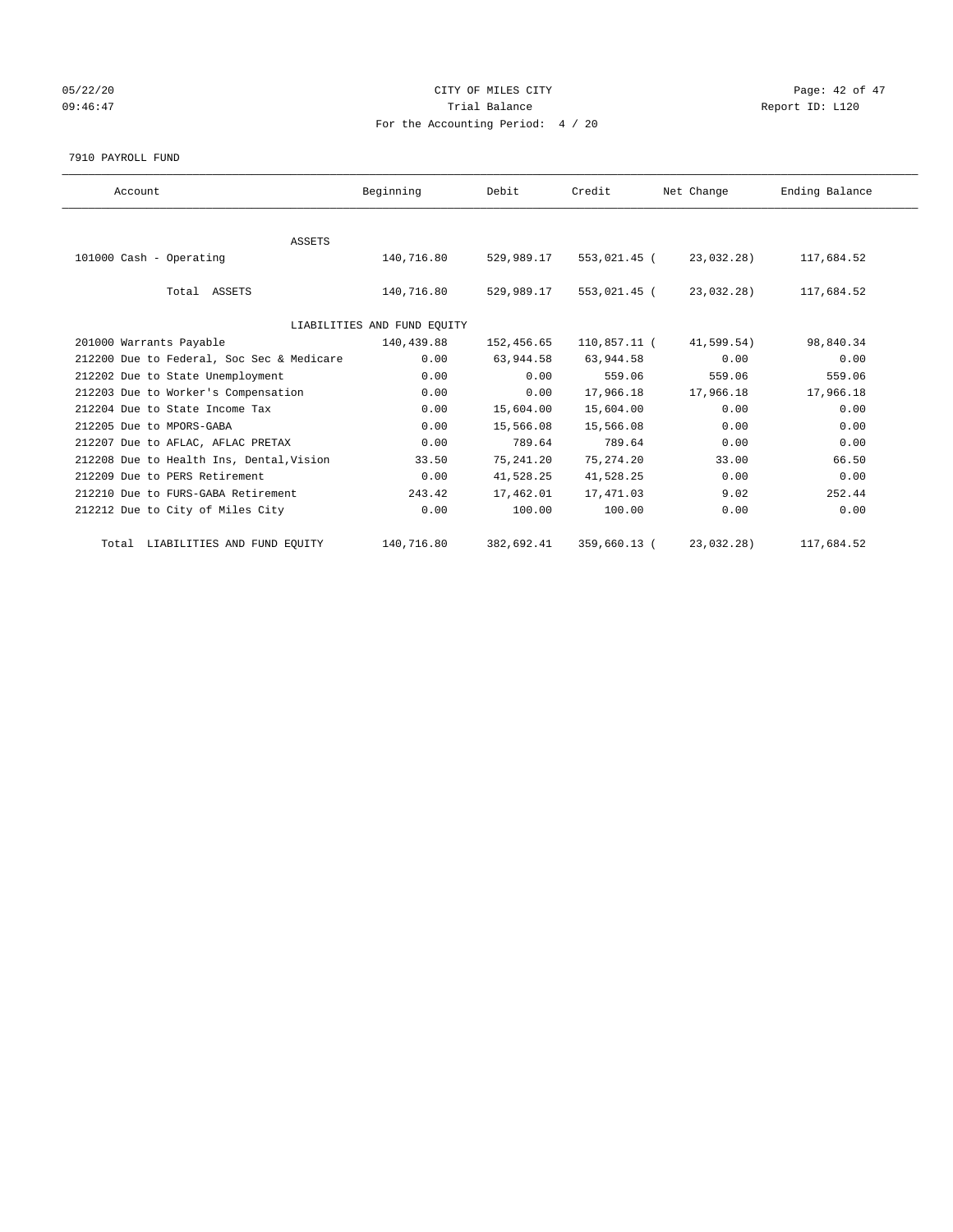| 05/22/20 |  |
|----------|--|
| 09:46:47 |  |

## CITY OF MILES CITY CONTROL CONTROL CONTROL CITY 09:46:47 Trial Balance Report ID: L120 For the Accounting Period: 4 / 20

#### 7930 CLAIMS FUND

| Account                              | Beginning                   | Debit       | Credit       | Net Change | Ending Balance |
|--------------------------------------|-----------------------------|-------------|--------------|------------|----------------|
|                                      |                             |             |              |            |                |
|                                      | ASSETS                      |             |              |            |                |
| 101000 Cash - Operating              | 233,665.69                  | 394, 256.54 | 414,217.64 ( | 19,961.10) | 213,704.59     |
| ASSETS<br>Total                      | 233,665.69                  | 394, 256.54 | 414,217.64 ( | 19,961.10) | 213,704.59     |
|                                      | LIABILITIES AND FUND EQUITY |             |              |            |                |
| 201000 Warrants Payable              | 233,665.69                  | 414, 217.64 | 394,256.54 ( | 19,961.10) | 213,704.59     |
| LIABILITIES AND FUND EQUITY<br>Total | 233,665.69                  | 414, 217.64 | 394,256.54 ( | 19,961.10) | 213,704.59     |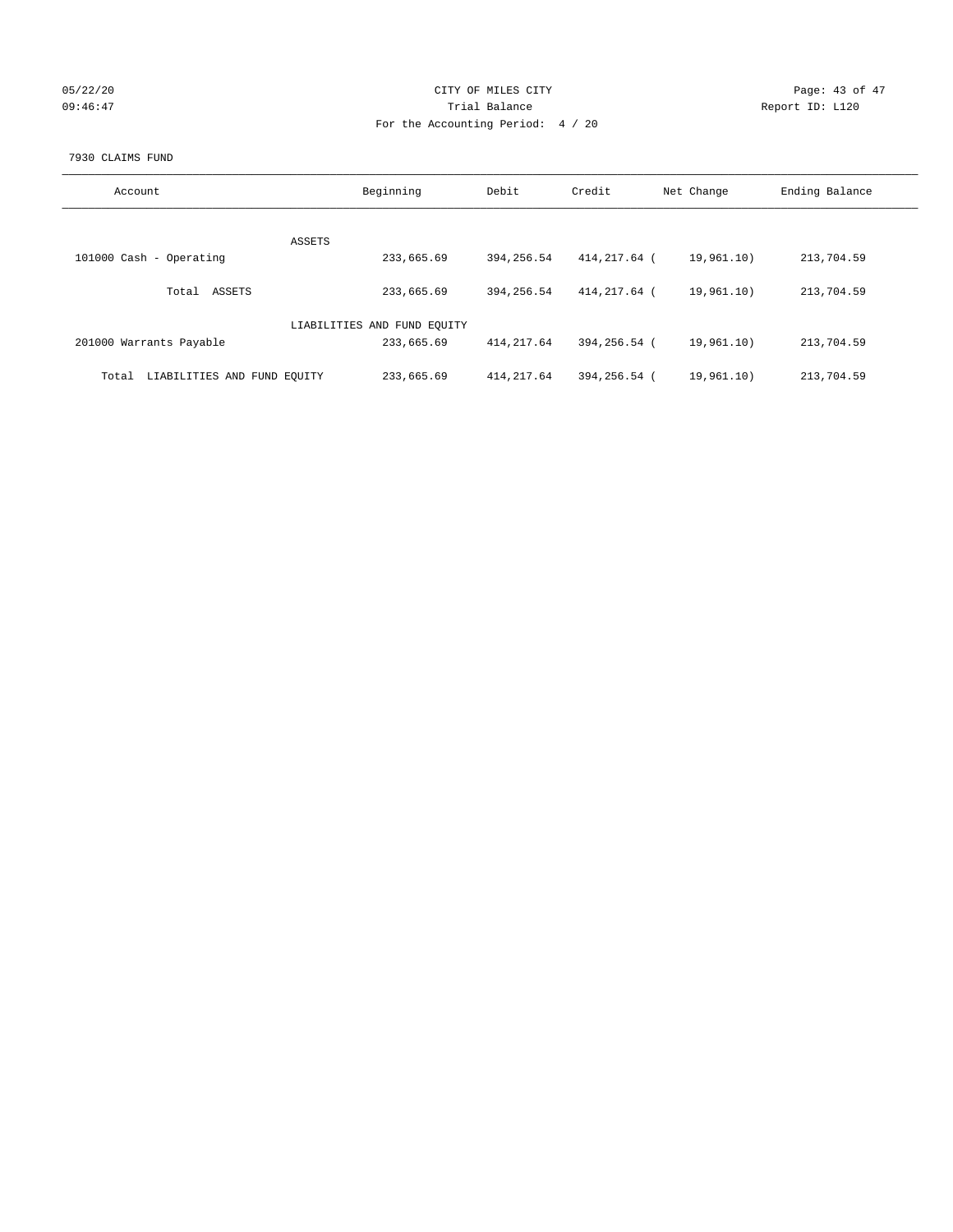# 05/22/20 **CITY OF MILES CITY CONSUMING THE PAGE OF 47** 09:46:47 Trial Balance Report ID: L120 For the Accounting Period: 4 / 20

7980 CUSTER CO WATER & SEWER DISTRICT

| Account                                 | Beginning                   | Debit     | Credit    | Net Change | Ending Balance |
|-----------------------------------------|-----------------------------|-----------|-----------|------------|----------------|
|                                         |                             |           |           |            |                |
| ASSETS                                  |                             |           |           |            |                |
| 101000 Cash - Operating                 | 0.00                        | 13,435.86 | 13,435.86 | 0.00       | 0.00           |
| 122000 Accounts Receivable              | 15,844.85                   | 13,932.69 | 13,435.86 | 496.83     | 16,341.68      |
| Total ASSETS                            | 15,844.85                   | 27,368.55 | 26,871.72 | 496.83     | 16,341.68      |
|                                         | LIABILITIES AND FUND EQUITY |           |           |            |                |
| 202000 Accounts Payable                 | 0.00                        | 13,435.86 | 13,435.86 | 0.00       | 0.00           |
| 211020 Due to Custer Water & Sewer Dist | 15,844.85                   | 13,435.86 | 13,932.69 | 496.83     | 16,341.68      |
| LIABILITIES AND FUND EQUITY<br>Total    | 15,844.85                   | 26,871.72 | 27,368.55 | 496.83     | 16,341.68      |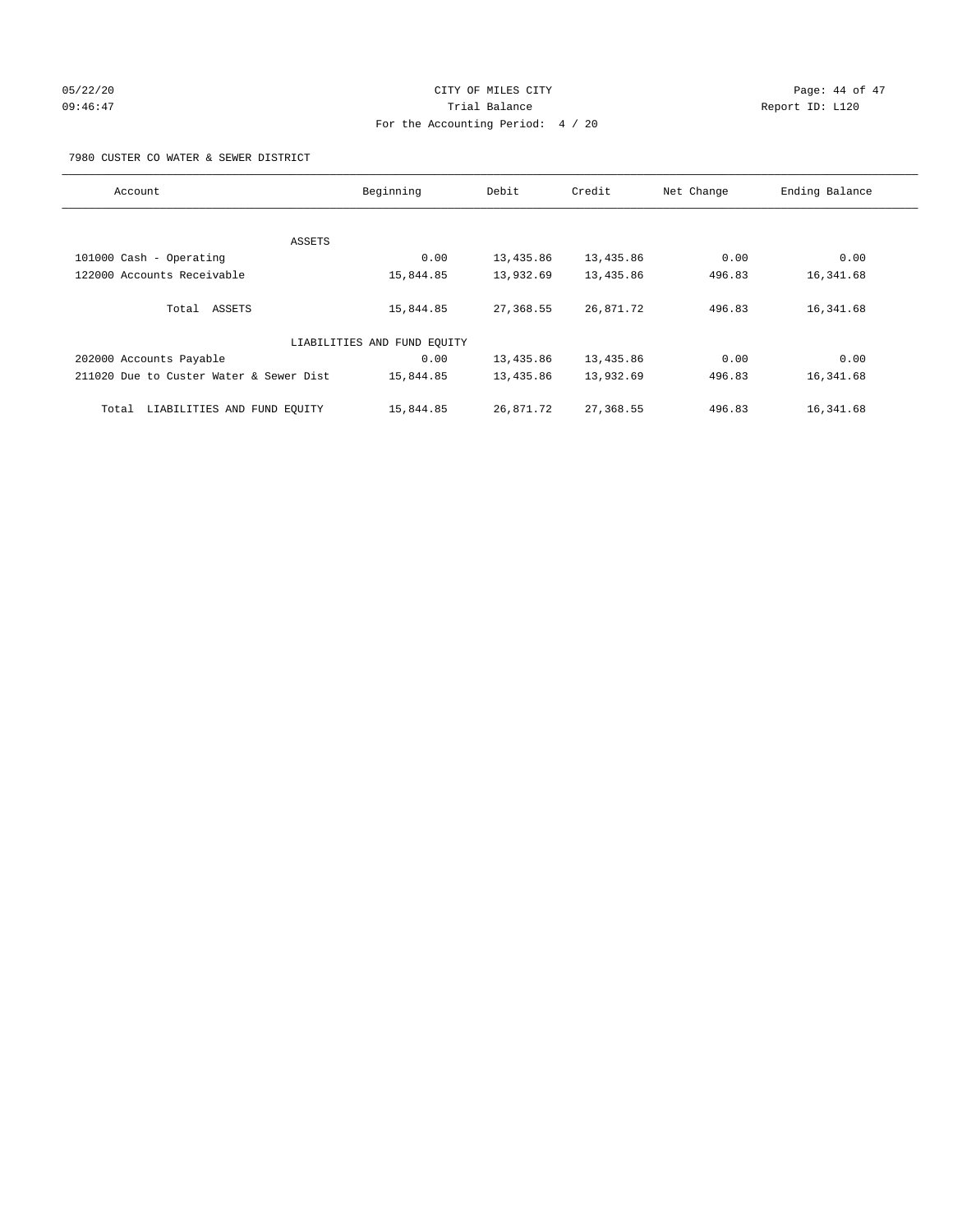## 05/22/20 **CITY OF MILES CITY CONSUMING THE CONSUMING PAGE: 45 of 47** 09:46:47 Trial Balance Report ID: L120 For the Accounting Period: 4 / 20

7981 Interest Clearing

| Account                           | Beginning                   | Debit    | Credit   | Net Change | Ending Balance |
|-----------------------------------|-----------------------------|----------|----------|------------|----------------|
|                                   | ASSETS                      |          |          |            |                |
| 101000 Cash - Operating           | 49,683.80                   | 1,236.76 | 0.00     | 1,236.76   | 50,920.56      |
| Total ASSETS                      | 49,683.80                   | 1,236.76 | 0.00     | 1,236.76   | 50,920.56      |
|                                   | LIABILITIES AND FUND EQUITY |          |          |            |                |
| 212500 Due to Others              | 49,683.80                   | 0.00     | 1,236.76 | 1,236.76   | 50,920.56      |
| Total LIABILITIES AND FUND EOUITY | 49,683.80                   | 0.00     | 1,236.76 | 1,236.76   | 50,920.56      |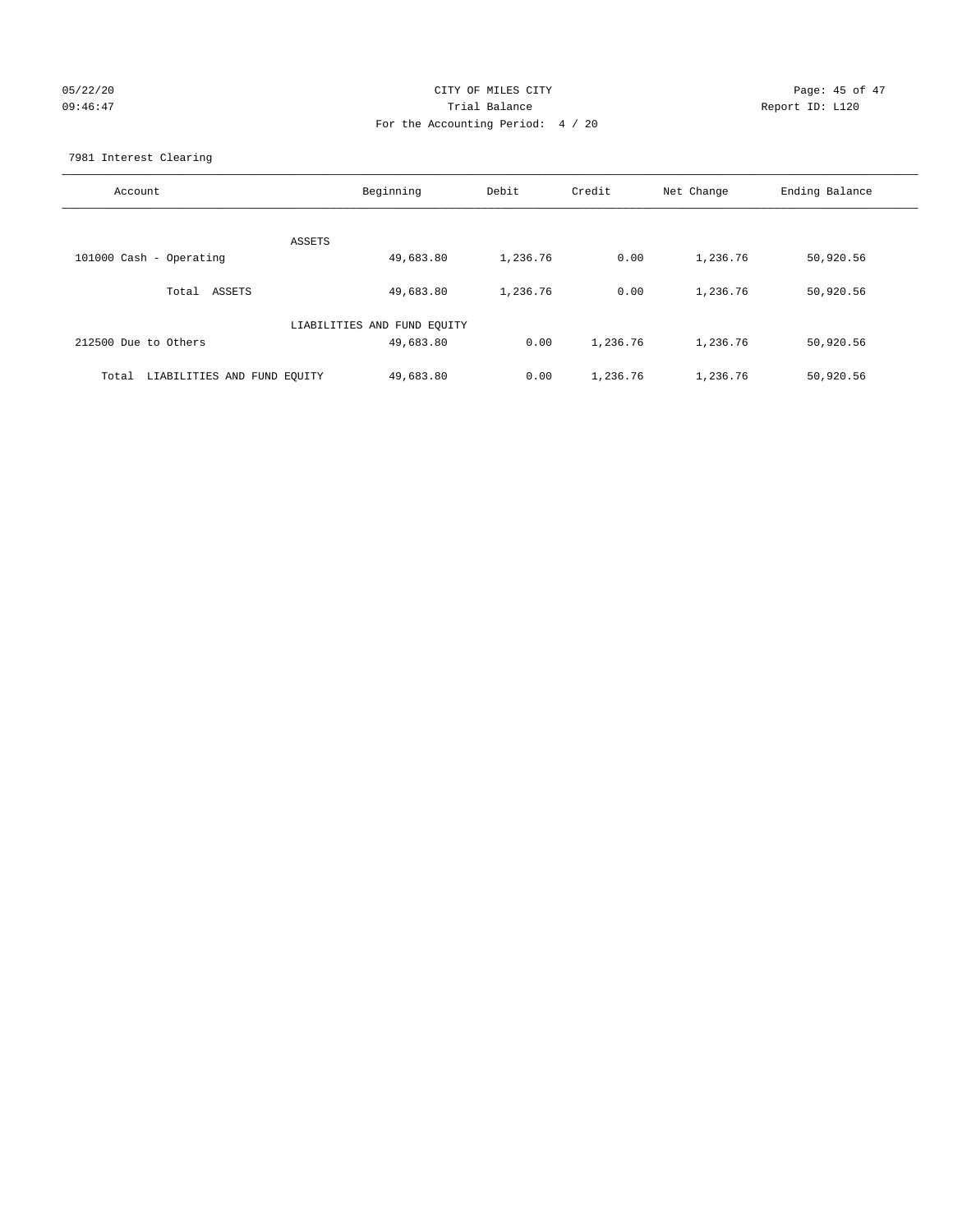# 05/22/20 **CITY OF MILES CITY CONSUMING THE CONSUMING PAGE:** 46 of 47 09:46:47 <br>Trial Balance Report ID: L120 For the Accounting Period: 4 / 20

#### 9000 GENERAL FIXED ASSETS GROUP OF ACCOUNTS FUND

| Account                                                    | Beginning                   | Debit | Credit | Net Change | Ending Balance  |
|------------------------------------------------------------|-----------------------------|-------|--------|------------|-----------------|
| ASSETS                                                     |                             |       |        |            |                 |
| 181000 Land                                                | 526,599.00                  | 0.00  | 0.00   | 0.00       | 526,599.00      |
| 182000 Buildings                                           | 1,986,836.00                | 0.00  | 0.00   | 0.00       | 1,986,836.00    |
| 182100 Allowance for Depr - Buildings (Cre(                | 684,991.00)                 | 0.00  | 0.00   | 0.00       | 684,991.00)     |
| 186000 Machinery and Equipment                             | 3,038,732.00                | 0.00  | 0.00   | 0.00       | 3,038,732.00    |
| 186100 Allowance for Depr - Machinery & Eq(                | 1,463,750.00)               | 0.00  | 0.00   | 0.00       | 1,463,750.00)   |
| 187000 Infrastructure                                      | 33,670,108.00               | 0.00  | 0.00   | 0.00       | 33,670,108.00   |
| 187100 Allowance For Depreciation - Infras( 16,321,771.00) |                             | 0.00  | 0.00   | 0.00       | 16,321,771.00)  |
| Total ASSETS                                               | 20,751,763.00               | 0.00  | 0.00   | 0.00       | 20, 751, 763.00 |
|                                                            | LIABILITIES AND FUND EQUITY |       |        |            |                 |
| 280000 INVESTMENT IN GENERAL FIXED ASSETS                  | 20,751,763.00               | 0.00  | 0.00   | 0.00       | 20, 751, 763.00 |
| LIABILITIES AND FUND EQUITY<br>Total                       | 20, 751, 763.00             | 0.00  | 0.00   | 0.00       | 20, 751, 763.00 |